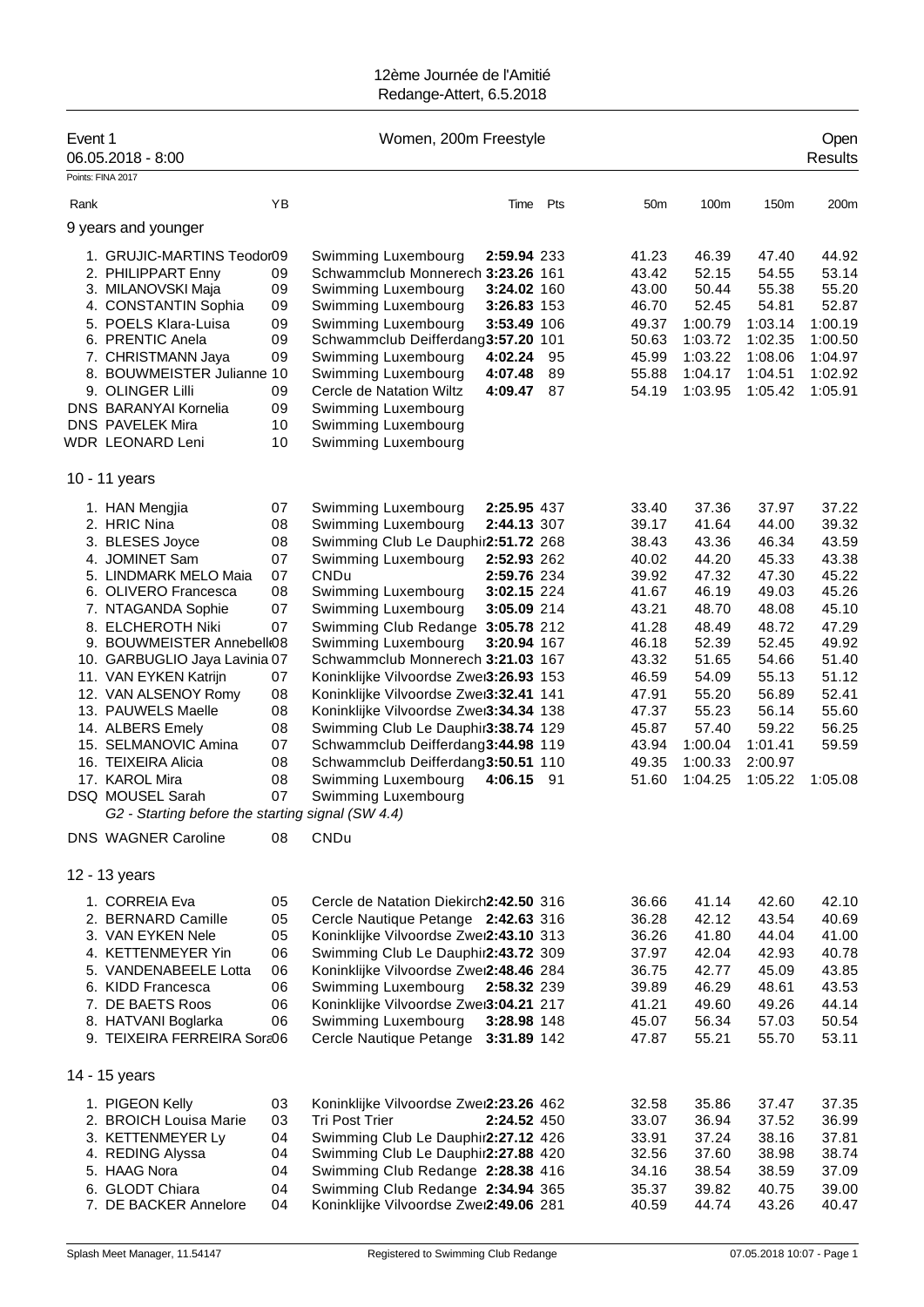### Event 1, Women, 200m Freestyle

16 years and older

| 1. GLODT Kelly<br>2. HOLLERICH Anne<br>3. TER HEEGDE Chantal<br>4. VAN GENECHTEN Fien<br>5. FETZ Melanie | 02<br>01<br>99<br>01<br>01 | Swimming Club Redange 2:19.63 499<br>Swimming Club Le Dauphir2:23.85 456<br>Cercle Nautique Echternacl2:32.34 384<br>Koninklijke Vilvoordse Zwei2:33.21 378<br>Cercle Nautique Echternacl2:33.89 373 | 32.24<br>33.51<br>34.40<br>35.65<br>33.90 | 35.23<br>36.98<br>40.02<br>39.42<br>39.00 | 36.09<br>37.27<br>40.56<br>39.68<br>40.40 | 36.07<br>36.09<br>37.36<br>38.46<br>40.59 |
|----------------------------------------------------------------------------------------------------------|----------------------------|------------------------------------------------------------------------------------------------------------------------------------------------------------------------------------------------------|-------------------------------------------|-------------------------------------------|-------------------------------------------|-------------------------------------------|
| 6. TER HEEGDE Lisa                                                                                       | 02.                        | Cercle Nautique Echternacl2:37.75 346                                                                                                                                                                | 37.01                                     | 40.56                                     | 41.21                                     | 38.97                                     |

| Event 2 | 06.05.2018 - 8:35                                 |      | Men, 200m Freestyle                    |                    |      |                 |         |         | Open<br><b>Results</b> |
|---------|---------------------------------------------------|------|----------------------------------------|--------------------|------|-----------------|---------|---------|------------------------|
|         | Points: FINA 2017                                 |      |                                        |                    |      |                 |         |         |                        |
| Rank    |                                                   | YB   |                                        | Time Pts           |      | 50 <sub>m</sub> | 100m    | 150m    | 200m                   |
|         | 9 years and younger                               |      |                                        |                    |      |                 |         |         |                        |
|         | 1. BEHLIL Alp                                     | 09   | Swimming Luxembourg                    | 3:14.17 134        |      | 42.86           | 50.19   | 50.90   | 50.22                  |
|         | 2. REINESCH Inaki                                 | 09   | Schwammclub Deifferdang3:24.94 113     |                    |      | 43.20           | 55.15   | 56.05   | 50.54                  |
|         | 3. MAIT-RABBI Nizar                               | 09   | Schwammclub Deifferdang3:33.57 100     |                    |      | 49.21           | 55.89   | 54.66   | 53.81                  |
|         | 4. CARNEIRO Vasco                                 | $10$ | Swimming Luxembourg                    | 3:40.16            | 91   | 46.67           | 57.36   | 1:02.50 | 53.63                  |
|         | 5. PRENTIC Anel                                   | 10   | Schwammclub Deifferdang3:41.03         |                    | 90   | 48.70           | 57.31   | 58.12   | 56.90                  |
|         | 6. MOOG Paul                                      | 10   | Swimming Luxembourg                    | 3:45.66            | 85   | 52.24           | 59.49   | 1:00.21 | 53.72                  |
|         | 7. KIDD Alexander                                 | 09   | Swimming Luxembourg                    | 3:56.13            | 74   | 1:49.88         | 1:05.46 | 1:00.81 |                        |
|         | 8. OLIVERO Lorenzo                                | 10   | Swimming Luxembourg                    | 4:14.28            | 59   | 1:19.67         | 41.42   | 1:07.37 | 1:05.82                |
|         | 10 - 11 years                                     |      |                                        |                    |      |                 |         |         |                        |
|         | 1. FEDOSSEEV Anton                                | 07   | Swimming Luxembourg                    | 2:45.13 217        |      | 36.46           | 43.11   | 44.54   | 41.02                  |
|         | 2. THILL Louis                                    | 07   | Swimming Luxembourg                    | 2:49.70 200        |      | 40.23           | 44.28   | 44.47   | 40.72                  |
|         | 3. WEYLAND Philippe                               | 07   | Swimming Luxembourg                    | 2:51.99 192        |      | 40.03           | 45.87   | 45.79   | 40.30                  |
|         | 4. ESCHETTE Louis                                 | 07   | Cercle de Natation Wiltz               | 2:53.53 187        |      | 40.39           | 46.51   | 44.53   | 42.10                  |
|         | 5. LEY Jamie                                      | 07   | Swimming Club Le Dauphir2:53.79 186    |                    |      | 38.69           | 46.17   | 46.93   | 42.00                  |
|         | 6. DUSEMON Paul                                   | 07   | Swimming Luxembourg                    | 3:00.65 166        |      | 40.67           | 46.48   | 43.44   | 50.06                  |
|         | 7. NELL Noah                                      | 08   | Koninklijke Vilvoordse Zwei3:01.37 164 |                    |      | 40.68           | 47.98   | 47.89   | 44.82                  |
|         | 8. MOOG Jules                                     | 08   | Swimming Luxembourg                    | 3:08.38 146        |      | 43.27           | 50.71   | 47.88   | 46.52                  |
|         | 9. SCHARF Herman                                  | 07   | Swimming Luxembourg                    | 3:10.83 141        |      | 41.01           | 48.22   | 51.11   | 50.49                  |
|         | 10. BOURG Nicolas                                 | 08   | Swimming Luxembourg                    | 3:13.00 136        |      | 42.09           | 49.82   | 52.09   | 49.00                  |
|         | 11. KRIES Leo                                     | 08   | Swimming Luxembourg                    | 3:15.81 130        |      | 43.49           | 50.74   | 53.00   | 48.58                  |
|         | 12. KROMBACH Alex                                 | 08   | Swimming Luxembourg                    | 3:18.19 126        |      | 43.92           | 50.84   | 52.93   | 50.50                  |
|         | 13. ORTIZ BOGDANOV Pablo 08                       |      | Swimming Luxembourg                    | 3:24.84 114        |      | 44.17           | 54.48   | 54.64   | 51.55                  |
|         | 14. PUETZ Jonah                                   | 07   | Swimming Club Le Dauphir3:25.27 113    |                    |      | 44.11           | 53.36   | 55.15   | 52.65                  |
|         | 15. METZLER Charles                               | 08   | Swimming Luxembourg                    | <b>3:30.90 104</b> |      | 44.37           | 54.71   | 55.38   | 56.44                  |
|         | 16. SAMMARCO Andrea                               | 08   | Swimming Luxembourg                    | 3:31.33 103        |      | 46.21           | 56.37   | 57.09   | 51.66                  |
|         | 17. SIEDLECKI Michal                              | 08   | Swimming Luxembourg                    | 3:32.59 102        |      | 48.84           | 54.35   | 56.28   | 53.12                  |
|         | 18. SABBOURI Mathis                               | 08   | Swimming Luxembourg                    | 3:52.87            | - 77 | 56.61           | 1:00.54 | 1:56.00 |                        |
|         | 19. BAGZE TCHUINDJANG J. 08                       |      | Schwammclub Deifferdang3:55.99         |                    | 74   | 50.81           | 1:03.50 | 59.94   | 1:01.74                |
|         | DSQ MELOUANE AMAHZOUNE08                          |      | Cercle de Natation Wiltz               |                    |      |                 |         |         |                        |
|         | G2 - Starting before the starting signal (SW 4.4) |      |                                        |                    |      |                 |         |         |                        |
|         | DSQ GONZALEZ PEREZ Rodri@7                        |      | Swimming Luxembourg                    |                    |      |                 |         |         |                        |
|         | G2 - Starting before the starting signal (SW 4.4) |      |                                        |                    |      |                 |         |         |                        |
|         | WDR VISSER Mats                                   | 08   | Swimming Club Le Dauphin Ett           |                    |      |                 |         |         |                        |
|         | <b>WDR GREIVELDINGER Leo</b>                      | 08   | Swimming Luxembourg                    |                    |      |                 |         |         |                        |

- WDR PASSER Daniel 07 Swimming Luxembourg
- WDR VIGUIER Evan 08 Swimming Luxembourg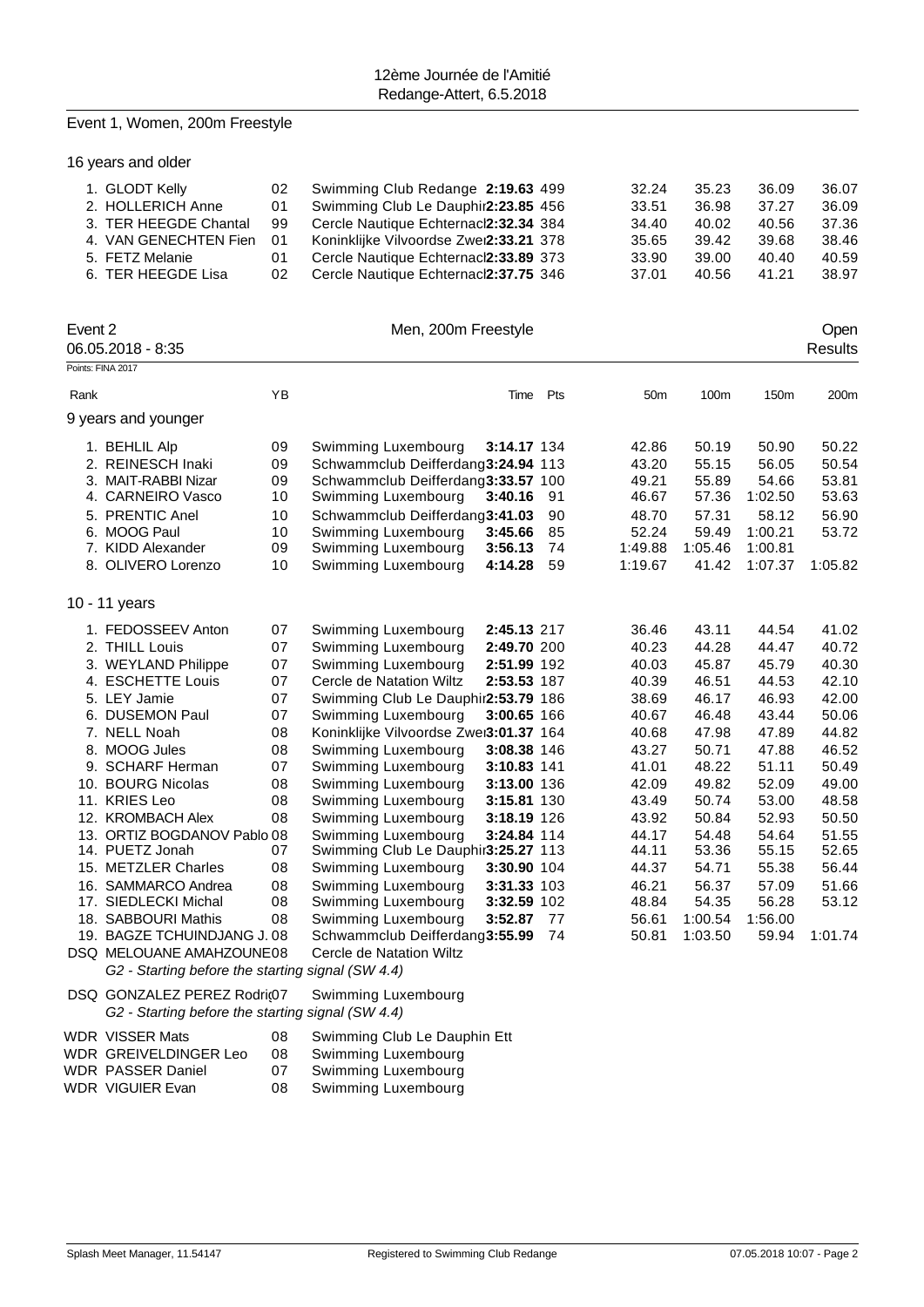#### Event 2, Men, 200m Freestyle

|         | 12 - 13 years                          |    |                                         |             |         |         |                |
|---------|----------------------------------------|----|-----------------------------------------|-------------|---------|---------|----------------|
|         | 1. BOURGUIGNON Benjami05               |    | Swimming Club Le Dauphir2:30.84 285     | 35.34       | 38.83   | 39.13   | 37.54          |
|         | 2. MAESSEN Finn                        | 05 | Koninklijke Vilvoordse Zwei2:32.78 275  | 33.91       | 39.59   | 40.71   | 38.57          |
|         | 3. NAFFOUTI Nael                       | 05 | Cercle de Natation Wiltz<br>2:32.84 274 | 32.74       | 39.47   | 40.54   | 40.09          |
|         | 4. HOLLERICH Tom                       | 06 | Swimming Club Le Dauphir2:35.79 259     | 35.78       | 40.39   | 40.40   | 39.22          |
|         | 5. VAN GENECHTEN Guus                  | 06 | Koninklijke Vilvoordse Zwei2:42.24 229  | 38.37       | 41.91   | 42.59   | 39.37          |
|         | 6. ROOBAERT Jurre                      | 06 | Koninklijke Vilvoordse Zwei2:42.76 227  | 38.20       | 42.90   | 42.41   | 39.25          |
|         | 7. DAS Joran                           | 06 | Koninklijke Vilvoordse Zwei2:44.07 222  | 37.81       | 42.36   | 42.42   | 41.48          |
|         | 8. JAAS Tom                            | 06 | Swimming Club Le Dauphir2:45.02 218     | 37.66       | 42.78   | 43.87   | 40.71          |
|         | 9. TRESSEL Yannis                      | 05 | Swimming Club Le Dauphir2:48.36 205     | 37.05       | 43.09   | 46.04   | 42.18          |
|         | 10. MILANOVSKI Stefan                  | 06 | Swimming Luxembourg<br>2:56.96 177      | 39.78       | 46.16   | 45.89   | 45.13          |
|         | 11. ALLIN Rafael                       | 06 | Swimming Club Le Dauphir3:09.32 144     | 40.83       | 48.28   | 51.62   | 48.59          |
|         | 12. VAN ALSENOY Luka                   | 06 | Koninklijke Vilvoordse Zwei3:12.11 138  | 42.50       | 50.81   | 50.35   | 48.45          |
|         | 13. PUETZ Tun                          | 06 | Swimming Luxembourg<br>3:22.85 117      | 45.25       | 52.81   | 53.77   | 51.02          |
|         | 14. STOFFEL Poli                       | 06 | Cercle de Natation Wiltz<br>3:36.51     | 96<br>48.02 | 55.64   | 58.72   | 54.13          |
|         | 15. SIJARIC Jordan                     | 05 | Schwammclub Deifferdang3:59.43          | 71<br>48.97 | 1:03.50 | 1:05.53 | 1:01.43        |
|         | WDR WEYRICH Mike                       | 05 | Swimming Club Le Dauphin Ett            |             |         |         |                |
|         | 14 - 15 years                          |    |                                         |             |         |         |                |
|         | 1. BOENTGES Kevin                      | 03 | Cercle Nautique Petange 2:11.69 429     | 30.25       | 33.88   | 34.87   | 32.69          |
|         | 2. THILL Victor                        | 03 | Cercle Nautique Echternacl2:14.43 403   | 31.25       | 34.53   | 34.98   | 33.67          |
|         | 3. DENTER Arthur                       | 04 | Cercle Nautique Echternacl2:21.55 345   | 31.06       | 35.05   | 38.17   | 37.27          |
|         | 4. WEIDERT Jo                          | 03 | Cercle Nautique Echternacl2:21.99 342   | 32.53       | 36.37   | 38.26   | 34.83          |
|         | 5. CAMERLYNCK Mathias                  | 04 | Koninklijke Vilvoordse Zwei2:22.57 338  | 33.68       | 36.32   | 36.67   | 35.90          |
|         | 6. VAN GENECHTEN Klaas 03              |    | Koninklijke Vilvoordse Zwei2:26.60 311  | 34.72       | 37.97   | 38.02   | 35.89          |
|         | 7. PIROTTE Sebastian                   | 03 | Koninklijke Vilvoordse Zwei2:27.69 304  | 35.18       | 38.03   | 38.37   | 36.11          |
|         | 8. PUETZ Christophe                    | 04 | Swimming Club Le Dauphir2:38.84 244     | 35.95       | 41.08   | 41.23   | 40.58          |
|         | 9. FETZ Tom                            | 04 | Cercle Nautique Echternacl2:42.70 227   | 36.22       | 42.65   | 43.07   | 40.76          |
|         | 10. MOHR Sam                           | 04 | Cercle Nautique Echternacl2:52.95 189   | 36.73       | 43.29   | 47.53   | 45.40          |
|         | 16 years and older                     |    |                                         |             |         |         |                |
|         | 1. DUBOS Julien                        | 99 | Cercle de Natation Diekirch2:04.90 503  | 28.08       | 31.53   | 33.08   | 32.21          |
|         | 2. NIGRA Loic                          | 94 | Koninklijke Vilvoordse Zwei2:05.06 501  | 28.66       | 31.52   | 32.64   | 32.24          |
|         | 3. GRAF Alex                           | 99 | Schwammclub Deifferdang2:06.54 484      | 29.57       | 32.45   | 33.03   | 31.49          |
|         | 4. DE BACKER Ruben                     | 01 | Koninklijke Vilvoordse Zwei2:06.65 483  | 28.36       | 31.88   | 33.45   | 32.96          |
|         | 5. BEAUTHIER Killian                   | 02 | Koninklijke Vilvoordse Zwei2:06.89 480  | 29.09       | 31.94   | 33.32   | 32.54          |
|         | 6. BEAUTHIER Ronan                     | 99 | Koninklijke Vilvoordse Zwei2:11.75 429  | 30.30       | 34.12   | 34.35   | 32.98          |
|         | 7. STAGGS Ted                          | 02 | Cercle Nautique Petange 2:16.45 386     | 31.79       | 35.22   | 35.34   | 34.10          |
|         | 8. MAAS-KOOB Cedric                    | 02 | Swimming Club Le Dauphir2:21.48 346     | 32.77       | 36.35   | 36.65   | 35.71          |
|         | DNS RUBIOLO Nathan                     | 02 | Schwammclub Deifferdang                 |             |         |         |                |
|         | <b>DNS ADAMI Mike</b>                  | 99 | Swimming Club Le Dauphin Ett            |             |         |         |                |
|         |                                        |    |                                         |             |         |         |                |
| Event 3 |                                        |    | Women, 50m Butterfly                    |             |         |         | Open           |
|         | 06.05.2018 - 9:20<br>Points: FINA 2017 |    |                                         |             |         |         | <b>Results</b> |
| Rank    |                                        |    | YB                                      |             | Time    | Pts     |                |
|         | 9 years and younger                    |    |                                         |             |         |         |                |
|         | 1. GRUJIC-MARTINS Teodora              |    | Swimming Luxembourg<br>09               |             | 44.00   | 170     |                |

3. PRENTIC Anela 09 Schwammclub Deifferdang **58.54** 72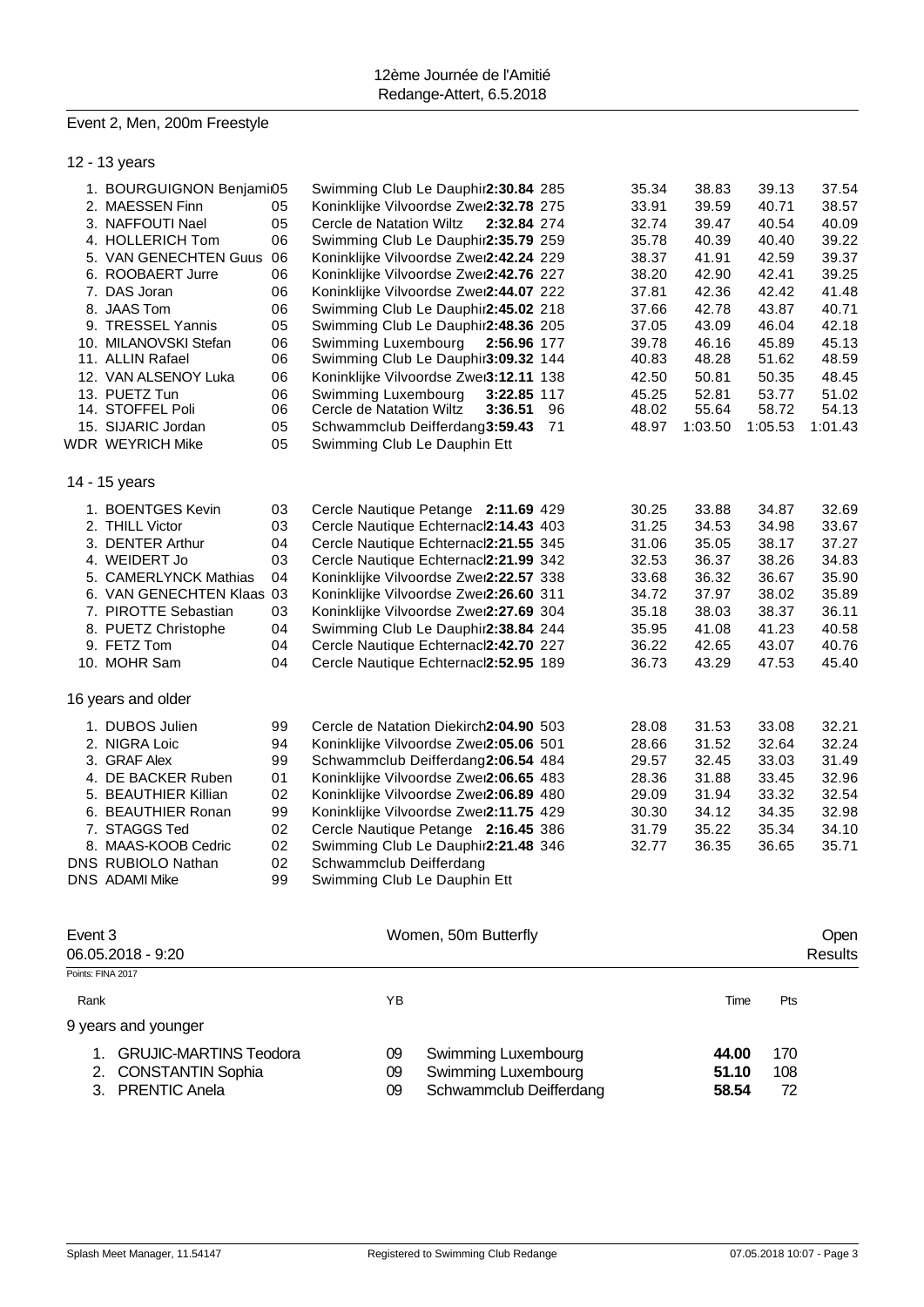#### Event 3, Women, 50m Butterfly

- 10 11 years 1. HAN Mengjia 07 Swimming Luxembourg **35.66** 319 2. KOENIG Aurelie 07 Swimming Club Redange **40.80** 213 3. HRIC Nina 08 Swimming Luxembourg **42.03** 195 4. NTAGANDA Sophie 07 Swimming Luxembourg **43.31** 178 5. LINDMARK MELO Maia 07 CNDu **47.16** 138 6. OLIVERO Francesca 08 Swimming Luxembourg **47.43** 135 7. TEIXEIRA Alicia 08 Schwammclub Deifferdang **54.27** 90 8. BOUWMEISTER Yfke 08 Swimming Luxembourg **55.29** 85 9. BOUWMEISTER Annebelle 08 Swimming Luxembourg **56.16** 81 10. ANTUNES-BOURGEOIS Gabrielle 08 CNDu **1:01.61** 61 DSQ GARBUGLIO Jaya Lavinia 07 Schwammclub Monnerech *P2 - did not bring both arms forward simultaneously over water or did not bring both arms backward simultaneously under water through-out the race, according to SW 8.5 (SW 8.2)* DNS NEMETI Borbala 08 Swimming Luxembourg 12 - 13 years 1. NOTHUM Gwen 06 Swimming Club Redange **39.00** 244 2. OLINGER Tina 06 Cercle de Natation Wiltz **40.91** 211 3. THILL Angie 06 Cercle Nautique Petange **46.38** 145 14 - 15 years 1. HAAG Nora 04 Swimming Club Redange **33.88** 372 2. ELCHEROTH Milly 03 Swimming Club Redange **36.21** 305 3. MOREAUX Anae 04 Swimming Club Redange **38.37** 256 4. HANNEN Jil 03 Cercle de Natation Wiltz **38.47** 254 5. PINTO TEIXEIRA Martha 04 Cercle de Natation Wiltz **40.01** 226 6. TEIXEIRA Emilie 04 Schwammclub Deifferdang **50.18** 114 16 years and older 1. DE BACKER Nele 00 Koninklijke Vilvoordse Zwemclu **30.77** 497 2. BROICH Lea-Sophie 00 Tri Post Trier **32.64** 416 3. WIRTH Mandy 00 Cercle Nautique Petange **33.52** 384 4. GLODT Kelly 02 Swimming Club Redange **34.70** 346 5. TER HEEGDE Chantal 99 Cercle Nautique Echternach **35.07** 335 6. TER HEEGDE Lisa 02 Cercle Nautique Echternach **38.28** 258 7. HASANOVIC Mubera 02 Cercle de Natation Wiltz **38.51** 253 8. FETZ Melanie 01 Cercle Nautique Echternach **38.63** 251 9. AMORIM GONCALVES Silvia 98 Cercle de Natation Wiltz **40.47** 218 10. FERREIRA ANAU Filipa 02 Cercle de Natation Wiltz **41.52** 202 11. SUFFYS Astrid 01 Koninklijke Vilvoordse Zwemclu **42.83** 184 DSQ TEIXEIRA PEREIRA Lara 02 Cercle Nautique Petange *G2 - Starting before the starting signal (SW 4.4)*
- WDR RASTEIRO AMORIM Ines 01 Cercle de Natation Wiltz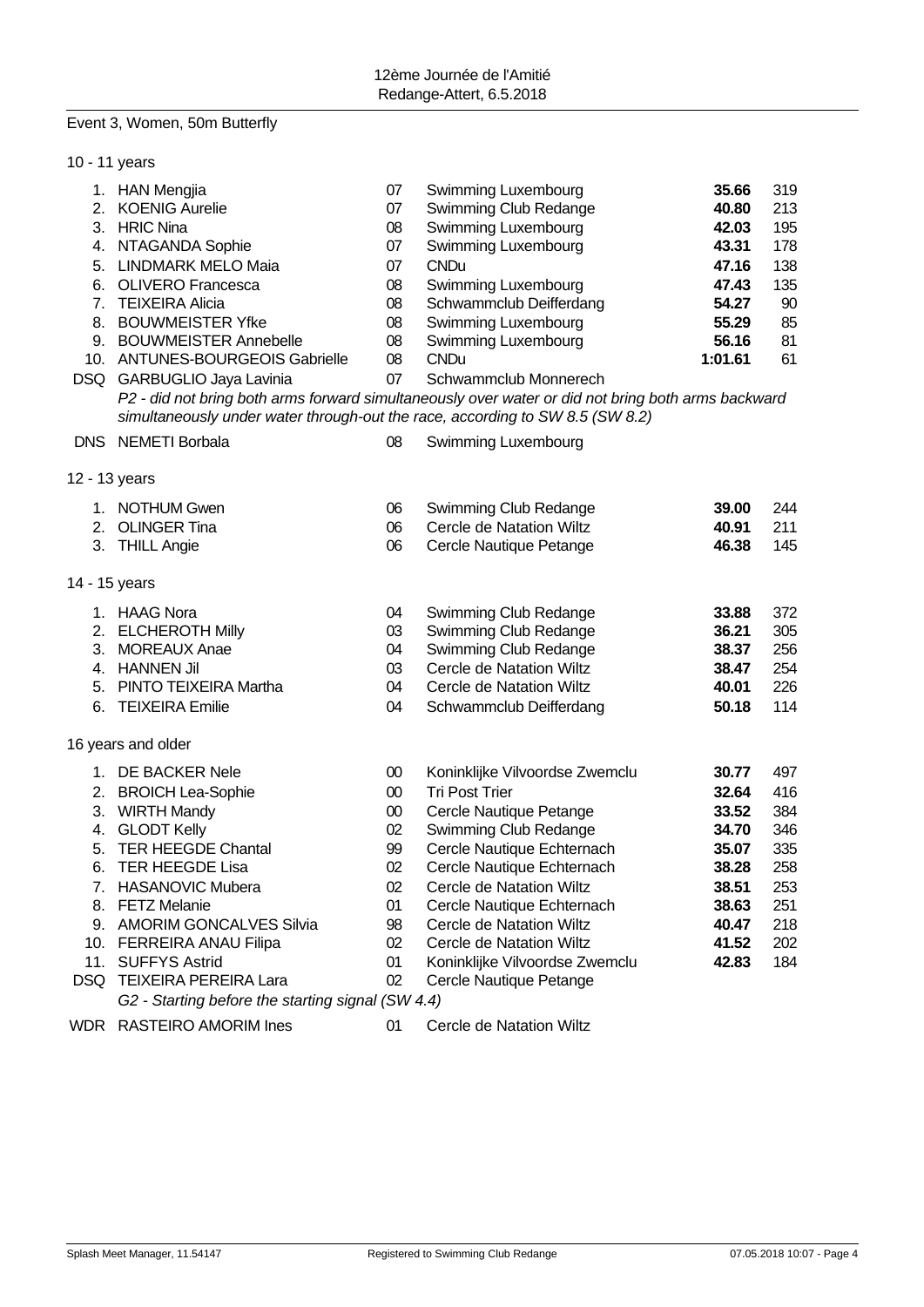| Event 4           | 06.05.2018 - 9:30                                                             |    | Men, 50m Butterfly                                                                                 |         |     | Open<br>Results |
|-------------------|-------------------------------------------------------------------------------|----|----------------------------------------------------------------------------------------------------|---------|-----|-----------------|
| Points: FINA 2017 |                                                                               |    |                                                                                                    |         |     |                 |
| Rank              |                                                                               | YB |                                                                                                    | Time    | Pts |                 |
| 10 - 11 years     |                                                                               |    |                                                                                                    |         |     |                 |
| 1.                | <b>THILL Louis</b>                                                            | 07 | <b>Swimming Luxembourg</b>                                                                         | 37.50   | 196 |                 |
|                   | 2. HAAG Yanic                                                                 | 07 | Swimming Club Redange                                                                              | 40.36   | 157 |                 |
|                   | 3. FEDOSSEEV Anton                                                            | 07 | Swimming Luxembourg                                                                                | 42.90   | 131 |                 |
|                   | 4. KRIES Leo                                                                  | 08 | Swimming Luxembourg                                                                                | 45.64   | 108 |                 |
|                   | 5. WEYLAND Philippe                                                           | 07 | Swimming Luxembourg                                                                                | 47.17   | 98  |                 |
|                   | 6. RIES JITCOV Evghenii                                                       | 07 | Cercle Nautique Petange                                                                            | 48.49   | 90  |                 |
|                   | 7. SZYBOWSKI Jakub                                                            | 07 | Cercle Nautique Petange                                                                            | 50.15   | 82  |                 |
|                   | DSQ MELOUANE AMAHZOUNE Adam                                                   | 08 | Cercle de Natation Wiltz                                                                           |         |     |                 |
|                   |                                                                               |    | P2 - did not bring both arms forward simultaneously over water or did not bring both arms backward |         |     |                 |
|                   | simultaneously under water through-out the race, according to SW 8.5 (SW 8.2) |    |                                                                                                    |         |     |                 |
|                   | DSQ BECIROVIC Benjamin                                                        | 07 | Swimming Club Redange                                                                              |         |     |                 |
|                   |                                                                               |    | P2 - did not bring both arms forward simultaneously over water or did not bring both arms backward |         |     |                 |
|                   | simultaneously under water through-out the race, according to SW 8.5 (SW 8.2) |    |                                                                                                    |         |     |                 |
|                   | <b>WDR</b> VIGUIER Evan                                                       | 08 | Swimming Luxembourg                                                                                |         |     |                 |
|                   |                                                                               |    |                                                                                                    |         |     |                 |
| 12 - 13 years     |                                                                               |    |                                                                                                    |         |     |                 |
|                   | 1. BOENTGES Kimi                                                              | 05 | Cercle Nautique Petange                                                                            | 38.30   | 184 |                 |
| 2.                | <b>SCHOCKMEL Julien</b>                                                       | 06 | Swimming Club Redange                                                                              | 39.17   | 172 |                 |
| 3.                | <b>JAAS Joe</b>                                                               | 06 | Swimming Club Le Dauphin Ett                                                                       | 39.53   | 167 |                 |
|                   | 4. CZAPOR Leon                                                                | 06 | Swimming Club Redange                                                                              | 40.29   | 158 |                 |
|                   | 5. IAMMARINO Alessio                                                          | 06 | Swimming Club Redange                                                                              | 52.97   | 69  |                 |
|                   | 6. BECKER Tim                                                                 | 05 | Swimming Club Redange                                                                              | 53.80   | 66  |                 |
|                   | 7. TEXEIRA GRAVELOS Diogo                                                     | 06 | Swimming Club Redange                                                                              | 1:11.69 | 28  |                 |
| 14 - 15 years     |                                                                               |    |                                                                                                    |         |     |                 |
| 1.                | <b>DENTER Arthur</b>                                                          | 04 | Cercle Nautique Echternach                                                                         | 30.57   | 362 |                 |
|                   | 2. WEIDERT Jo                                                                 | 03 | Cercle Nautique Echternach                                                                         | 31.05   | 346 |                 |
|                   | 3. BOURCKEL Mike                                                              | 03 | Cercle de Natation Wiltz                                                                           | 31.28   | 338 |                 |
| 4.                | <b>KOHL Charel</b>                                                            | 04 | Swimming Club Le Dauphin Ett                                                                       | 32.37   | 305 |                 |
| 5.                | <b>THILL Victor</b>                                                           | 03 | Cercle Nautique Echternach                                                                         | 34.72   | 247 |                 |
| 6.                | FETZ Tom                                                                      | 04 | Cercle Nautique Echternach                                                                         | 39.08   | 173 |                 |
| 7.                | <b>MOHR Sam</b>                                                               | 04 | Cercle Nautique Echternach                                                                         | 41.92   | 140 |                 |
|                   | 16 years and older                                                            |    |                                                                                                    |         |     |                 |
| 1.                | <b>SCHMITZ Jules</b>                                                          | 99 | Swimming Club Redange                                                                              | 26.27   | 571 |                 |
| 2.                | <b>SAUBER Bob</b>                                                             | 01 | Swimming Club Redange                                                                              | 28.22   | 460 |                 |
| 3.                | <b>MOREAUX Maxime</b>                                                         | 02 | Swimming Club Redange                                                                              | 28.41   | 451 |                 |
| 4.                | <b>NIGRA Loic</b>                                                             | 94 | Koninklijke Vilvoordse Zwemclu                                                                     | 29.87   | 388 |                 |
| 5.                | <b>WIRTH David</b>                                                            | 02 | Cercle Nautique Petange                                                                            | 30.36   | 370 |                 |
| 6.                | <b>LEPAGE Mathieu</b>                                                         | 02 | Cercle de Natation Wiltz                                                                           | 38.11   | 187 |                 |
| 7.                | HASANOVIC Adin                                                                | 02 | Cercle de Natation Wiltz                                                                           | 38.39   | 183 |                 |
|                   |                                                                               |    |                                                                                                    |         |     |                 |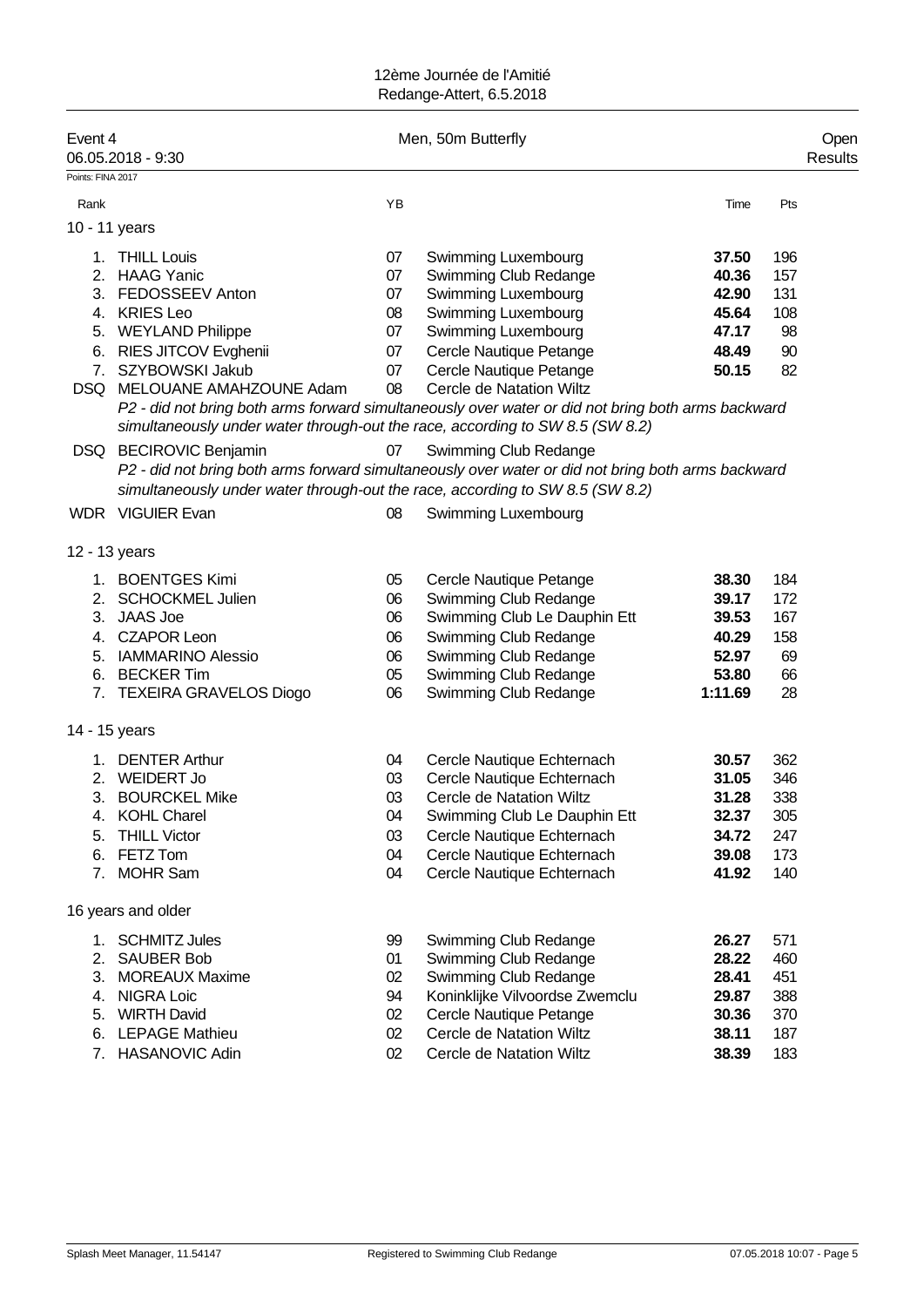| Event 5                                                                                              | 06.05.2018 - 9:35                                                                                                                                                                                                                                                                                                                                                            |                                                                                        | Women, 100m Breaststroke                                                                                                                                                                                                                                                                                                                                   |                                                                                                                                             |                                                                                       |                                                                                                                       | Open<br><b>Results</b>                                                                                                              |
|------------------------------------------------------------------------------------------------------|------------------------------------------------------------------------------------------------------------------------------------------------------------------------------------------------------------------------------------------------------------------------------------------------------------------------------------------------------------------------------|----------------------------------------------------------------------------------------|------------------------------------------------------------------------------------------------------------------------------------------------------------------------------------------------------------------------------------------------------------------------------------------------------------------------------------------------------------|---------------------------------------------------------------------------------------------------------------------------------------------|---------------------------------------------------------------------------------------|-----------------------------------------------------------------------------------------------------------------------|-------------------------------------------------------------------------------------------------------------------------------------|
| Points: FINA 2017                                                                                    |                                                                                                                                                                                                                                                                                                                                                                              |                                                                                        |                                                                                                                                                                                                                                                                                                                                                            |                                                                                                                                             |                                                                                       |                                                                                                                       |                                                                                                                                     |
| Rank                                                                                                 |                                                                                                                                                                                                                                                                                                                                                                              | ΥB                                                                                     |                                                                                                                                                                                                                                                                                                                                                            | Time                                                                                                                                        | Pts                                                                                   | 50 <sub>m</sub>                                                                                                       | 100m                                                                                                                                |
|                                                                                                      | 9 years and younger                                                                                                                                                                                                                                                                                                                                                          |                                                                                        |                                                                                                                                                                                                                                                                                                                                                            |                                                                                                                                             |                                                                                       |                                                                                                                       |                                                                                                                                     |
| 1.<br>2.<br>3.<br>5.<br>6.<br>8.<br>9.<br>10.<br><b>DNS</b>                                          | MILANOVSKI Maja<br><b>CONSTANTIN Sophia</b><br><b>REUTER Tamara</b><br>4. LEONARD Leni<br><b>THILL Lilly-Jana</b><br>POELS Klara-Luisa<br>7. CHRISTMANN Jaya<br><b>BOUWMEISTER Julianne</b><br><b>OLINGER Lilli</b><br><b>NOTHUM June</b><br><b>CONTE Silvia</b>                                                                                                             | 09<br>09<br>09<br>10<br>09<br>09<br>09<br>10<br>09<br>09<br>09                         | Swimming Luxembourg<br>Swimming Luxembourg<br>Schwammclub Monnerech<br>Swimming Luxembourg<br>CNDu<br>Swimming Luxembourg<br>Swimming Luxembourg<br>Swimming Luxembourg<br>Cercle de Natation Wiltz<br>Swimming Club Redange<br>Schwammclub Monnerech                                                                                                      | 1:58.55<br>2:03.18<br>2:06.27<br>2:10.09<br>2:13.12<br>2:13.72<br>2:14.08<br>2:15.86<br>2:25.28<br>2:29.36                                  | 145<br>129<br>120<br>110<br>102<br>101<br>100<br>96<br>79<br>72                       | 57.08<br>58.55<br>1:01.10<br>1:02.05<br>1:03.50<br>1:01.04<br>1:00.76<br>1:06.53<br>1:09.18<br>1:08.93                | 1:01.47<br>1:04.63<br>1:05.17<br>1:08.04<br>1:09.62<br>1:12.68<br>1:13.32<br>1:09.33<br>1:16.10<br>1:20.43                          |
| <b>DNS</b><br><b>DNS</b>                                                                             | <b>BARANYAI Kornelia</b><br><b>PAVELEK Mira</b>                                                                                                                                                                                                                                                                                                                              | 09<br>10                                                                               | Swimming Luxembourg                                                                                                                                                                                                                                                                                                                                        |                                                                                                                                             |                                                                                       |                                                                                                                       |                                                                                                                                     |
|                                                                                                      | 10 - 11 years                                                                                                                                                                                                                                                                                                                                                                |                                                                                        | Swimming Luxembourg                                                                                                                                                                                                                                                                                                                                        |                                                                                                                                             |                                                                                       |                                                                                                                       |                                                                                                                                     |
| 1.<br>2.<br>3.<br>4.<br>5.<br>6.<br>8.<br>9.<br>10.<br>11.<br>12.<br>13.<br><b>DNS</b><br><b>DNS</b> | <b>CONTER Anja</b><br><b>ELCHEROTH Niki</b><br><b>JOMINET Sam</b><br><b>DONDELINGER Elisa</b><br><b>WAGNER Caroline</b><br><b>MOUSEL Sarah</b><br>7. AVEZ Paule Audrey<br><b>FUCCI Margherita</b><br><b>BOUWMEISTER Yfke</b><br><b>SELMANOVIC Amina</b><br><b>BALDINI Benedetta</b><br><b>KAROL Mira</b><br>PIEPOLYTE Ema<br><b>CONTE Camilla</b><br><b>MARTINETTI Elisa</b> | 07<br>07<br>07<br>08<br>08<br>07<br>08<br>07<br>08<br>07<br>07<br>08<br>08<br>07<br>07 | Swimming Club Redange<br>Swimming Club Redange<br>Swimming Luxembourg<br>Swimming Luxembourg<br>CNDu<br>Swimming Luxembourg<br>Cercle Nautique Petange<br>Schwammclub Monnerech<br>Swimming Luxembourg<br>Schwammclub Deifferdang<br>Schwammclub Monnerech<br>Swimming Luxembourg<br>Swimming Luxembourg<br>Schwammclub Monnerech<br>Schwammclub Monnerech | 1:40.64<br>1:45.50<br>1:46.65<br>1:47.11<br>1:55.64<br>1:55.77<br>1:56.46<br>1:57.65<br>2:01.35<br>2:01.60<br>2:11.52<br>2:29.26<br>2:34.14 | 237<br>206<br>199<br>197<br>156<br>156<br>153<br>148<br>135<br>134<br>106<br>72<br>66 | 47.69<br>50.61<br>51.53<br>51.21<br>53.77<br>53.13<br>52.91<br>55.61<br>57.65<br>56.43<br>58.76<br>1:10.92<br>1:10.00 | 52.95<br>54.89<br>55.12<br>55.90<br>1:01.87<br>1:02.64<br>1:03.55<br>1:02.04<br>1:03.70<br>1:05.17<br>1:12.76<br>1:18.34<br>1:24.14 |
|                                                                                                      | 12 - 13 years<br>1. KETTENMEYER Yin<br>2. NOTHUM Gwen<br>3. VAN EYKEN Nele<br>DSQ KIDD Francesca                                                                                                                                                                                                                                                                             | 06<br>06<br>05<br>06                                                                   | Swimming Club Le Dauphin Ett<br>Swimming Club Redange<br>Koninklijke Vilvoordse Zwemclu<br>Swimming Luxembourg<br>B2 - head did not break the surface at the 2nd arm pull after start / turn (SW 7.4)                                                                                                                                                      | 1:35.15<br>1:37.43<br>1:38.31                                                                                                               | 281<br>262<br>255                                                                     | 45.54<br>46.83<br>45.77                                                                                               | 49.61<br>50.60<br>52.54                                                                                                             |
|                                                                                                      | 14 - 15 years                                                                                                                                                                                                                                                                                                                                                                |                                                                                        |                                                                                                                                                                                                                                                                                                                                                            |                                                                                                                                             |                                                                                       |                                                                                                                       |                                                                                                                                     |
| 1.<br>4.<br>5.<br>6.                                                                                 | PIGEON Kelly<br>2. HAAG Nora<br>3. PEDROSA ANTONIO Monica<br><b>ELCHEROTH Milly</b><br><b>DELOYE Elodie</b><br><b>DUBOS Flavie</b>                                                                                                                                                                                                                                           | 03<br>04<br>03<br>03<br>04<br>03                                                       | Koninklijke Vilvoordse Zwemclu<br>Swimming Club Redange<br>Cercle de Natation Diekirch<br>Swimming Club Redange<br>Swimming Club Redange<br>Cercle de Natation Diekirch                                                                                                                                                                                    | 1:21.42<br>1:22.99<br>1:23.25<br>1:32.83<br>1:49.60<br>1:57.84                                                                              | 449<br>424<br>420<br>303<br>184<br>148                                                | 38.13<br>39.88<br>39.12<br>44.31<br>50.52<br>55.51                                                                    | 43.29<br>43.11<br>44.13<br>48.52<br>59.08<br>1:02.33                                                                                |
|                                                                                                      | 16 years and older                                                                                                                                                                                                                                                                                                                                                           |                                                                                        |                                                                                                                                                                                                                                                                                                                                                            |                                                                                                                                             |                                                                                       |                                                                                                                       |                                                                                                                                     |
| 1.<br>2.<br>3.<br>4.<br>5.<br>6.                                                                     | <b>TER HEEGDE Chantal</b><br><b>FETZ Melanie</b><br><b>TER HEEGDE Lisa</b><br><b>HASANOVIC Dzana</b><br><b>AMAR Lily</b><br><b>TEIXEIRA PEREIRA Lara</b>                                                                                                                                                                                                                     | 99<br>01<br>02<br>02<br>00<br>02                                                       | Cercle Nautique Echternach<br>Cercle Nautique Echternach<br>Cercle Nautique Echternach<br>Cercle de Natation Wiltz<br>Cercle de Natation Wiltz<br>Cercle Nautique Petange                                                                                                                                                                                  | 1:32.46<br>1:35.10<br>1:38.35<br>1:41.35<br>1:42.84<br>1:48.10                                                                              | 306<br>281<br>254<br>232<br>222<br>191                                                | 44.24<br>44.10<br>46.37<br>47.51<br>48.72<br>48.31                                                                    | 48.22<br>51.00<br>51.98<br>53.84<br>54.12<br>59.79                                                                                  |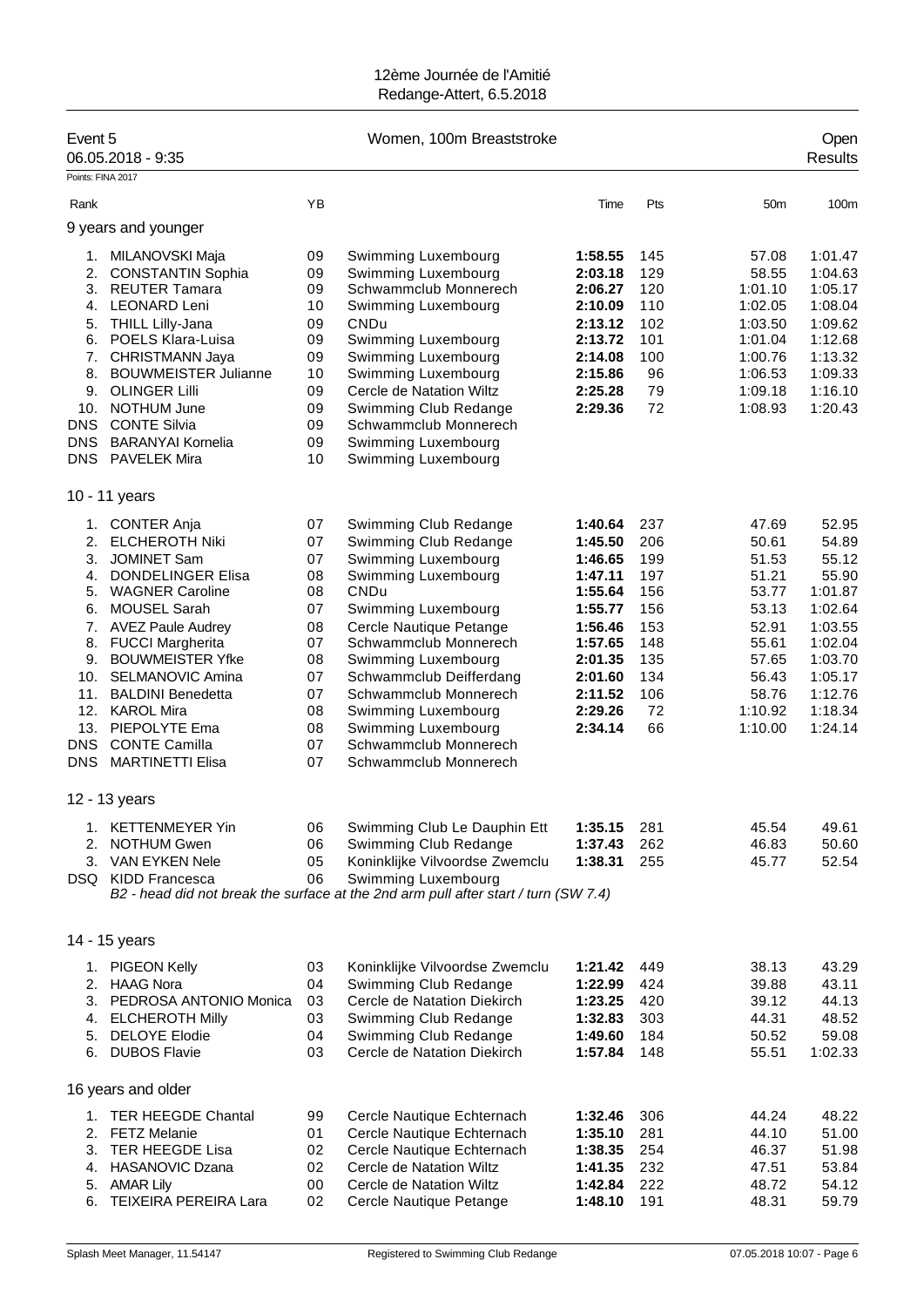| Event 6            | 06.05.2018 - 10:00                                           |          | Men, 100m Breaststroke                                                                                        |                    |            |                  | Open<br><b>Results</b> |
|--------------------|--------------------------------------------------------------|----------|---------------------------------------------------------------------------------------------------------------|--------------------|------------|------------------|------------------------|
| Points: FINA 2017  |                                                              |          |                                                                                                               |                    |            |                  |                        |
| Rank               |                                                              | YB       |                                                                                                               | Time               | Pts        | 50 <sub>m</sub>  | 100m                   |
|                    | 9 years and younger                                          |          |                                                                                                               |                    |            |                  |                        |
|                    |                                                              |          |                                                                                                               |                    |            |                  |                        |
| 1.                 | <b>REINESCH Inaki</b>                                        | 09       | Schwammclub Deifferdang                                                                                       | 2:03.38            | 91         | 59.74            | 1:03.64                |
| 2.                 | <b>SCHEECK Lennox</b>                                        | 10       | Swimming Club Redange                                                                                         | 2:07.23            | 83         | 1:00.75          | 1:06.48                |
| 3.<br>4.           | <b>BEHLIL Alp</b><br><b>MAIT-RABBI Nizar</b>                 | 09<br>09 | Swimming Luxembourg<br>Schwammclub Deifferdang                                                                | 2:08.15<br>2:12.25 | 81<br>74   | 59.53<br>1:04.47 | 1:08.62<br>1:07.78     |
| 5.                 | <b>PRENTIC Anel</b>                                          | 10       | Schwammclub Deifferdang                                                                                       | 2:12.78            | 73         | 1:02.28          | 1:10.50                |
| 6.                 | <b>KIDD Alexander</b>                                        | 09       | Swimming Luxembourg                                                                                           | 2:14.70            | 70         | 1:01.62          | 1:13.08                |
| 7.                 | MOOG Paul                                                    | 10       | Swimming Luxembourg                                                                                           | 2:20.63            | 61         | 1:09.49          | 1:11.14                |
|                    | 8. CARNEIRO Vasco                                            | 10       | Swimming Luxembourg                                                                                           | 2:20.65            | 61         | 1:06.52          | 1:14.13                |
|                    | 9. SCHAEFFER Jack                                            | 10       | Cercle de Natation Wiltz                                                                                      | 2:27.08            | 54         | 1:07.57          | 1:19.51                |
| DSQ                | OLIVERO Lorenzo                                              | 10       | Swimming Luxembourg                                                                                           |                    |            |                  |                        |
|                    |                                                              |          | B11 - movements of the legs not simultaneous, not on the same horizontal plane or alternating (SW 7.4), + B12 |                    |            |                  |                        |
| DNS.<br><b>DNS</b> | <b>BERNARD Alessandro</b><br>WILSON Joshua                   | 09<br>09 | Schwammclub Monnerech<br>Schwammclub Monnerech                                                                |                    |            |                  |                        |
|                    | 10 - 11 years                                                |          |                                                                                                               |                    |            |                  |                        |
|                    | 1. PUETZ Jonah                                               | 07       | Swimming Club Le Dauphin Ett                                                                                  | 1:44.67            | 149        | 49.31            | 55.36                  |
|                    | 2. HAAG Yanic                                                | 07       | Swimming Club Redange                                                                                         | 1:45.00            | 148        | 49.62            | 55.38                  |
| 3.                 | <b>DUSEMON Paul</b>                                          | 07       | Swimming Luxembourg                                                                                           | 1:47.39            | 138        | 51.78            | 55.61                  |
| 4.                 | <b>BOURG Nicolas</b>                                         | 08       | Swimming Luxembourg                                                                                           | 1:51.68            | 123        | 53.23            | 58.45                  |
| 5.                 | SIEDLECKI Michal                                             | 08       | Swimming Luxembourg                                                                                           | 1:55.42            | 111        | 55.41            | 1:00.01                |
| 6.                 | <b>BECIROVIC Benjamin</b>                                    | 07       | Swimming Club Redange                                                                                         | 1:57.11            | 107        | 56.40            | 1:00.71                |
| 8.                 | 7. LEONARD Lou<br><b>METZLER Charles</b>                     | 07<br>08 | Swimming Luxembourg<br>Swimming Luxembourg                                                                    | 1:57.31<br>1:57.82 | 106<br>105 | 56.42<br>57.92   | 1:00.89<br>59.90       |
| 9.                 | ORTIZ BOGDANOV Pablo                                         | 08       | Swimming Luxembourg                                                                                           | 1:57.96            | 104        | 55.00            | 1:02.96                |
| 10.                | <b>NELL Noah</b>                                             | 08       | Koninklijke Vilvoordse Zwemclu                                                                                | 1:58.00            | 104        | 55.88            | 1:02.12                |
| 11.                | SAMMARCO Andrea                                              | 08       | Swimming Luxembourg                                                                                           | 2:01.14            | 96         | 57.41            | 1:03.73                |
|                    | 12. SABBOURI Mathis                                          | 08       | Swimming Luxembourg                                                                                           | 2:09.29            | 79         | 1:00.20          | 1:09.09                |
|                    | 13. WEILER Theid                                             | 07       | Cercle de Natation Wiltz                                                                                      | 2:11.80            | 75         | 1:01.71          | 1:10.09                |
| DSQ                | <b>ANISKO Leonard</b>                                        | 08       | Cercle Nautique Petange                                                                                       |                    |            |                  |                        |
|                    |                                                              |          | B14 - did not touch the wall with both hands simultaneously and separated at the turn / finish (SW 7.6)       |                    |            |                  |                        |
|                    | <b>DSQ</b> HAINE Marc                                        | 08       | CNDu                                                                                                          |                    |            |                  |                        |
|                    | B3 - stroke cycle not one arm pull and one leg kick (SW 7.2) |          |                                                                                                               |                    |            |                  |                        |
| DSQ                | <b>GONZALEZ PEREZ Rodrigo</b>                                | 07       | Swimming Luxembourg<br>B2 - head did not break the surface at the 2nd arm pull after start / turn (SW 7.4)    |                    |            |                  |                        |
|                    | WDR FELTZ Nicolas                                            | 07       | Swimming Luxembourg                                                                                           |                    |            |                  |                        |
| <b>WDR</b>         | <b>GREIVELDINGER Leo</b>                                     | 08       | Swimming Luxembourg                                                                                           |                    |            |                  |                        |
|                    | WDR PASSER Daniel                                            | 07       | Swimming Luxembourg                                                                                           |                    |            |                  |                        |
|                    | 12 - 13 years                                                |          |                                                                                                               |                    |            |                  |                        |
|                    | 1. BOURGUIGNON Benjamin                                      | 05       | Swimming Club Le Dauphin Ett                                                                                  | 1:23.67            | 293        | 39.76            | 43.91                  |
| 2.                 | <b>BOENTGES Kimi</b>                                         | 05       | Cercle Nautique Petange                                                                                       | 1:36.14            | 193        | 45.69            | 50.45                  |
| 3.                 | <b>SCHOCKMEL Julien</b>                                      | 06       | Swimming Club Redange                                                                                         | 1:38.32            | 180        | 46.29            | 52.03                  |
| 4.                 | MILANOVSKI Stefan                                            | 06       | Swimming Luxembourg                                                                                           | 1:49.81            | 129        | 51.26            | 58.55                  |
| 5.                 | <b>VIALE Renato</b>                                          | 05       | Swimming Luxembourg                                                                                           | 1:53.57            | 117        | 52.65            | 1:00.92                |
| 6.                 | PUETZ Tun                                                    | 06       | Swimming Luxembourg                                                                                           | 1:58.07            | 104        | 57.00            | 1:01.07                |
| 7.                 | SIJARIC Jordan                                               | 05       | Schwammclub Deifferdang                                                                                       | 2:05.33            | 87         | 57.61            | 1:07.72                |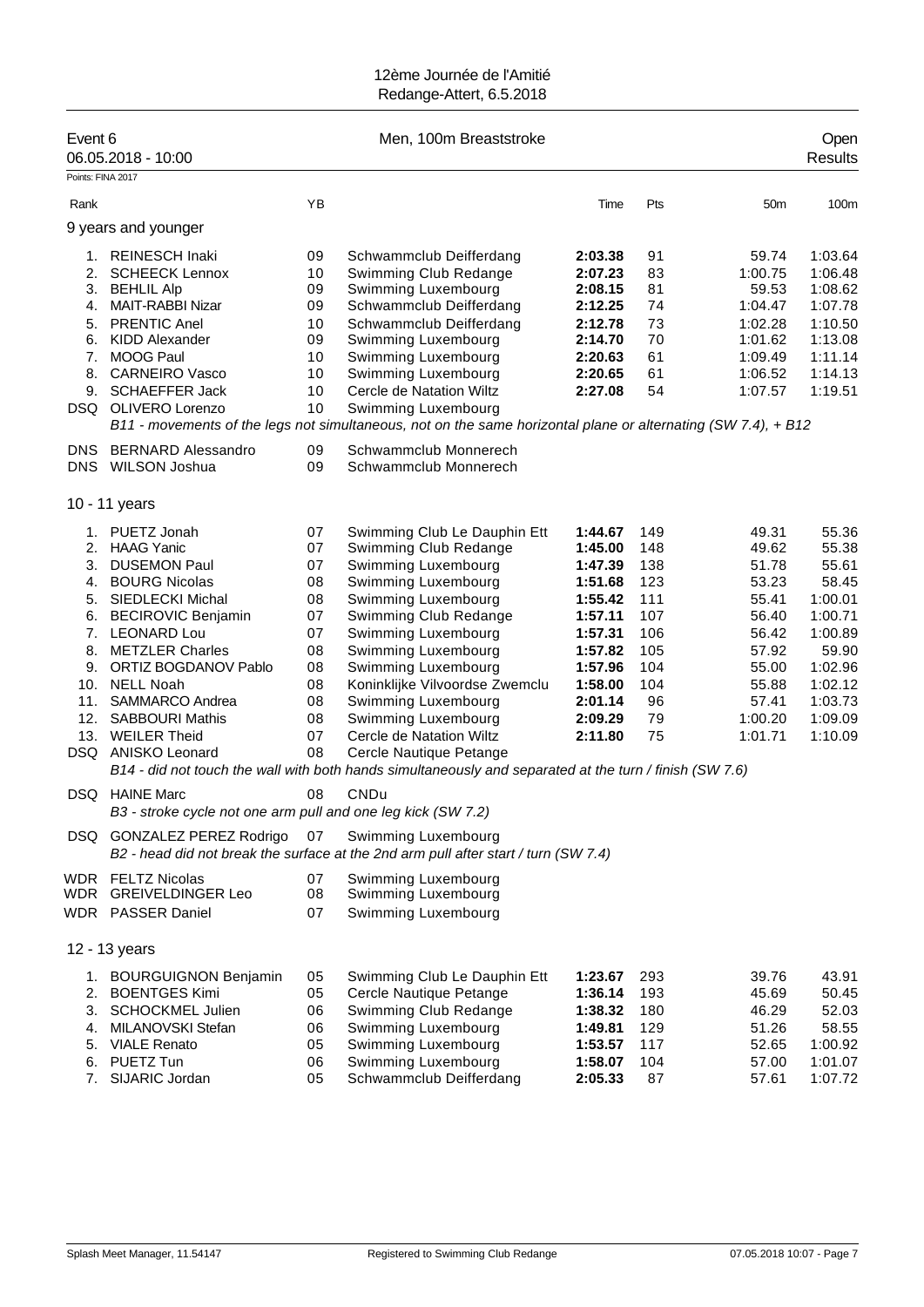#### Event 6, Men, 100m Breaststroke

|                                  | 14 - 15 years                                                                                                                                                                                                                                                                                                                                                    |                                                                |                                                                                                                                                                                                                                                                                                       |                                                                                                                           |                                                                  |                                                                                                     |                                                                                                       |
|----------------------------------|------------------------------------------------------------------------------------------------------------------------------------------------------------------------------------------------------------------------------------------------------------------------------------------------------------------------------------------------------------------|----------------------------------------------------------------|-------------------------------------------------------------------------------------------------------------------------------------------------------------------------------------------------------------------------------------------------------------------------------------------------------|---------------------------------------------------------------------------------------------------------------------------|------------------------------------------------------------------|-----------------------------------------------------------------------------------------------------|-------------------------------------------------------------------------------------------------------|
| 3.<br>5.<br>6.                   | 1. CAMERLYNCK Mathias<br>2. THILL Victor<br><b>DENTER Arthur</b><br>4. PUETZ Christophe<br><b>WEIDERT Jo</b><br><b>MOHR Sam</b><br>7. FETZ Tom<br>WDR RECKINGER Michel                                                                                                                                                                                           | 04<br>03<br>04<br>04<br>03<br>04<br>04<br>04                   | Koninklijke Vilvoordse Zwemclu<br>Cercle Nautique Echternach<br>Cercle Nautique Echternach<br>Swimming Club Le Dauphin Ett<br>Cercle Nautique Echternach<br>Cercle Nautique Echternach<br>Cercle Nautique Echternach<br>Swimming Club Redange                                                         | 1:17.39<br>1:18.17<br>1:22.32<br>1:25.95<br>1:26.31<br>1:40.67<br>1:46.14                                                 | 371<br>360<br>308<br>270<br>267<br>168<br>143                    | 36.78<br>36.95<br>39.07<br>40.43<br>39.61<br>46.69<br>50.18                                         | 40.61<br>41.22<br>43.25<br>45.52<br>46.70<br>53.98<br>55.96                                           |
|                                  | 16 years and older                                                                                                                                                                                                                                                                                                                                               |                                                                |                                                                                                                                                                                                                                                                                                       |                                                                                                                           |                                                                  |                                                                                                     |                                                                                                       |
| 3.<br>4.<br>5.<br>6.             | 1. BEAUTHIER Killian<br>2. MAAS-KOOB Cedric<br><b>BEAUTHIER Ronan</b><br><b>SAUBER Bob</b><br><b>DUBOS Simon</b><br><b>STAGGS Ted</b><br>7. JACOBY Dale                                                                                                                                                                                                          | 02<br>02<br>99<br>01<br>00<br>02<br>02                         | Koninklijke Vilvoordse Zwemclu<br>Swimming Club Le Dauphin Ett<br>Koninklijke Vilvoordse Zwemclu<br>Swimming Club Redange<br>Cercle de Natation Diekirch<br>Cercle Nautique Petange<br>Cercle de Natation Wiltz                                                                                       | 1:12.30<br>1:14.40<br>1:15.07<br>1:15.29<br>1:20.22<br>1:23.91<br>1:25.32                                                 | 455<br>417<br>406<br>402<br>333<br>291<br>276                    | 33.81<br>34.99<br>35.05<br>35.35<br>37.50<br>39.43<br>38.78                                         | 38.49<br>39.41<br>40.02<br>39.94<br>42.72<br>44.48<br>46.54                                           |
| Event 7<br>Points: FINA 2017     | 06.05.2018 - 10:35                                                                                                                                                                                                                                                                                                                                               |                                                                | Women, 100m Backstroke                                                                                                                                                                                                                                                                                |                                                                                                                           |                                                                  |                                                                                                     | Open<br><b>Results</b>                                                                                |
| Rank                             |                                                                                                                                                                                                                                                                                                                                                                  | YB                                                             |                                                                                                                                                                                                                                                                                                       | Time                                                                                                                      | Pts                                                              | 50 <sub>m</sub>                                                                                     | 100m                                                                                                  |
|                                  | 9 years and younger                                                                                                                                                                                                                                                                                                                                              |                                                                |                                                                                                                                                                                                                                                                                                       |                                                                                                                           |                                                                  |                                                                                                     |                                                                                                       |
| 4.                               | 1. GRUJIC-MARTINS Teodora<br>2. OLINGER Lilli<br>3. THILL Lilly-Jana<br><b>SMITH Josephine</b><br>DSQ THILL Shana                                                                                                                                                                                                                                                | 09<br>09<br>09<br>09<br>10                                     | Swimming Luxembourg<br>Cercle de Natation Wiltz<br>CNDu<br>Swimming Club Redange<br>Cercle Nautique Petange<br>D8 - upon the finish the swimmer did not touch the wall on the back (SW 6.6)                                                                                                           | 1:36.10<br>2:06.96<br>2:33.89<br>2:34.86                                                                                  | 187<br>81<br>45<br>44                                            | 48.85<br>1:00.74<br>1:17.67<br>1:13.32                                                              | 47.25<br>1:06.22<br>1:16.22<br>1:21.54                                                                |
|                                  | WDR SLAVAZZA Lola                                                                                                                                                                                                                                                                                                                                                | 09                                                             | Swimming Club Redange                                                                                                                                                                                                                                                                                 |                                                                                                                           |                                                                  |                                                                                                     |                                                                                                       |
| 2.<br>3.<br>4.<br>5.<br>6.<br>8. | 10 - 11 years<br>1. BLESES Joyce<br><b>ELCHEROTH Niki</b><br><b>HRIC Nina</b><br><b>WAGNER Caroline</b><br>OLIVERO Francesca<br>VAN EYKEN Katrijn<br>7. ALBERS Emely<br><b>BOUWMEISTER Annebelle</b><br>9. AVEZ Paule Audrey<br>10. FERREIRA ANAU Margerida<br>11. ANTUNES-BOURGEOIS Gabrio8:<br>DSQ BIRCA Bianca<br>G11 - did not finish the distance (SW 10.2) | 08<br>07<br>08<br>08<br>08<br>07<br>08<br>08<br>08<br>08<br>08 | Swimming Club Le Dauphin Ett<br>Swimming Club Redange<br>Swimming Luxembourg<br><b>CNDu</b><br>Swimming Luxembourg<br>Koninklijke Vilvoordse Zwemclu<br>Swimming Club Le Dauphin Ett<br>Swimming Luxembourg<br>Cercle Nautique Petange<br>Cercle de Natation Wiltz<br>CNDu<br>Cercle Nautique Petange | 1:26.52<br>1:31.46 217<br>1:33.40<br>1:36.82<br>1:39.93<br>1:43.28<br>1:44.11<br>1:51.67<br>1:54.00<br>2:14.98<br>2:33.23 | 257<br>204<br>183<br>166<br>151<br>147<br>119<br>112<br>67<br>46 | 42.34<br>44.97<br>45.92<br>46.76<br>48.96<br>50.44<br>50.05<br>53.85<br>52.72<br>1:03.25<br>1:15.44 | 44.18<br>46.49<br>47.48<br>50.06<br>50.97<br>52.84<br>54.06<br>57.82<br>1:01.28<br>1:11.73<br>1:17.79 |
|                                  | 12 - 13 years                                                                                                                                                                                                                                                                                                                                                    |                                                                |                                                                                                                                                                                                                                                                                                       |                                                                                                                           |                                                                  |                                                                                                     |                                                                                                       |
| 2.<br>3.<br>4.<br>5.<br>6.       | 1. VANDENABEELE Lotta<br><b>CORREIA Eva</b><br><b>OLINGER Tina</b><br><b>THILL Angie</b><br>DE BAETS Roos<br>HATVANI Boglarka                                                                                                                                                                                                                                    | 06<br>05<br>06<br>06<br>06<br>06                               | Koninklijke Vilvoordse Zwemclu<br>Cercle de Natation Diekirch<br>Cercle de Natation Wiltz<br>Cercle Nautique Petange<br>Koninklijke Vilvoordse Zwemclu<br>Swimming Luxembourg                                                                                                                         | 1:21.72<br>1:26.59<br>1:29.91<br>1:35.80<br>1:37.00<br>1:44.49                                                            | 305<br>256<br>229<br>189<br>182<br>146                           | 39.94<br>42.33<br>43.48<br>46.40<br>47.44<br>50.91                                                  | 41.78<br>44.26<br>46.43<br>49.40<br>49.56<br>53.58                                                    |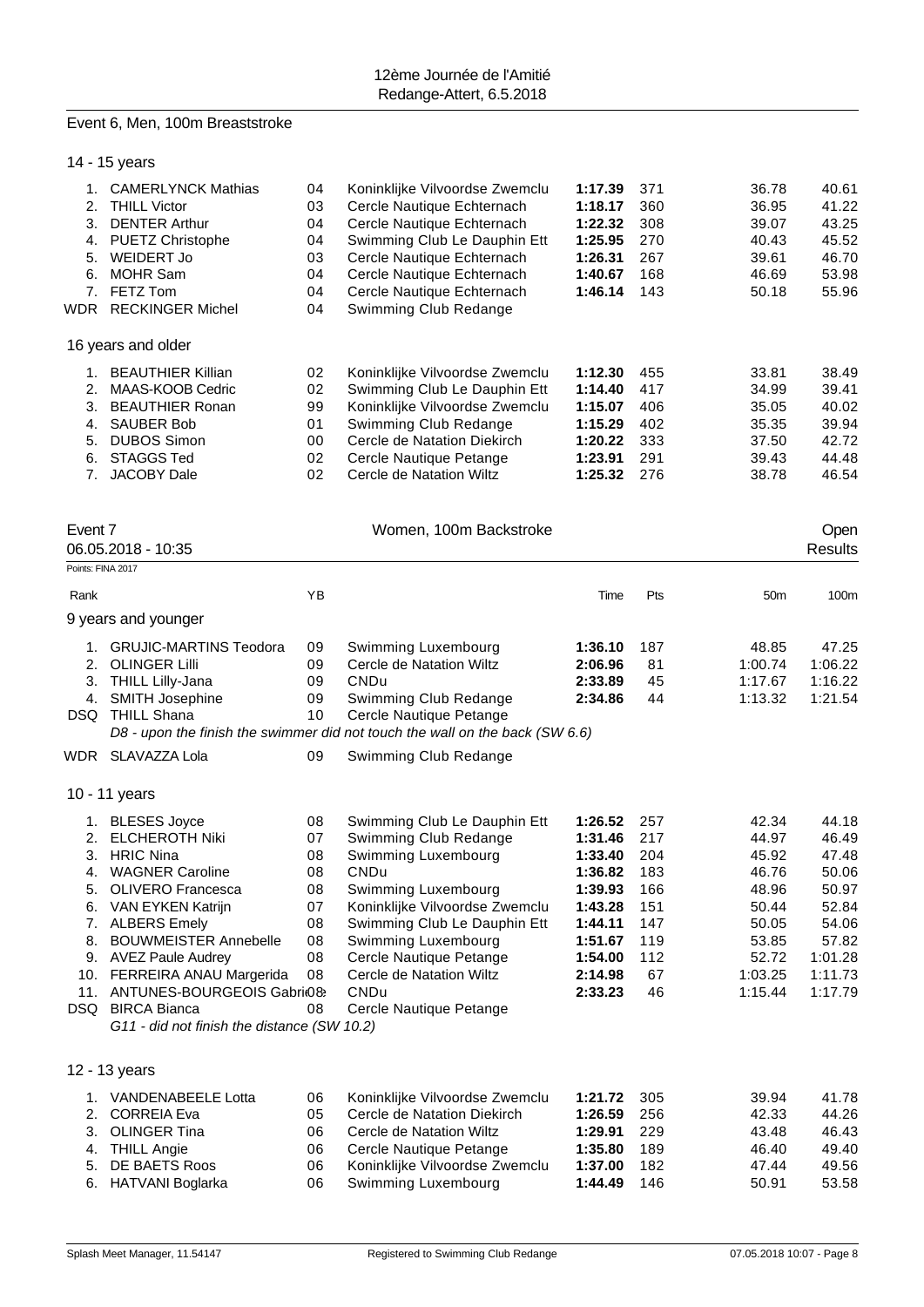#### Event 7, Women, 100m Backstroke

| <b>BROICH Louisa Marie</b>     | 03                                  | <b>Tri Post Trier</b>          | 1:14.21 | 407 | 35.63 | 38.58 |
|--------------------------------|-------------------------------------|--------------------------------|---------|-----|-------|-------|
| <b>REDING Alyssa</b>           | 04                                  | Swimming Club Le Dauphin Ett   | 1:15.80 | 382 | 36.55 | 39.25 |
| <b>KETTENMEYER Ly</b>          | 04                                  | Swimming Club Le Dauphin Ett   | 1:17.00 | 365 | 37.46 | 39.54 |
| <b>GLODT Chiara</b>            | 04                                  | Swimming Club Redange          | 1:17.43 | 358 | 37.45 | 39.98 |
| DE BACKER Annelore             | 04                                  | Koninklijke Vilvoordse Zwemclu | 1:24.56 | 275 | 41.33 | 43.23 |
|                                |                                     |                                |         |     |       |       |
| DE BACKER Nele                 | 00                                  | Koninklijke Vilvoordse Zwemclu | 1:06.43 | 568 | 31.77 | 34.66 |
| WIRTH Mandy                    | 00                                  | Cercle Nautique Petange        | 1:12.78 | 432 | 35.06 | 37.72 |
| <b>HOLLERICH Anne</b>          | 01                                  | Swimming Club Le Dauphin Ett   | 1:16.59 | 370 | 36.63 | 39.96 |
| <b>HASANOVIC Mubera</b>        | 02                                  | Cercle de Natation Wiltz       | 1:17.48 | 358 | 38.23 | 39.25 |
| VAN GENECHTEN Fien             | 01                                  | Koninklijke Vilvoordse Zwemclu | 1:17.54 | 357 | 38.07 | 39.47 |
| <b>AMORIM GONCALVES Silvia</b> | 98                                  | Cercle de Natation Wiltz       |         |     |       |       |
|                                | 14 - 15 years<br>16 years and older |                                |         |     |       |       |

*D6 - turn not executed in accordance with the rules (SW 6.5)*

| Event 8                                      | 06.05.2018 - 10:50                                                                                                                                                                                                                                                                                                                                                                |                                                                      | Men, 100m Backstroke                                                                                                                                                                                                                                                                                                                                                                            |                                                                                                                       |                                                                     |                                                                                                       | Open<br><b>Results</b>                                                                                    |
|----------------------------------------------|-----------------------------------------------------------------------------------------------------------------------------------------------------------------------------------------------------------------------------------------------------------------------------------------------------------------------------------------------------------------------------------|----------------------------------------------------------------------|-------------------------------------------------------------------------------------------------------------------------------------------------------------------------------------------------------------------------------------------------------------------------------------------------------------------------------------------------------------------------------------------------|-----------------------------------------------------------------------------------------------------------------------|---------------------------------------------------------------------|-------------------------------------------------------------------------------------------------------|-----------------------------------------------------------------------------------------------------------|
| Points: FINA 2017                            |                                                                                                                                                                                                                                                                                                                                                                                   |                                                                      |                                                                                                                                                                                                                                                                                                                                                                                                 |                                                                                                                       |                                                                     |                                                                                                       |                                                                                                           |
| Rank                                         |                                                                                                                                                                                                                                                                                                                                                                                   | YB                                                                   |                                                                                                                                                                                                                                                                                                                                                                                                 | Time                                                                                                                  | Pts                                                                 | 50 <sub>m</sub>                                                                                       | 100m                                                                                                      |
|                                              | 9 years and younger                                                                                                                                                                                                                                                                                                                                                               |                                                                      |                                                                                                                                                                                                                                                                                                                                                                                                 |                                                                                                                       |                                                                     |                                                                                                       |                                                                                                           |
|                                              | 1. SCHAEFFER Jack<br>DSQ SAOUDAOUI Akram<br>G11 - did not finish the distance (SW 10.2)                                                                                                                                                                                                                                                                                           | 10<br>09                                                             | Cercle de Natation Wiltz<br>Cercle Nautique Petange                                                                                                                                                                                                                                                                                                                                             | 2:15.83                                                                                                               | 46                                                                  | 1:06.47                                                                                               | 1:09.36                                                                                                   |
|                                              | 10 - 11 years                                                                                                                                                                                                                                                                                                                                                                     |                                                                      |                                                                                                                                                                                                                                                                                                                                                                                                 |                                                                                                                       |                                                                     |                                                                                                       |                                                                                                           |
| 2.<br>3.<br>4.<br>5.<br>6.<br>7.<br>11.      | 1. FEDOSSEEV Anton<br><b>MOOG Jules</b><br><b>WEYLAND Philippe</b><br><b>KROMBACH Alex</b><br><b>SCHARF Herman</b><br><b>SCHAEFFER Dean</b><br><b>CZAPOR Luca</b><br>8. RIBEIRO GARCIA David<br>9. HAINE Marc<br>10. PIRET Alexis<br><b>PIRET Alexandre</b><br>DSQ RIGGIO Yanis<br>D6 - turn not executed in accordance with the rules (SW 6.5)<br>DSQ BAGZE TCHUINDJANG Joseph08 | 07<br>08<br>07<br>08<br>07<br>08<br>08<br>07<br>08<br>08<br>08<br>07 | Swimming Luxembourg<br>Swimming Luxembourg<br>Swimming Luxembourg<br>Swimming Luxembourg<br>Swimming Luxembourg<br>Cercle de Natation Wiltz<br>Swimming Club Redange<br>Cercle Nautique Petange<br>CNDu<br>Swimming Club Redange<br>Swimming Club Redange<br>Cercle Nautique Petange<br>Schwammclub Deifferdang<br>D8 - upon the finish the swimmer did not touch the wall on the back (SW 6.6) | 1:26.61<br>1:34.00<br>1:38.67<br>1:39.90<br>1:40.90<br>1:45.61<br>1:54.88<br>2:02.15<br>2:22.81<br>2:30.17<br>2:31.53 | 180<br>140<br>121<br>117<br>113<br>99<br>77<br>64<br>40<br>34<br>33 | 42.01<br>45.49<br>48.55<br>37.92<br>49.50<br>49.16<br>54.90<br>58.41<br>1:10.30<br>1:10.08<br>1:10.13 | 44.60<br>48.51<br>50.12<br>1:01.98<br>51.40<br>56.45<br>59.98<br>1:03.74<br>1:12.51<br>1:20.09<br>1:21.40 |
|                                              | DNS LEMAIRE Maxime<br><b>WDR FELTZ Nicolas</b>                                                                                                                                                                                                                                                                                                                                    | 08<br>07                                                             | Cercle Nautique Petange<br>Swimming Luxembourg                                                                                                                                                                                                                                                                                                                                                  |                                                                                                                       |                                                                     |                                                                                                       |                                                                                                           |
|                                              | 12 - 13 years                                                                                                                                                                                                                                                                                                                                                                     |                                                                      |                                                                                                                                                                                                                                                                                                                                                                                                 |                                                                                                                       |                                                                     |                                                                                                       |                                                                                                           |
| 1.<br>2.<br>3.<br>4.<br>5.<br>6.<br>7.<br>8. | <b>MAESSEN Finn</b><br><b>HOLLERICH Tom</b><br>VAN GENECHTEN Guus<br>DAS Joran<br><b>JAAS Joe</b><br><b>TRESSEL Yannis</b><br>ROOBAERT Jurre<br>VAN ALSENOY Luka                                                                                                                                                                                                                  | 05<br>06<br>06<br>06<br>06<br>05<br>06<br>06                         | Koninklijke Vilvoordse Zwemclu<br>Swimming Club Le Dauphin Ett<br>Koninklijke Vilvoordse Zwemclu<br>Koninklijke Vilvoordse Zwemclu<br>Swimming Club Le Dauphin Ett<br>Swimming Club Le Dauphin Ett<br>Koninklijke Vilvoordse Zwemclu<br>Koninklijke Vilvoordse Zwemclu                                                                                                                          | 1:17.17<br>1:19.94<br>1:24.73<br>1:25.04<br>1:27.12<br>1:27.71<br>1:28.48<br>1:33.59                                  | 254<br>229<br>192<br>190<br>177<br>173<br>169<br>142                | 37.82<br>38.96<br>41.75<br>41.62<br>44.05<br>43.06<br>43.65<br>45.57                                  | 39.35<br>40.98<br>42.98<br>43.42<br>43.07<br>44.65<br>44.83<br>48.02                                      |
|                                              | 9. ALLIN Rafael                                                                                                                                                                                                                                                                                                                                                                   | 06                                                                   | Swimming Club Le Dauphin Ett                                                                                                                                                                                                                                                                                                                                                                    | 1:33.86                                                                                                               | 141                                                                 | 45.20                                                                                                 | 48.66                                                                                                     |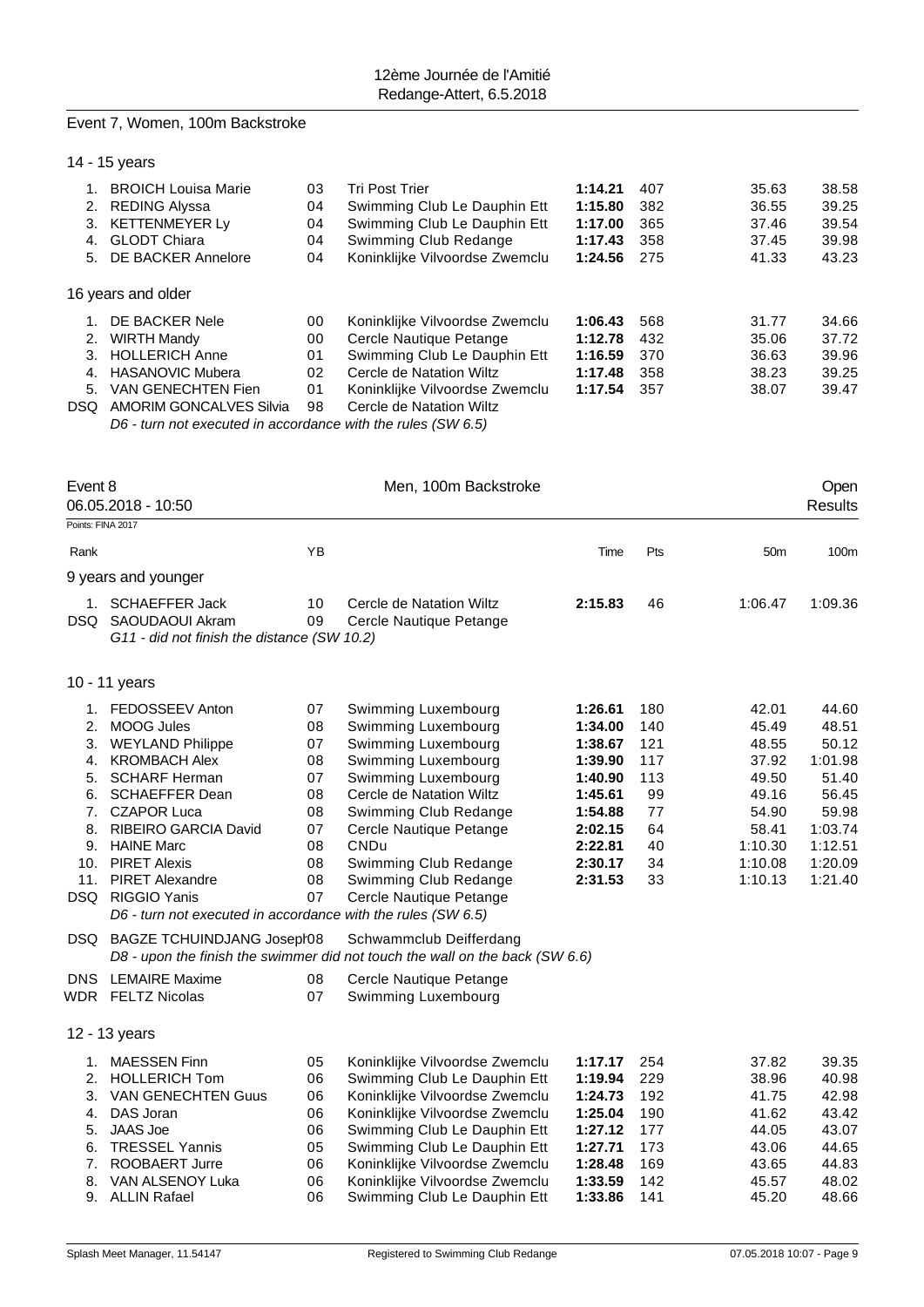|                                        | Event 8, Boys, 100m Backstroke, 12 - 13 years                                                                                                                                                           |                                                    |                                                                                                                                                                                                                                                                                           |                                                                                      |                                                      |                                                                        |                                                                              |
|----------------------------------------|---------------------------------------------------------------------------------------------------------------------------------------------------------------------------------------------------------|----------------------------------------------------|-------------------------------------------------------------------------------------------------------------------------------------------------------------------------------------------------------------------------------------------------------------------------------------------|--------------------------------------------------------------------------------------|------------------------------------------------------|------------------------------------------------------------------------|------------------------------------------------------------------------------|
| Rank                                   |                                                                                                                                                                                                         | YB                                                 |                                                                                                                                                                                                                                                                                           | Time                                                                                 | Pts                                                  | 50 <sub>m</sub>                                                        | 100m                                                                         |
| 10.<br>11.                             | STOFFEL Poli<br>ROCHA SANTOS Mauro<br>DSQ MULIC Albert<br>D6 - turn not executed in accordance with the rules (SW 6.5)                                                                                  | 06<br>06<br>06                                     | Cercle de Natation Wiltz<br>Cercle Nautique Petange<br>Cercle Nautique Petange                                                                                                                                                                                                            | 1:55.38<br>2:05.93                                                                   | 76<br>58                                             | 57.43<br>1:02.77                                                       | 57.95<br>1:03.16                                                             |
|                                        | DSQ PUETZ Tun<br>D6 - turn not executed in accordance with the rules (SW 6.5)                                                                                                                           | 06                                                 | Swimming Luxembourg                                                                                                                                                                                                                                                                       |                                                                                      |                                                      |                                                                        |                                                                              |
|                                        | WDR WEYRICH Mike                                                                                                                                                                                        | 05                                                 | Swimming Club Le Dauphin Ett                                                                                                                                                                                                                                                              |                                                                                      |                                                      |                                                                        |                                                                              |
|                                        | 14 - 15 years                                                                                                                                                                                           |                                                    |                                                                                                                                                                                                                                                                                           |                                                                                      |                                                      |                                                                        |                                                                              |
| 2.                                     | 1. BOURCKEL Mike<br><b>PIROTTE Sebastian</b><br>3. KOHL Charel<br>4. VAN GENECHTEN Klaas                                                                                                                | 03<br>03<br>04<br>03                               | Cercle de Natation Wiltz<br>Koninklijke Vilvoordse Zwemclu<br>Swimming Club Le Dauphin Ett<br>Koninklijke Vilvoordse Zwemclu                                                                                                                                                              | 1:05.69<br>1:11.09<br>1:12.01<br>1:18.92                                             | 413<br>325<br>313<br>238                             | 33.12<br>34.81<br>35.88<br>38.84                                       | 32.57<br>36.28<br>36.13<br>40.08                                             |
|                                        | 16 years and older                                                                                                                                                                                      |                                                    |                                                                                                                                                                                                                                                                                           |                                                                                      |                                                      |                                                                        |                                                                              |
|                                        | 1. DE BACKER Ruben<br>2. CAILLIAU Nils<br>3. WIRTH David<br>DNS RUBIOLO Nathan                                                                                                                          | 01<br>01<br>02<br>02                               | Koninklijke Vilvoordse Zwemclu<br>Swimming Club Redange<br>Cercle Nautique Petange<br>Schwammclub Deifferdang                                                                                                                                                                             | 1:04.73<br>1:06.06<br>1:10.45                                                        | 431<br>406<br>334                                    | 31.86<br>32.52<br>33.48                                                | 32.87<br>33.54<br>36.97                                                      |
| Event 9<br>Points: FINA 2017           | 06.05.2018 - 11:10                                                                                                                                                                                      |                                                    | Women, 100m Medley                                                                                                                                                                                                                                                                        |                                                                                      |                                                      |                                                                        | Open<br><b>Results</b>                                                       |
| Rank                                   |                                                                                                                                                                                                         | YB                                                 |                                                                                                                                                                                                                                                                                           | Time                                                                                 | Pts                                                  | 50 <sub>m</sub>                                                        | 100m                                                                         |
|                                        | 9 years and younger                                                                                                                                                                                     |                                                    |                                                                                                                                                                                                                                                                                           |                                                                                      |                                                      |                                                                        |                                                                              |
| 3.<br>7.                               | 1. GRUJIC-MARTINS Teodora<br>2. MILANOVSKI Maja<br><b>CONSTANTIN Sophia</b><br>4. PHILIPPART Enny<br>5. LEONARD Leni<br>6. PRENTIC Anela<br>CHRISTMANN Jaya<br>8. THILL Lilly-Jana<br>DSQ REUTER Tamara | 09<br>09<br>09<br>09<br>10<br>09<br>09<br>09<br>09 | Swimming Luxembourg<br>Swimming Luxembourg<br>Swimming Luxembourg<br>Schwammclub Monnerech<br>Swimming Luxembourg<br>Schwammclub Deifferdang<br>Swimming Luxembourg<br>CNDu<br>Schwammclub Monnerech<br>M1 - incorrect style order (butterfly-backstroke-breaststroke-freestyle) (SW 9.1) | 1:35.64<br>1:44.69<br>1:49.24<br>1:53.45<br>1:54.66<br>1:55.00<br>2:06.60<br>2:24.74 | 208<br>158<br>139<br>124<br>120<br>119<br>89<br>60   | 46.84<br>47.80<br>53.07<br>53.10<br>54.28<br>56.16<br>58.91<br>1:12.48 | 48.80<br>56.89<br>56.17<br>1:00.35<br>1:00.38<br>58.84<br>1:07.69<br>1:12.26 |
|                                        | DSQ POELS Klara-Luisa                                                                                                                                                                                   | 09                                                 | Swimming Luxembourg<br>M1 - incorrect style order (butterfly-backstroke-breaststroke-freestyle) (SW 9.1)                                                                                                                                                                                  |                                                                                      |                                                      |                                                                        |                                                                              |
|                                        | DSQ BOUWMEISTER Julianne                                                                                                                                                                                | 10                                                 | Swimming Luxembourg<br>M2 - section was not finished in accordance with the rule which applies to the stroke concerned (SW 9.3)                                                                                                                                                           |                                                                                      |                                                      |                                                                        |                                                                              |
| DNS                                    | <b>CONTE Silvia</b><br>DNS BARANYAI Kornelia<br>DNS PAVELEK Mira                                                                                                                                        | 09<br>09<br>10                                     | Schwammclub Monnerech<br>Swimming Luxembourg<br>Swimming Luxembourg                                                                                                                                                                                                                       |                                                                                      |                                                      |                                                                        |                                                                              |
|                                        | 10 - 11 years                                                                                                                                                                                           |                                                    |                                                                                                                                                                                                                                                                                           |                                                                                      |                                                      |                                                                        |                                                                              |
| 1.<br>2.<br>4.<br>5.<br>6.<br>7.<br>8. | <b>KOENIG Aurelie</b><br><b>CONTER Anja</b><br>3. HRIC Nina<br><b>OLIVERO Francesca</b><br><b>JOMINET Sam</b><br>LINDMARK MELO Maia<br>MOUSEL Sarah<br>GARBUGLIO Jaya Lavinia                           | 07<br>07<br>08<br>08<br>07<br>07<br>07<br>07       | Swimming Club Redange<br>Swimming Club Redange<br>Swimming Luxembourg<br>Swimming Luxembourg<br>Swimming Luxembourg<br>CNDu<br>Swimming Luxembourg<br>Schwammclub Monnerech                                                                                                               | 1:27.47<br>1:35.13<br>1:35.82<br>1:38.52<br>1:38.66<br>1:38.91<br>1:40.26<br>1:40.97 | 271<br>211<br>206<br>190<br>189<br>188<br>180<br>176 | 41.04<br>47.73<br>43.07<br>47.89<br>47.68<br>46.78<br>46.39<br>47.16   | 46.43<br>47.40<br>52.75<br>50.63<br>50.98<br>52.13<br>53.87<br>53.81         |
| 9.                                     | DONDELINGER Elisa                                                                                                                                                                                       | 08                                                 | Swimming Luxembourg                                                                                                                                                                                                                                                                       | 1:48.96                                                                              | 140                                                  | 55.26                                                                  | 53.70                                                                        |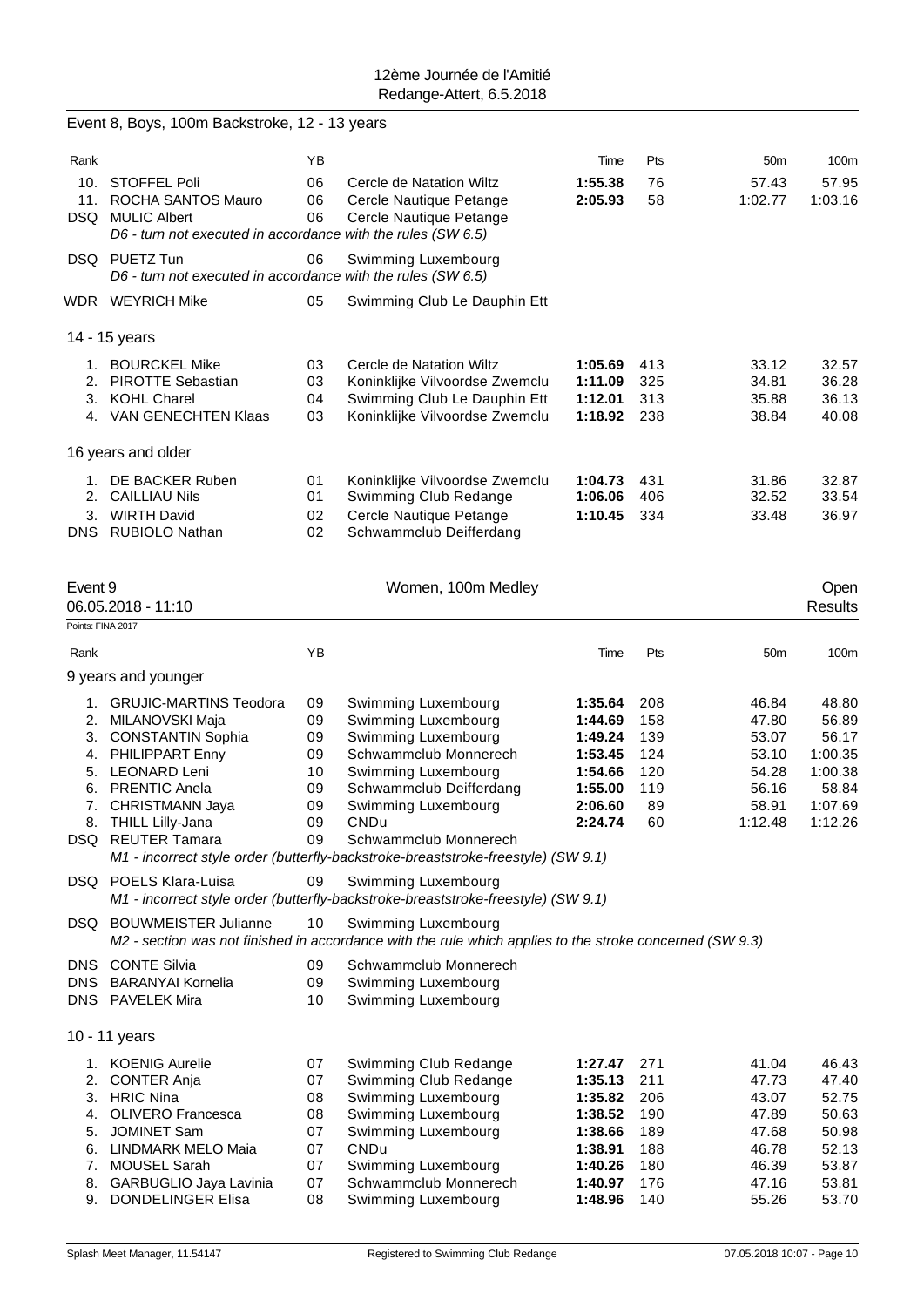# Event 9, Girls, 100m Medley, 10 - 11 years

| Rank       |                                             | ΥB |                                                                                                          | Time        | Pts | 50 <sub>m</sub> | 100m    |
|------------|---------------------------------------------|----|----------------------------------------------------------------------------------------------------------|-------------|-----|-----------------|---------|
| 10.        | <b>BOUWMEISTER Yfke</b>                     | 08 | Swimming Luxembourg                                                                                      | 1:50.47     | 134 | 50.79           | 59.68   |
|            | 11. VAN ALSENOY Romy                        | 08 | Koninklijke Vilvoordse Zwemclu                                                                           | 1:54.34     | 121 | 54.82           | 59.52   |
| 12.        | <b>BOUWMEISTER Annebelle</b>                | 08 | Swimming Luxembourg                                                                                      | 1:55.28     | 118 | 55.31           | 59.97   |
| 13.        | <b>TEIXEIRA Alicia</b>                      | 08 | Schwammclub Deifferdang                                                                                  | 1:55.36     | 118 | 52.08           | 1:03.28 |
|            | 14. PAUWELS Maelle                          | 08 | Koninklijke Vilvoordse Zwemclu                                                                           | 1:55.62     | 117 | 53.83           | 1:01.79 |
|            | 15. FUCCI Margherita                        | 07 | Schwammclub Monnerech                                                                                    | 1:59.96     | 105 | 1:00.03         | 59.93   |
|            | 16. FERREIRA ANAU Margerida                 | 08 | Cercle de Natation Wiltz                                                                                 | 2:18.53     | 68  | 1:07.37         | 1:11.16 |
|            | 17. ANTUNES-BOURGEOIS Gabri(08)             |    | CNDu                                                                                                     | 2:23.95     | 61  | 1:06.50         | 1:17.45 |
|            | DSQ NTAGANDA Sophie                         | 07 | Swimming Luxembourg                                                                                      |             |     |                 |         |
|            |                                             |    | M2 - section was not finished in accordance with the rule which applies to the stroke concerned (SW 9.3) |             |     |                 |         |
|            | DSQ SELMANOVIC Amina                        | 07 | Schwammclub Deifferdang                                                                                  |             |     |                 |         |
|            |                                             |    | M2 - section was not finished in accordance with the rule which applies to the stroke concerned (SW 9.3) |             |     |                 |         |
|            | DSQ PIEPOLYTE Ema                           |    |                                                                                                          |             |     |                 |         |
|            |                                             | 08 | Swimming Luxembourg                                                                                      |             |     |                 |         |
|            |                                             |    | P2 - did not bring both arms forward simultaneously over water or did not bring both arms backward       |             |     |                 |         |
|            |                                             |    | simultaneously under water through-out the race, according to SW 8.5 (SW 8.2)                            |             |     |                 |         |
|            | DSQ BALDINI Benedetta                       | 07 | Schwammclub Monnerech                                                                                    |             |     |                 |         |
|            |                                             |    | M2 - section was not finished in accordance with the rule which applies to the stroke concerned (SW 9.3) |             |     |                 |         |
|            | DSQ KAROL Mira                              | 08 | Swimming Luxembourg                                                                                      |             |     |                 |         |
|            |                                             |    | M1 - incorrect style order (butterfly-backstroke-breaststroke-freestyle) (SW 9.1)                        |             |     |                 |         |
|            | DNS CONTE Camilla                           | 07 | Schwammclub Monnerech                                                                                    |             |     |                 |         |
| <b>DNS</b> | <b>MARTINETTI Elisa</b>                     | 07 | Schwammclub Monnerech                                                                                    |             |     |                 |         |
|            | DNS NEMETI Borbala                          | 08 | Swimming Luxembourg                                                                                      |             |     |                 |         |
|            |                                             |    |                                                                                                          |             |     |                 |         |
|            | 12 - 13 years                               |    |                                                                                                          |             |     |                 |         |
|            | 1. NOTHUM Gwen                              | 06 | Swimming Club Redange                                                                                    | 1:24.56     | 300 | 38.76           | 45.80   |
| 2.         | <b>KETTENMEYER Yin</b>                      | 06 | Swimming Club Le Dauphin Ett                                                                             | 1:28.56     | 262 | 42.98           | 45.58   |
| 3.         | <b>THILL Angie</b>                          | 06 | Cercle Nautique Petange                                                                                  | 1:35.32     | 210 | 44.77           | 50.55   |
|            | 4. KIDD Francesca                           | 06 | Swimming Luxembourg                                                                                      | 1:35.41     | 209 | 49.03           | 46.38   |
|            | 5. HATVANI Boglarka                         | 06 | Swimming Luxembourg                                                                                      | 1:51.43     | 131 | 52.92           | 58.51   |
|            | DSQ TEIXEIRA FERREIRA Soraia                | 06 | Cercle Nautique Petange                                                                                  |             |     |                 |         |
|            | G11 - did not finish the distance (SW 10.2) |    |                                                                                                          |             |     |                 |         |
|            |                                             |    |                                                                                                          |             |     |                 |         |
|            | 14 - 15 years                               |    |                                                                                                          |             |     |                 |         |
|            |                                             |    |                                                                                                          |             |     |                 |         |
|            | 1. KETTENMEYER Ly                           | 04 | Swimming Club Le Dauphin Ett                                                                             | 1:14.40     | 441 | 34.87           | 39.53   |
|            | 2. REDING Alyssa                            | 04 | Swimming Club Le Dauphin Ett                                                                             | 1:15.00     | 431 | 34.12           | 40.88   |
| 3.         | <b>HAAG Nora</b>                            | 04 | Swimming Club Redange                                                                                    | 1:18.24     | 379 | 37.13           | 41.11   |
| 4.         | <b>ELCHEROTH Milly</b>                      | 03 | Swimming Club Redange                                                                                    | 1:20.70     | 346 | 38.24           | 42.46   |
| 5.         | <b>GLODT Chiara</b>                         | 04 | Swimming Club Redange                                                                                    | 1:23.84     | 308 | 39.35           | 44.49   |
| 6.         | <b>MOREAUX Anae</b>                         | 04 | Swimming Club Redange                                                                                    | 1:26.59     | 280 | 40.87           | 45.72   |
|            | 7. HANNEN Jil                               | 03 | Cercle de Natation Wiltz                                                                                 | 1:28.91     | 258 | 40.37           | 48.54   |
| 8.         | PINTO TEIXEIRA Martha                       | 04 | Cercle de Natation Wiltz                                                                                 | 1:29.28     | 255 | 41.58           | 47.70   |
|            | 9. TEIXEIRA Emilie                          | 04 | Schwammclub Deifferdang                                                                                  | 1:48.65     | 141 | 51.31           | 57.34   |
|            |                                             |    |                                                                                                          |             |     |                 |         |
|            | 16 years and older                          |    |                                                                                                          |             |     |                 |         |
| 1.         | <b>GLODT Kelly</b>                          | 02 | Swimming Club Redange                                                                                    | 1:14.53     | 439 | 34.34           | 40.19   |
| 2.         | <b>BROICH Lea-Sophie</b>                    | 00 | <b>Tri Post Trier</b>                                                                                    | 1:16.10     | 412 | 34.27           | 41.83   |
| 3.         | <b>HOLLERICH Anne</b>                       | 01 | Swimming Club Le Dauphin Ett                                                                             | 1:17.53     | 390 | 35.39           | 42.14   |
| 4.         | <b>WIRTH Mandy</b>                          | 00 | Cercle Nautique Petange                                                                                  | 1:18.31     | 378 | 34.91           | 43.40   |
| 5.         | FERREIRA ANAU Filipa                        | 02 | Cercle de Natation Wiltz                                                                                 | 1:31.28     | 239 | 40.85           | 50.43   |
| 6.         | <b>SUFFYS Astrid</b>                        | 01 | Koninklijke Vilvoordse Zwemclu                                                                           | 1:31.68     | 236 | 42.73           | 48.95   |
| 7.         | <b>AMAR Lily</b>                            | 00 | Cercle de Natation Wiltz                                                                                 | 1:32.88     | 227 | 43.48           | 49.40   |
| 8.         | <b>HASANOVIC Dzana</b>                      | 02 | Cercle de Natation Wiltz                                                                                 | 1:34.82 213 |     | 44.19           | 50.63   |
| WDR        | RASTEIRO AMORIM Ines                        | 01 | Cercle de Natation Wiltz                                                                                 |             |     |                 |         |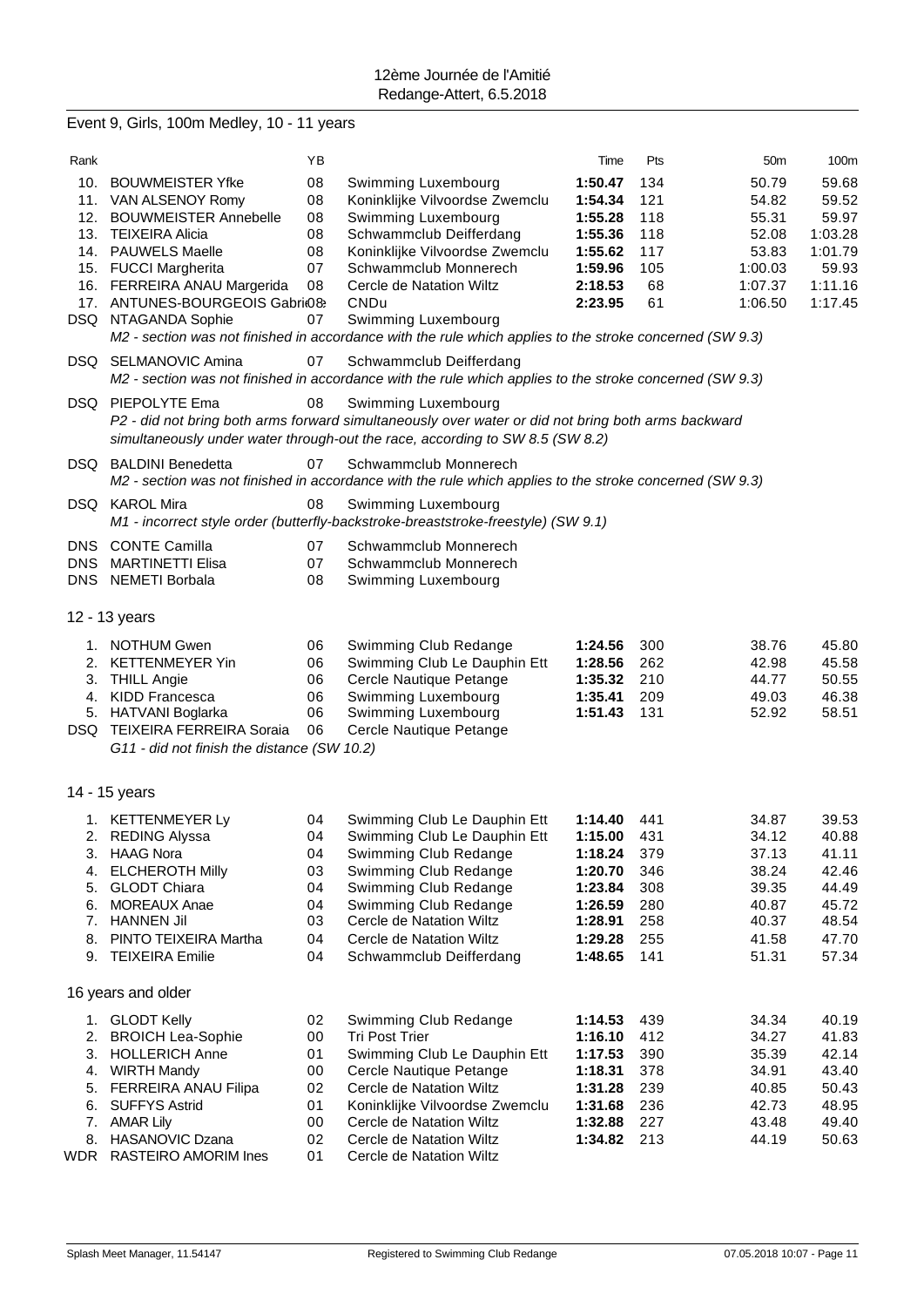| Event 10<br>Points: FINA 2017                                                                              | 06.05.2018 - 11:35                                                                                                                                                                                                                                                                                                                                                                                                                                                                                                           |                                                                                                                                        | Men, 100m Medley                                                                                                                                                                                                                                                                                                                                                                                                                                                                                                                                                                    |                                                                                                                                                                                                                                                |                                                                                                                                                | Open<br><b>Results</b>                                                                                                                                                                             |                                                                                                                                                                                                        |
|------------------------------------------------------------------------------------------------------------|------------------------------------------------------------------------------------------------------------------------------------------------------------------------------------------------------------------------------------------------------------------------------------------------------------------------------------------------------------------------------------------------------------------------------------------------------------------------------------------------------------------------------|----------------------------------------------------------------------------------------------------------------------------------------|-------------------------------------------------------------------------------------------------------------------------------------------------------------------------------------------------------------------------------------------------------------------------------------------------------------------------------------------------------------------------------------------------------------------------------------------------------------------------------------------------------------------------------------------------------------------------------------|------------------------------------------------------------------------------------------------------------------------------------------------------------------------------------------------------------------------------------------------|------------------------------------------------------------------------------------------------------------------------------------------------|----------------------------------------------------------------------------------------------------------------------------------------------------------------------------------------------------|--------------------------------------------------------------------------------------------------------------------------------------------------------------------------------------------------------|
| Rank                                                                                                       |                                                                                                                                                                                                                                                                                                                                                                                                                                                                                                                              | YB                                                                                                                                     |                                                                                                                                                                                                                                                                                                                                                                                                                                                                                                                                                                                     | Time                                                                                                                                                                                                                                           | Pts                                                                                                                                            | 50m                                                                                                                                                                                                | 100m                                                                                                                                                                                                   |
|                                                                                                            | 9 years and younger                                                                                                                                                                                                                                                                                                                                                                                                                                                                                                          |                                                                                                                                        |                                                                                                                                                                                                                                                                                                                                                                                                                                                                                                                                                                                     |                                                                                                                                                                                                                                                |                                                                                                                                                |                                                                                                                                                                                                    |                                                                                                                                                                                                        |
| 1.<br>2.<br>3.<br>4.<br>5.<br>DSQ.                                                                         | <b>BEHLIL Alp</b><br><b>REINESCH Inaki</b><br><b>CARNEIRO Vasco</b><br><b>KIDD Alexander</b><br><b>MOOG Paul</b><br><b>MAIT-RABBI Nizar</b>                                                                                                                                                                                                                                                                                                                                                                                  | 09<br>09<br>10<br>09<br>10<br>09                                                                                                       | Swimming Luxembourg<br>Schwammclub Deifferdang<br>Swimming Luxembourg<br>Swimming Luxembourg<br>Swimming Luxembourg<br>Schwammclub Deifferdang<br>P5 - did not touch the wall with both hands simultaneously and separated at the turn / finish (SW 8.4)                                                                                                                                                                                                                                                                                                                            | 1:51.18<br>1:51.32<br>1:58.02<br>2:00.46<br>2:03.52                                                                                                                                                                                            | 92<br>92<br>77<br>72<br>67                                                                                                                     | 57.16<br>53.02<br>57.46<br>57.36<br>1:03.01                                                                                                                                                        | 54.02<br>58.30<br>1:00.56<br>1:03.10<br>1:00.51                                                                                                                                                        |
|                                                                                                            | <b>DSQ PRENTIC Anel</b>                                                                                                                                                                                                                                                                                                                                                                                                                                                                                                      | 10                                                                                                                                     | Schwammclub Deifferdang<br>B1 - more than one single butterfly kick before the first breaststroke kick (SW 7.1)                                                                                                                                                                                                                                                                                                                                                                                                                                                                     |                                                                                                                                                                                                                                                |                                                                                                                                                |                                                                                                                                                                                                    |                                                                                                                                                                                                        |
|                                                                                                            | DSQ OLIVERO Lorenzo                                                                                                                                                                                                                                                                                                                                                                                                                                                                                                          | 10                                                                                                                                     | Swimming Luxembourg<br>M2 - section was not finished in accordance with the rule which applies to the stroke concerned (SW 9.3)                                                                                                                                                                                                                                                                                                                                                                                                                                                     |                                                                                                                                                                                                                                                |                                                                                                                                                |                                                                                                                                                                                                    |                                                                                                                                                                                                        |
| DNS                                                                                                        | <b>BERNARD Alessandro</b><br>DNS WILSON Joshua                                                                                                                                                                                                                                                                                                                                                                                                                                                                               | 09<br>09                                                                                                                               | Schwammclub Monnerech<br>Schwammclub Monnerech                                                                                                                                                                                                                                                                                                                                                                                                                                                                                                                                      |                                                                                                                                                                                                                                                |                                                                                                                                                |                                                                                                                                                                                                    |                                                                                                                                                                                                        |
|                                                                                                            | 10 - 11 years                                                                                                                                                                                                                                                                                                                                                                                                                                                                                                                |                                                                                                                                        |                                                                                                                                                                                                                                                                                                                                                                                                                                                                                                                                                                                     |                                                                                                                                                                                                                                                |                                                                                                                                                |                                                                                                                                                                                                    |                                                                                                                                                                                                        |
| 1.<br>2.<br>3.<br>4.<br>5.<br>6.<br>7.<br>8.<br>9.<br>10.<br>11.<br>12.<br>13.<br>14.<br>15.<br>16.<br>18. | FEDOSSEEV Anton<br><b>THILL Louis</b><br><b>HAAG Yanic</b><br>LEY Jamie<br><b>DUSEMON Paul</b><br><b>WEYLAND Philippe</b><br><b>MOOG Jules</b><br><b>BOURG Nicolas</b><br>ORTIZ BOGDANOV Pablo<br>RIES JITCOV Evghenii<br>SZYBOWSKI Jakub<br><b>KROMBACH Alex</b><br><b>KRIES Leo</b><br><b>GONZALEZ PEREZ Rodrigo</b><br>SIEDLECKI Michal<br><b>SCHARF Herman</b><br>17. ANISKO Leonard<br><b>WEILER Theid</b><br>19. METZLER Charles<br>20. LEONARD Lou<br>21. SCHAEFFER Dean<br>22. SABBOURI Mathis<br>DSQ ESCHETTE Louis | 07<br>07<br>07<br>07<br>07<br>07<br>08<br>08<br>08<br>07<br>07<br>08<br>08<br>07<br>08<br>07<br>08<br>07<br>08<br>07<br>08<br>08<br>07 | Swimming Luxembourg<br>Swimming Luxembourg<br>Swimming Club Redange<br>Swimming Club Le Dauphin Ett<br>Swimming Luxembourg<br>Swimming Luxembourg<br>Swimming Luxembourg<br>Swimming Luxembourg<br>Swimming Luxembourg<br>Cercle Nautique Petange<br>Cercle Nautique Petange<br>Swimming Luxembourg<br>Swimming Luxembourg<br>Swimming Luxembourg<br>Swimming Luxembourg<br>Swimming Luxembourg<br>Cercle Nautique Petange<br>Cercle de Natation Wiltz<br>Swimming Luxembourg<br>Swimming Luxembourg<br>Cercle de Natation Wiltz<br>Swimming Luxembourg<br>Cercle de Natation Wiltz | 1:27.53<br>1:28.68<br>1:30.93<br>1:32.18<br>1:35.76<br>1:36.51<br>1:38.33<br>1:39.18<br>1:39.91<br>1:40.74<br>1:42.25<br>1:42.29<br>1:43.18<br>1:46.79<br>1:48.56<br>1:48.69<br>1:49.06<br>1:49.51<br>1:49.95<br>1:50.40<br>1:54.13<br>1:57.27 | 189<br>182<br>169<br>162<br>144<br>141<br>133<br>130<br>127<br>124<br>119<br>118<br>115<br>104<br>99<br>99<br>98<br>96<br>95<br>94<br>85<br>78 | 40.93<br>41.03<br>41.67<br>45.30<br>46.79<br>46.66<br>44.62<br>46.84<br>45.48<br>47.05<br>49.60<br>48.13<br>48.68<br>51.85<br>54.66<br>51.91<br>50.95<br>50.99<br>51.64<br>54.56<br>52.61<br>56.77 | 46.60<br>47.65<br>49.26<br>46.88<br>48.97<br>49.85<br>53.71<br>52.34<br>54.43<br>53.69<br>52.65<br>54.16<br>54.50<br>54.94<br>53.90<br>56.78<br>58.11<br>58.52<br>58.31<br>55.84<br>1:01.52<br>1:00.50 |
|                                                                                                            | DSQ SAMMARCO Andrea                                                                                                                                                                                                                                                                                                                                                                                                                                                                                                          | 08                                                                                                                                     | D7 - swimmer had not returned onto the back upon leaving the wall (SW 6.5)<br>Swimming Luxembourg<br>M2 - section was not finished in accordance with the rule which applies to the stroke concerned (SW 9.3)                                                                                                                                                                                                                                                                                                                                                                       |                                                                                                                                                                                                                                                |                                                                                                                                                |                                                                                                                                                                                                    |                                                                                                                                                                                                        |
|                                                                                                            | DSQ HAINE Marc                                                                                                                                                                                                                                                                                                                                                                                                                                                                                                               | 08                                                                                                                                     | CNDu<br>P2 - did not bring both arms forward simultaneously over water or did not bring both arms backward<br>simultaneously under water through-out the race, according to SW 8.5 (SW 8.2)                                                                                                                                                                                                                                                                                                                                                                                         |                                                                                                                                                                                                                                                |                                                                                                                                                |                                                                                                                                                                                                    |                                                                                                                                                                                                        |
|                                                                                                            | WDR VISSER Mats<br><b>WDR FELTZ Nicolas</b><br>WDR GREIVELDINGER Leo<br>WDR PASSER Daniel<br>WDR VIGUIER Evan                                                                                                                                                                                                                                                                                                                                                                                                                | 08<br>07<br>08<br>07<br>08                                                                                                             | Swimming Club Le Dauphin Ett<br>Swimming Luxembourg<br>Swimming Luxembourg<br>Swimming Luxembourg<br>Swimming Luxembourg                                                                                                                                                                                                                                                                                                                                                                                                                                                            |                                                                                                                                                                                                                                                |                                                                                                                                                |                                                                                                                                                                                                    |                                                                                                                                                                                                        |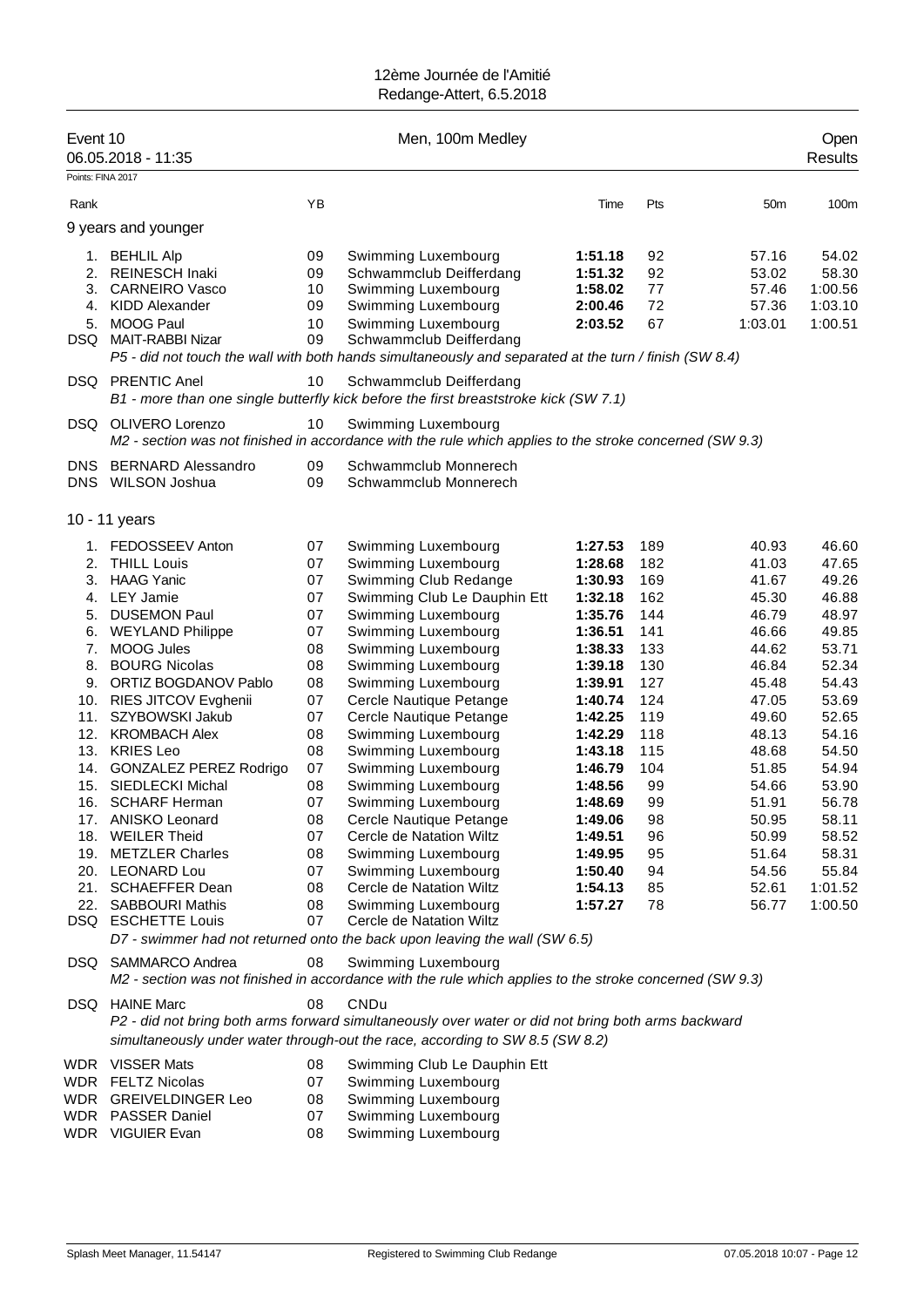### Event 10, Men, 100m Medley

| 12 - 13 years                                                                                                                                                                                                                                                                                                                                                         |                                                                |                                                                                        |                                                                                                                                                                                                                                                                                                                                       |                                                                                                                                                                                                                                                                                                                                                                                                                                                                                                                                        |                                                                                                                                                                                                                                                                                                                                                                                                                                                                              |                                                                                                                                     |                                                                                               |                                                                                                                                                                                                                                                                                                                       |
|-----------------------------------------------------------------------------------------------------------------------------------------------------------------------------------------------------------------------------------------------------------------------------------------------------------------------------------------------------------------------|----------------------------------------------------------------|----------------------------------------------------------------------------------------|---------------------------------------------------------------------------------------------------------------------------------------------------------------------------------------------------------------------------------------------------------------------------------------------------------------------------------------|----------------------------------------------------------------------------------------------------------------------------------------------------------------------------------------------------------------------------------------------------------------------------------------------------------------------------------------------------------------------------------------------------------------------------------------------------------------------------------------------------------------------------------------|------------------------------------------------------------------------------------------------------------------------------------------------------------------------------------------------------------------------------------------------------------------------------------------------------------------------------------------------------------------------------------------------------------------------------------------------------------------------------|-------------------------------------------------------------------------------------------------------------------------------------|-----------------------------------------------------------------------------------------------|-----------------------------------------------------------------------------------------------------------------------------------------------------------------------------------------------------------------------------------------------------------------------------------------------------------------------|
| 1. NAFFOUTI Nael<br><b>BOURGUIGNON Benjamin</b><br>3. CZAPOR Leon<br>4. BOENTGES Kimi<br><b>JAAS Tom</b><br>6. VIALE Renato<br>MILANOVSKI Stefan<br>8. PUETZ Tun<br>DSQ IAMMARINO Alessio                                                                                                                                                                             | 05<br>05<br>06<br>05<br>06<br>05<br>06<br>06<br>06             |                                                                                        | 1:19.60<br>1:22.46<br>1:25.69<br>1:27.92<br>1:35.72<br>1:37.87<br>1:51.18                                                                                                                                                                                                                                                             |                                                                                                                                                                                                                                                                                                                                                                                                                                                                                                                                        |                                                                                                                                                                                                                                                                                                                                                                                                                                                                              |                                                                                                                                     |                                                                                               | 42.43<br>41.41<br>42.22<br>45.91<br>45.68<br>51.92<br>51.57<br>55.11                                                                                                                                                                                                                                                  |
| DSQ TEXEIRA GRAVELOS Diogo                                                                                                                                                                                                                                                                                                                                            | 06                                                             |                                                                                        |                                                                                                                                                                                                                                                                                                                                       |                                                                                                                                                                                                                                                                                                                                                                                                                                                                                                                                        |                                                                                                                                                                                                                                                                                                                                                                                                                                                                              |                                                                                                                                     |                                                                                               |                                                                                                                                                                                                                                                                                                                       |
| WDR WEYRICH Mike                                                                                                                                                                                                                                                                                                                                                      | 05                                                             |                                                                                        |                                                                                                                                                                                                                                                                                                                                       |                                                                                                                                                                                                                                                                                                                                                                                                                                                                                                                                        |                                                                                                                                                                                                                                                                                                                                                                                                                                                                              |                                                                                                                                     |                                                                                               |                                                                                                                                                                                                                                                                                                                       |
| 14 - 15 years                                                                                                                                                                                                                                                                                                                                                         |                                                                |                                                                                        |                                                                                                                                                                                                                                                                                                                                       |                                                                                                                                                                                                                                                                                                                                                                                                                                                                                                                                        |                                                                                                                                                                                                                                                                                                                                                                                                                                                                              |                                                                                                                                     |                                                                                               |                                                                                                                                                                                                                                                                                                                       |
| 1. BOURCKEL Mike<br>2.<br><b>BOENTGES Kevin</b><br>3. PUETZ Christophe<br>4. KOHL Charel                                                                                                                                                                                                                                                                              | 03<br>03<br>04<br>04                                           |                                                                                        |                                                                                                                                                                                                                                                                                                                                       | 1:05.71<br>1:10.66<br>1:21.15<br>1:22.01                                                                                                                                                                                                                                                                                                                                                                                                                                                                                               | 448<br>360<br>238<br>230                                                                                                                                                                                                                                                                                                                                                                                                                                                     |                                                                                                                                     |                                                                                               | 35.03<br>36.41<br>42.74<br>44.14                                                                                                                                                                                                                                                                                      |
| 16 years and older                                                                                                                                                                                                                                                                                                                                                    |                                                                |                                                                                        |                                                                                                                                                                                                                                                                                                                                       |                                                                                                                                                                                                                                                                                                                                                                                                                                                                                                                                        |                                                                                                                                                                                                                                                                                                                                                                                                                                                                              |                                                                                                                                     |                                                                                               |                                                                                                                                                                                                                                                                                                                       |
| 1. SCHMITZ Jules<br>2. DUBOS Julien<br>3. MOREAUX Maxime<br><b>GRAF Alex</b><br><b>CAILLIAU Nils</b><br>5.<br>6. MAAS-KOOB Cedric<br><b>STAGGS Ted</b><br><b>JACOBY Dale</b><br>9. LEPAGE Mathieu<br>10. HASANOVIC Adin<br>DNS<br><b>RUBIOLO Nathan</b>                                                                                                               | 99<br>99<br>02<br>99<br>01<br>02<br>02<br>02<br>02<br>02<br>02 |                                                                                        | Swimming Club Redange<br>1:02.17<br>Cercle de Natation Diekirch<br>1:05.34<br>Swimming Club Redange<br>1:07.88<br>Schwammclub Deifferdang<br>1:08.23<br>Swimming Club Redange<br>1:09.21<br>Swimming Club Le Dauphin Ett<br>1:11.87<br>Cercle Nautique Petange<br>1:14.80<br>1:17.53<br>1:23.93<br>1:24.07<br>Schwammclub Deifferdang |                                                                                                                                                                                                                                                                                                                                                                                                                                                                                                                                        |                                                                                                                                                                                                                                                                                                                                                                                                                                                                              |                                                                                                                                     |                                                                                               | 33.02<br>35.01<br>36.67<br>36.41<br>37.76<br>37.17<br>39.70<br>41.41<br>46.52<br>44.32                                                                                                                                                                                                                                |
| Event 11<br>06.05.2018 - 12:00                                                                                                                                                                                                                                                                                                                                        |                                                                |                                                                                        |                                                                                                                                                                                                                                                                                                                                       |                                                                                                                                                                                                                                                                                                                                                                                                                                                                                                                                        |                                                                                                                                                                                                                                                                                                                                                                                                                                                                              |                                                                                                                                     |                                                                                               | Open<br><b>Results</b>                                                                                                                                                                                                                                                                                                |
| Points: FINA 2017                                                                                                                                                                                                                                                                                                                                                     |                                                                |                                                                                        |                                                                                                                                                                                                                                                                                                                                       |                                                                                                                                                                                                                                                                                                                                                                                                                                                                                                                                        |                                                                                                                                                                                                                                                                                                                                                                                                                                                                              |                                                                                                                                     |                                                                                               |                                                                                                                                                                                                                                                                                                                       |
|                                                                                                                                                                                                                                                                                                                                                                       |                                                                |                                                                                        |                                                                                                                                                                                                                                                                                                                                       |                                                                                                                                                                                                                                                                                                                                                                                                                                                                                                                                        |                                                                                                                                                                                                                                                                                                                                                                                                                                                                              |                                                                                                                                     |                                                                                               |                                                                                                                                                                                                                                                                                                                       |
| PHILIPPART Enny<br>MILANOVSKI Maja<br><b>CONSTANTIN Sophia</b><br><b>LEONARD Leni</b><br><b>POELS Klara-Luisa</b><br>7.<br><b>REUTER Tamara</b><br><b>PRENTIC Anela</b><br>8.<br>9.<br>CHRISTMANN Jaya<br>NOTHUM June<br>10.<br><b>OLINGER Lilli</b><br>11.<br><b>BOUWMEISTER Julianne</b><br><b>THILL Lilly-Jana</b><br><b>THILL Shana</b><br>14.<br>SMITH Josephine |                                                                | 09<br>09<br>09<br>09<br>10<br>09<br>09<br>09<br>09<br>09<br>09<br>10<br>09<br>10<br>09 | <b>CNDu</b>                                                                                                                                                                                                                                                                                                                           |                                                                                                                                                                                                                                                                                                                                                                                                                                                                                                                                        |                                                                                                                                                                                                                                                                                                                                                                                                                                                                              | 39.72<br>40.18<br>41.79<br>44.84<br>48.17<br>48.38<br>49.06<br>50.26<br>51.20<br>53.19<br>53.26<br>56.00<br>56.83<br>59.36<br>59.48 | 200<br>193<br>171<br>139<br>112<br>110<br>106<br>98<br>93<br>83<br>83<br>71<br>68<br>60<br>59 |                                                                                                                                                                                                                                                                                                                       |
|                                                                                                                                                                                                                                                                                                                                                                       | 9 years and younger<br><b>CONTE Silvia</b><br><b>DNS</b>       | <b>GRUJIC-MARTINS Teodora</b>                                                          | YB<br>09                                                                                                                                                                                                                                                                                                                              | Cercle de Natation Wiltz<br>Swimming Club Le Dauphin Ett<br>Swimming Club Redange<br>Cercle Nautique Petange<br>Swimming Club Le Dauphin Ett<br>Swimming Luxembourg<br>Swimming Luxembourg<br>Swimming Luxembourg<br>Swimming Club Redange<br>Swimming Club Redange<br>Swimming Club Le Dauphin Ett<br>Cercle de Natation Wiltz<br>Cercle Nautique Petange<br>Swimming Club Le Dauphin Ett<br>Swimming Club Le Dauphin Ett<br>Cercle de Natation Wiltz<br>Cercle de Natation Wiltz<br>Cercle de Natation Wiltz<br>Women, 50m Freestyle | 1:19.51<br>M1 - incorrect style order (butterfly-backstroke-breaststroke-freestyle) (SW 9.1)<br>Swimming Luxembourg<br>Schwammclub Monnerech<br>Swimming Luxembourg<br>Swimming Luxembourg<br>Swimming Luxembourg<br>Swimming Luxembourg<br>Schwammclub Monnerech<br>Schwammclub Deifferdang<br>Swimming Luxembourg<br>Swimming Club Redange<br>Cercle de Natation Wiltz<br>Swimming Luxembourg<br>Cercle Nautique Petange<br>Swimming Club Redange<br>Schwammclub Monnerech | 253<br>252<br>226<br>202<br>187<br>145<br>135<br>92<br>529<br>456<br>406<br>400<br>383<br>342<br>304<br>273<br>215<br>214           | Time                                                                                          | 37.08<br>38.19<br>40.24<br>39.78<br>42.24<br>43.80<br>46.30<br>56.07<br>M2 - section was not finished in accordance with the rule which applies to the stroke concerned (SW 9.3)<br>30.68<br>34.25<br>38.41<br>37.87<br>29.15<br>30.33<br>31.21<br>31.82<br>31.45<br>34.70<br>35.10<br>36.12<br>37.41<br>39.75<br>Pts |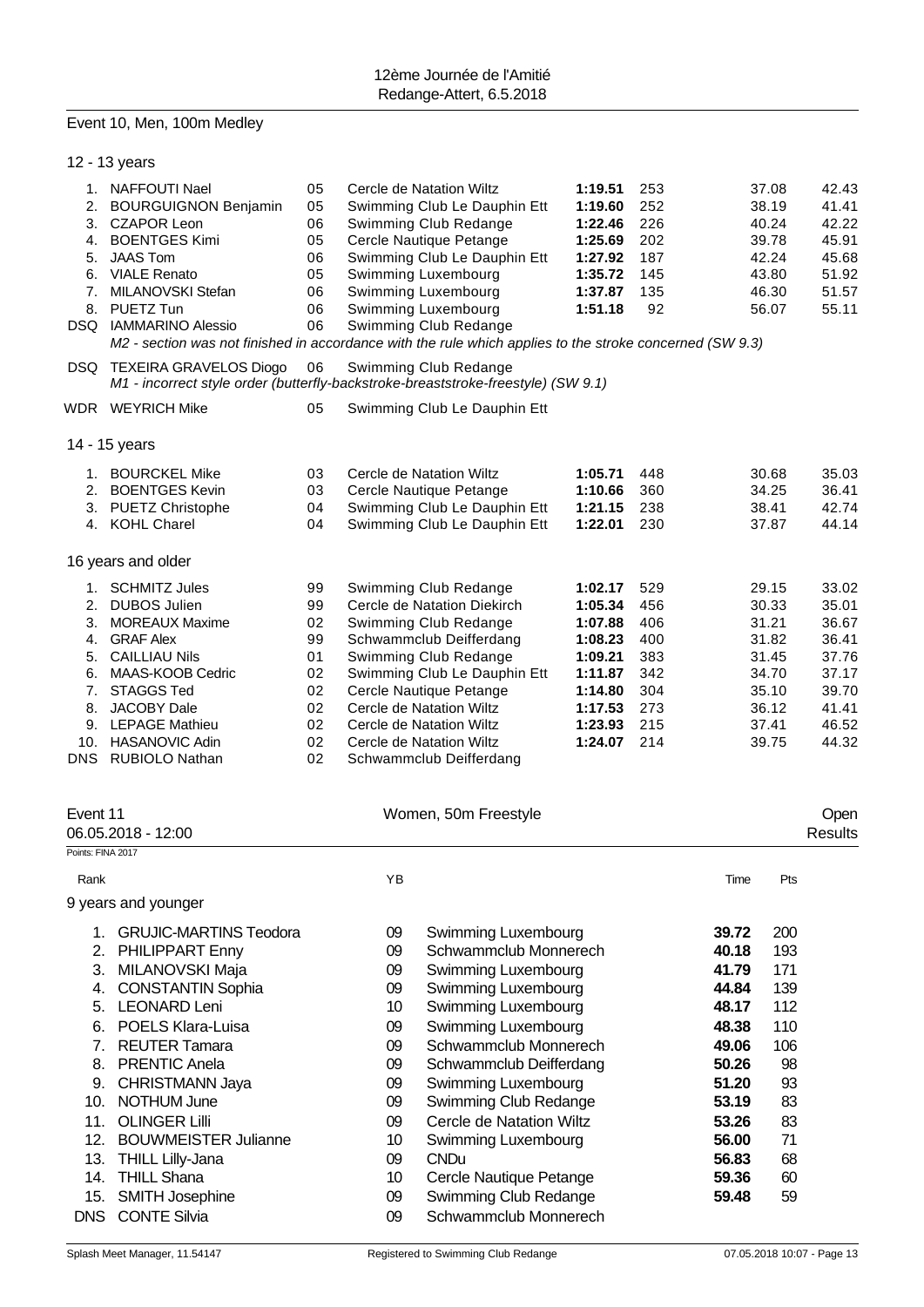| Rank          |                                                                | YB       |                                                 | Time             | Pts      |
|---------------|----------------------------------------------------------------|----------|-------------------------------------------------|------------------|----------|
|               | DNS BARANYAI Kornelia                                          | 09       | Swimming Luxembourg                             |                  |          |
|               | DNS PAVELEK Mira                                               | 10       | Swimming Luxembourg                             |                  |          |
|               | WDR SLAVAZZA Lola                                              | 09       | Swimming Club Redange                           |                  |          |
|               |                                                                |          |                                                 |                  |          |
| 10 - 11 years |                                                                |          |                                                 |                  |          |
|               | 1. HAN Mengjia                                                 | 07       | Swimming Luxembourg                             | 31.71            | 393      |
|               | 2. HRIC Nina                                                   | 08       | Swimming Luxembourg                             | 33.19            | 343      |
|               | 3. LINDMARK MELO Maia                                          | 07       | <b>CNDu</b>                                     | 36.81            | 251      |
|               | 4. GARBUGLIO Jaya Lavinia                                      | 07       | Schwammclub Monnerech                           | 36.96            | 248      |
|               | 5. JOMINET Sam                                                 | 07       | Swimming Luxembourg                             | 37.68            | 234      |
|               | 6. OLIVERO Francesca                                           | 08       | Swimming Luxembourg                             | 38.35            | 222      |
|               | 7. MOUSEL Sarah                                                | 07       | Swimming Luxembourg                             | 38.70            | 216      |
|               | 8. NTAGANDA Sophie                                             | 07       | Swimming Luxembourg                             | 38.85            | 214      |
|               | 9. AVEZ Paule Audrey                                           | 08       | Cercle Nautique Petange                         | 40.41            | 190      |
|               | 10. SELMANOVIC Amina                                           | 07       | Schwammclub Deifferdang                         | 42.18            | 167      |
|               | 11. VAN EYKEN Katrijn                                          | 07       | Koninklijke Vilvoordse Zwemclu                  | 42.29            | 165      |
|               | 12. WAGNER Caroline                                            | 08       | <b>CNDu</b>                                     | 43.43            | 153      |
|               | 13. BOUWMEISTER Annebelle                                      | 08       | Swimming Luxembourg                             | 43.85            | 148      |
|               | 14. FUCCI Margherita                                           | 07       | Schwammclub Monnerech                           | 44.63            | 141      |
|               | 15. BALDINI Benedetta                                          | 07       | Schwammclub Monnerech                           | 45.30            | 135      |
|               | 16. BOUWMEISTER Yfke                                           | 08       | Swimming Luxembourg                             | 45.83            | 130      |
| 17.           | <b>TEIXEIRA Alicia</b>                                         | 08       | Schwammclub Deifferdang                         | 48.05            | 113      |
|               | 18. KAROL Mira                                                 | 08       | Swimming Luxembourg                             | 48.99            | 106      |
|               | 19. DONDELINGER Elisa                                          | 08       | Swimming Luxembourg                             | 49.00            | 106      |
|               | 20. PIEPOLYTE Ema                                              | 08       | Swimming Luxembourg<br>Cercle de Natation Wiltz | 49.08            | 106      |
|               | 21. FERREIRA ANAU Margerida<br>22. ANTUNES-BOURGEOIS Gabrielle | 08<br>08 | <b>CNDu</b>                                     | 54.82<br>1:02.89 | 76<br>50 |
|               | 23. BIRCA Bianca                                               | 08       | Cercle Nautique Petange                         | 1:05.00          | 45       |
|               | DNS CONTE Camilla                                              | 07       | Schwammclub Monnerech                           |                  |          |
|               | DNS MARTINETTI Elisa                                           | 07       | Schwammclub Monnerech                           |                  |          |
|               | DNS NEMETI Borbala                                             | 08       | Swimming Luxembourg                             |                  |          |
|               |                                                                |          |                                                 |                  |          |
| 12 - 13 years |                                                                |          |                                                 |                  |          |
|               | 1. BERNARD Camille                                             | 05       | Cercle Nautique Petange                         | 33.12            | 345      |
|               | 2. VAN EYKEN Nele                                              | 05       | Koninklijke Vilvoordse Zwemclu                  | 33.24            | 341      |
| 3.            | <b>VANDENABEELE Lotta</b>                                      | 06       | Koninklijke Vilvoordse Zwemclu                  | 33.44            | 335      |
|               | 4. NOTHUM Gwen                                                 | 06       | Swimming Club Redange                           | 34.91            | 295      |
|               | 5. KIDD Francesca                                              | 06       | Swimming Luxembourg                             | 35.98            | 269      |
| 6.            | <b>OLINGER Tina</b>                                            | 06       | Cercle de Natation Wiltz                        | 36.06            | 267      |
|               | 7. DE BAETS Roos                                               | 06       | Koninklijke Vilvoordse Zwemclu                  | 36.35            | 261      |
| 8.            | <b>THILL Angie</b>                                             | 06       | Cercle Nautique Petange                         | 37.06            | 246      |
|               | 9. HATVANI Boglarka                                            | 06       | Swimming Luxembourg                             | 40.46            | 189      |
| 10.           | <b>TEIXEIRA FERREIRA Soraia</b>                                | 06       | Cercle Nautique Petange                         | 43.15            | 156      |
| 14 - 15 years |                                                                |          |                                                 |                  |          |
|               | 1. BROICH Louisa Marie                                         | 03       | <b>Tri Post Trier</b>                           |                  | 461      |
| 2.            | <b>HAAG Nora</b>                                               | 04       | Swimming Club Redange                           | 30.08<br>30.68   | 434      |
| 3.            | <b>PIGEON Kelly</b>                                            | 03       | Koninklijke Vilvoordse Zwemclu                  | 31.04            | 419      |
| 4.            | <b>ELCHEROTH Milly</b>                                         | 03       | Swimming Club Redange                           | 31.07            | 418      |
| 5.            | PEDROSA ANTONIO Monica                                         | 03       | Cercle de Natation Diekirch                     | 31.18            | 414      |
| 6.            | <b>MOREAUX Anae</b>                                            | 04       | Swimming Club Redange                           | 34.24            | 312      |
| 7.            | <b>DE BACKER Annelore</b>                                      | 04       | Koninklijke Vilvoordse Zwemclu                  | 34.95            | 294      |
| 8.            | <b>HANNEN Jil</b>                                              | 03       | Cercle de Natation Wiltz                        | 35.51            | 280      |
|               | <b>DELOYE Elodie</b>                                           | 04       | Swimming Club Redange                           | 35.51            | 280      |
|               |                                                                |          |                                                 |                  |          |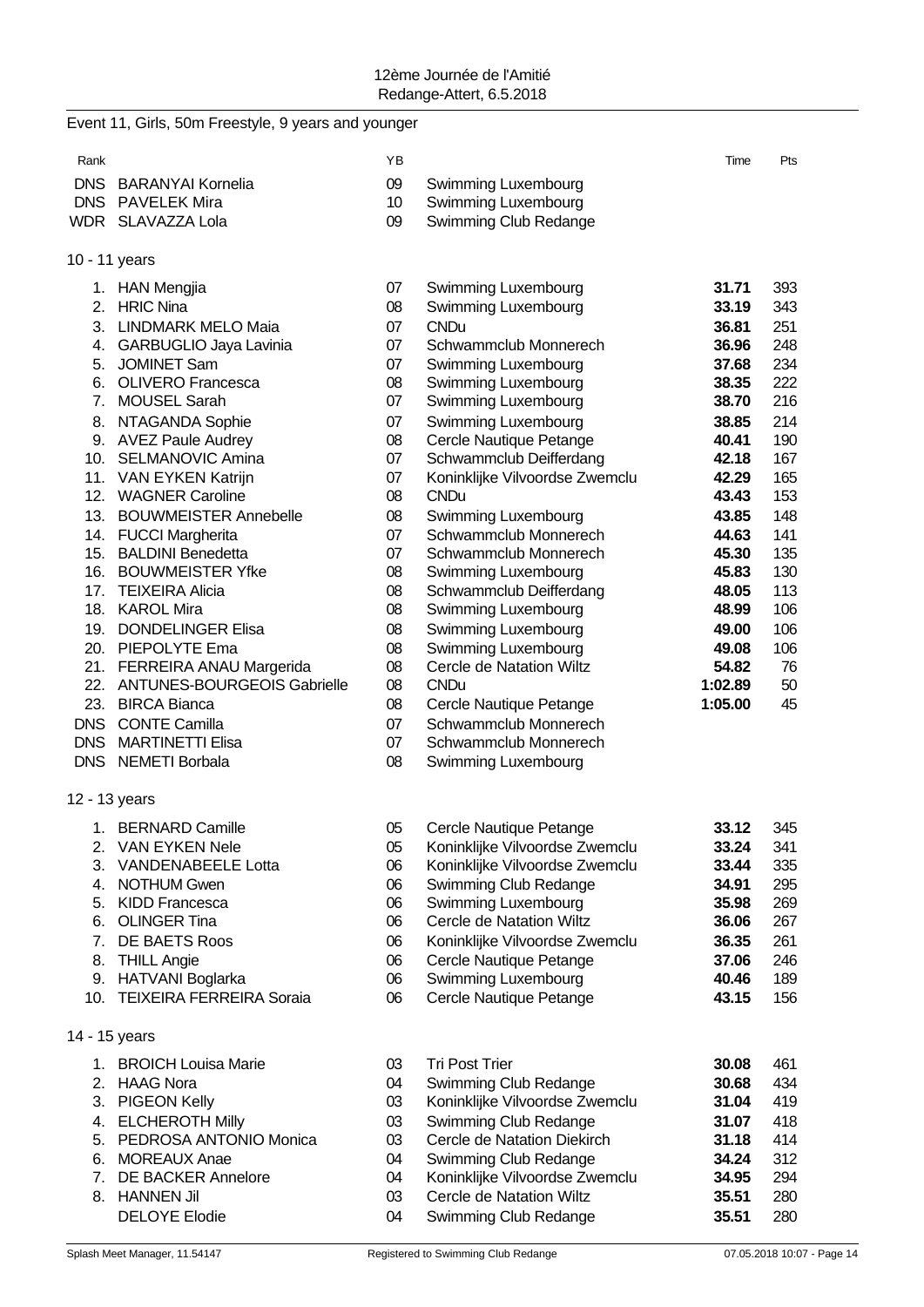#### Event 11, Girls, 50m Freestyle, 14 - 15 years

| Rank |                                | ΥB              |                                | Time  | Pts |
|------|--------------------------------|-----------------|--------------------------------|-------|-----|
| 10.  | PINTO TEIXEIRA Martha          | 04              | Cercle de Natation Wiltz       | 35.66 | 276 |
| 11.  | <b>DUBOS Flavie</b>            | 03              | Cercle de Natation Diekirch    | 40.41 | 190 |
| 12.  | <b>TEIXEIRA Emilie</b>         | 04              | Schwammclub Deifferdang        | 41.86 | 171 |
|      | 16 years and older             |                 |                                |       |     |
| 1.   | DE BACKER Nele                 | 00              | Koninklijke Vilvoordse Zwemclu | 27.55 | 600 |
| 2.   | <b>BROICH Lea-Sophie</b>       | 00              | Tri Post Trier                 | 30.98 | 422 |
| 3.   | <b>TER HEEGDE Chantal</b>      | 99              | Cercle Nautique Echternach     | 31.04 | 419 |
| 4.   | <b>WIRTH Mandy</b>             | 00              | Cercle Nautique Petange        | 31.13 | 416 |
| 5.   | <b>FETZ Melanie</b>            | 01              | Cercle Nautique Echternach     | 31.25 | 411 |
| 6.   | <b>HASANOVIC Mubera</b>        | 02              | Cercle de Natation Wiltz       | 31.69 | 394 |
| 7.   | <b>VAN GENECHTEN Fien</b>      | 01              | Koninklijke Vilvoordse Zwemclu | 31.92 | 385 |
| 8.   | <b>TER HEEGDE Lisa</b>         | 02              | Cercle Nautique Echternach     | 32.36 | 370 |
| 9.   | <b>SUFFYS Astrid</b>           | 01              | Koninklijke Vilvoordse Zwemclu | 33.60 | 330 |
| 10.  | <b>FERREIRA ANAU Filipa</b>    | 02              | Cercle de Natation Wiltz       | 34.76 | 298 |
| 11.  | <b>AMORIM GONCALVES Silvia</b> | 98              | Cercle de Natation Wiltz       | 35.00 | 292 |
| 12.  | <b>TEIXEIRA PEREIRA Lara</b>   | 02              | Cercle Nautique Petange        | 36.99 | 248 |
| 13.  | <b>AMAR Lily</b>               | 00 <sup>°</sup> | Cercle de Natation Wiltz       | 37.44 | 239 |
| 14.  | <b>HASANOVIC Dzana</b>         | 02              | Cercle de Natation Wiltz       | 39.83 | 198 |
| WDR  | <b>RASTEIRO AMORIM Ines</b>    | 01              | Cercle de Natation Wiltz       |       |     |

#### Event 12 Communication of the Men, 50m Freestyle Communication of the Open

06.05.2018 - 12:20 Results Points: FINA 2017 Rank **Rank Time Pts Proposed and Proposed Area** Time Pts and Proposed and Proposed and Proposed and Proposed and Proposed and Proposed and Proposed and Proposed and Proposed and Proposed and Proposed and Proposed and Pro 9 years and younger 1. BEHLIL Alp 09 Swimming Luxembourg **39.62** 133 2. REINESCH Inaki 09 Schwammclub Deifferdang **40.45** 125 3. CARNEIRO Vasco 10 Swimming Luxembourg **43.47** 101 4. MAIT-RABBI Nizar 09 Schwammclub Deifferdang **45.36** 89

- 5. KIDD Alexander 09 Swimming Luxembourg **47.53** 77
- 6. PRENTIC Anel 10 Schwammclub Deifferdang **50.38** 65
- 7. SAOUDAOUI Akram 09 Cercle Nautique Petange **52.41** 57 8. MOOG Paul 10 Swimming Luxembourg **53.38** 54
- 
- 9. SCHAEFFER Jack 10 Cercle de Natation Wiltz **54.10** 52
- 10. SCHEECK Lennox 10 Swimming Club Redange **55.54** 48
- 11. OLIVERO Lorenzo 10 Swimming Luxembourg **56.72** 45
- DNS BERNARD Alessandro 09 Schwammclub Monnerech
- DNS WILSON Joshua 09 Schwammclub Monnerech
- 10 11 years

|    | 1. WEYLAND Philippe      | 07 | Swimming Luxembourg            | 34.50 | 202 |
|----|--------------------------|----|--------------------------------|-------|-----|
|    | 2. ESCHETTE Louis        | 07 | Cercle de Natation Wiltz       | 34.62 | 200 |
|    | 3. FEDOSSEEV Anton       | 07 | Swimming Luxembourg            | 34.78 | 197 |
|    | 4. HAAG Yanic            | 07 | Swimming Club Redange          | 35.05 | 193 |
|    | 5. THILL Louis           | 07 | Swimming Luxembourg            | 36.37 | 172 |
|    | 6. RIES JITCOV Evghenii  | 07 | Cercle Nautique Petange        | 37.00 | 164 |
| 7. | <b>DUSEMON Paul</b>      | 07 | Swimming Luxembourg            | 37.21 | 161 |
| 8. | <b>NELL Noah</b>         | 08 | Koninklijke Vilvoordse Zwemclu | 37.52 | 157 |
|    | 9. MOOG Jules            | 08 | Swimming Luxembourg            | 37.81 | 153 |
|    | 10. BECIROVIC Benjamin   | 07 | Swimming Club Redange          | 38.97 | 140 |
|    | 11. ORTIZ BOGDANOV Pablo | 08 | Swimming Luxembourg            | 40.25 | 127 |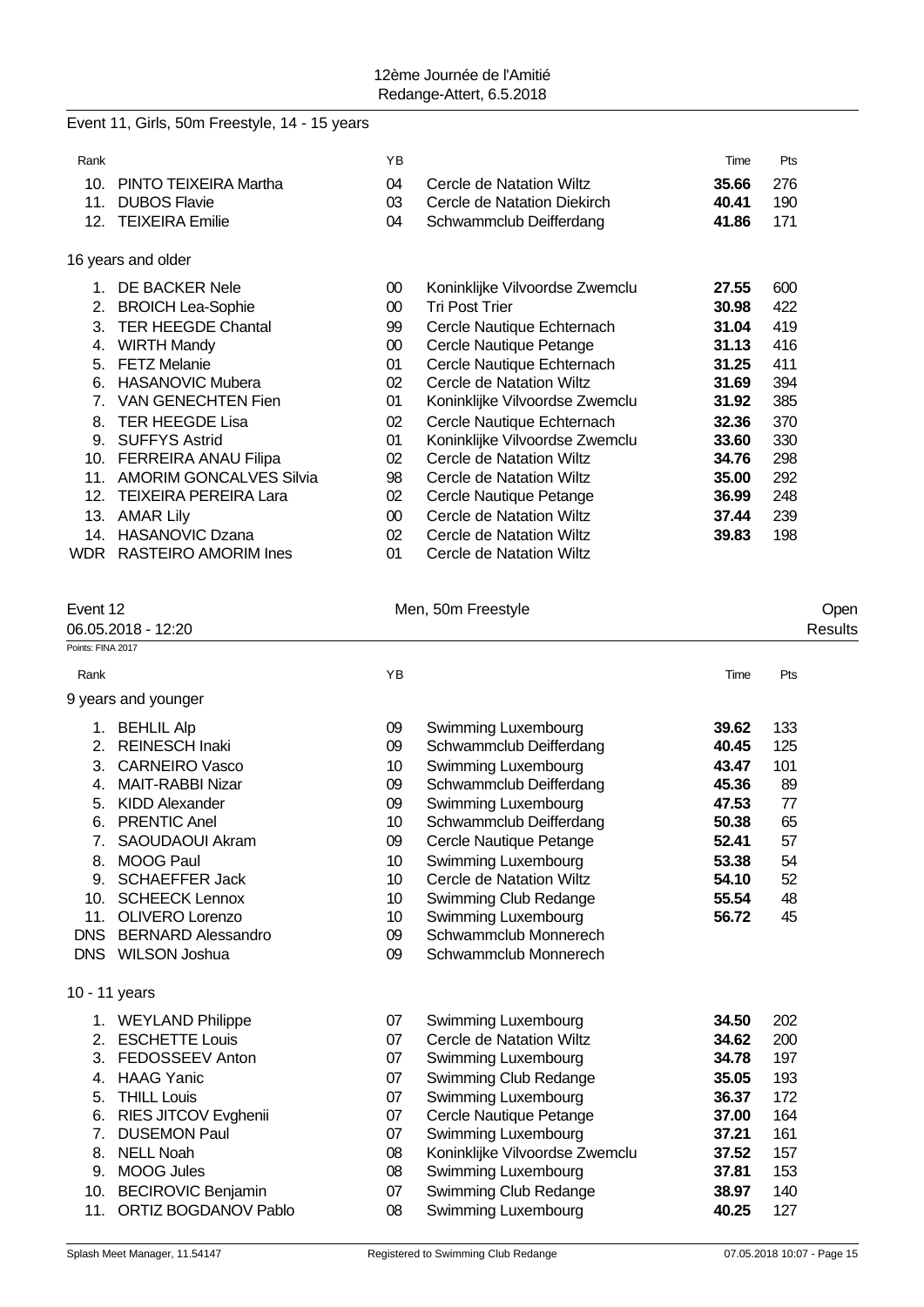# Event 12, Boys, 50m Freestyle, 10 - 11 years

| Rank |                                 | YB |                                 | Time  | Pts |
|------|---------------------------------|----|---------------------------------|-------|-----|
| 12.  | <b>GONZALEZ PEREZ Rodrigo</b>   | 07 | Swimming Luxembourg             | 40.34 | 126 |
| 13.  | <b>BOURG Nicolas</b>            | 08 | Swimming Luxembourg             | 40.50 | 125 |
|      | 14. KRIES Leo                   | 08 | Swimming Luxembourg             | 41.05 | 120 |
|      | 15. SCHARF Herman               | 07 | Swimming Luxembourg             | 41.28 | 118 |
| 16.  | SZYBOWSKI Jakub                 | 07 | Cercle Nautique Petange         | 41.65 | 115 |
|      | 17. ANISKO Leonard              | 08 | Cercle Nautique Petange         | 41.66 | 115 |
|      | 18. LEONARD Lou                 | 07 | Swimming Luxembourg             | 41.76 | 114 |
|      | 19. KROMBACH Alex               | 08 | Swimming Luxembourg             | 42.11 | 111 |
| 20.  | <b>METZLER Charles</b>          | 08 | Swimming Luxembourg             | 43.39 | 101 |
| 21.  | SAMMARCO Andrea                 | 08 | Swimming Luxembourg             | 45.74 | 86  |
| 22.  | <b>SIEDLECKI Michal</b>         | 08 | Swimming Luxembourg             | 46.05 | 85  |
| 23.  | <b>SCHAEFFER Dean</b>           | 08 | <b>Cercle de Natation Wiltz</b> | 46.09 | 84  |
|      | <b>BAGZE TCHUINDJANG Joseph</b> | 08 | Schwammclub Deifferdang         | 46.09 | 84  |
| 25.  | MELOUANE AMAHZOUNE Adam         | 08 | <b>Cercle de Natation Wiltz</b> | 47.67 | 76  |
| 26.  | <b>RIGGIO Yanis</b>             | 07 | Cercle Nautique Petange         | 49.51 | 68  |
| 27.  | <b>SABBOURI Mathis</b>          | 08 | Swimming Luxembourg             | 49.64 | 67  |
| 28.  | <b>CZAPOR Luca</b>              | 08 | Swimming Club Redange           | 49.67 | 67  |
|      | 29. PIRET Alexis                | 08 | Swimming Club Redange           | 52.03 | 59  |
|      | 30. HAINE Marc                  | 08 | <b>CNDu</b>                     | 52.48 | 57  |
|      | 31. PIRET Alexandre             | 08 | Swimming Club Redange           | 53.13 | 55  |
|      | 32. RIBEIRO GARCIA David        | 07 | Cercle Nautique Petange         | 53.22 | 55  |
|      | <b>DNS</b> LEMAIRE Maxime       | 08 | Cercle Nautique Petange         |       |     |
|      | DNS WEILER Theid                | 07 | Cercle de Natation Wiltz        |       |     |
|      | <b>WDR FELTZ Nicolas</b>        | 07 | Swimming Luxembourg             |       |     |
|      | <b>WDR</b> GREIVELDINGER Leo    | 08 | Swimming Luxembourg             |       |     |
|      | WDR PASSER Daniel               | 07 | Swimming Luxembourg             |       |     |
|      | WDR VIGUIER Evan                | 08 | Swimming Luxembourg             |       |     |
|      | 12 - 13 years                   |    |                                 |       |     |
|      | 1. NAFFOUTI Nael                | 05 | Cercle de Natation Wiltz        | 29.99 | 308 |
| 2.   | <b>MAESSEN Finn</b>             | 05 | Koninklijke Vilvoordse Zwemclu  | 30.27 | 299 |
| 3.   | <b>BOENTGES Kimi</b>            | 05 | Cercle Nautique Petange         | 33.13 | 228 |
| 4.   | <b>CZAPOR Leon</b>              | 06 | Swimming Club Redange           | 33.95 | 212 |
| 5.   | <b>HOLLERICH Tom</b>            | 06 | Swimming Club Le Dauphin Ett    | 34.06 | 210 |
| 6.   | SCHOCKMEL Julien                | 06 | Swimming Club Redange           | 34.31 | 205 |
| 7.   | <b>VIALE Renato</b>             | 05 | Swimming Luxembourg             | 34.45 | 203 |
| 8.   | <b>TRESSEL Yannis</b>           | 05 | Swimming Club Le Dauphin Ett    | 34.99 | 194 |
| 9.   | <b>VAN GENECHTEN Guus</b>       | 06 | Koninklijke Vilvoordse Zwemclu  | 35.67 | 183 |
| 10.  | VAN ALSENOY Luka                | 06 | Koninklijke Vilvoordse Zwemclu  | 35.93 | 179 |
| 11.  | ROOBAERT Jurre                  | 06 | Koninklijke Vilvoordse Zwemclu  | 36.07 | 177 |
| 12.  | DAS Joran                       | 06 | Koninklijke Vilvoordse Zwemclu  | 36.41 | 172 |
| 13.  | MILANOVSKI Stefan               | 06 | Swimming Luxembourg             | 37.97 | 151 |
| 14.  | PUETZ Tun                       | 06 | Swimming Luxembourg             | 41.62 | 115 |
| 15.  | <b>BECKER Tim</b>               | 05 | Swimming Club Redange           | 42.83 | 105 |
| 16.  | <b>STOFFEL Poli</b>             | 06 | <b>Cercle de Natation Wiltz</b> | 43.94 | 98  |
| 17.  | SIJARIC Jordan                  | 05 | Schwammclub Deifferdang         | 45.77 | 86  |
| 18.  | ROCHA SANTOS Mauro              | 06 | Cercle Nautique Petange         | 51.08 | 62  |
| 19.  | <b>MULIC Albert</b>             | 06 | Cercle Nautique Petange         | 56.41 | 46  |
|      |                                 |    |                                 |       |     |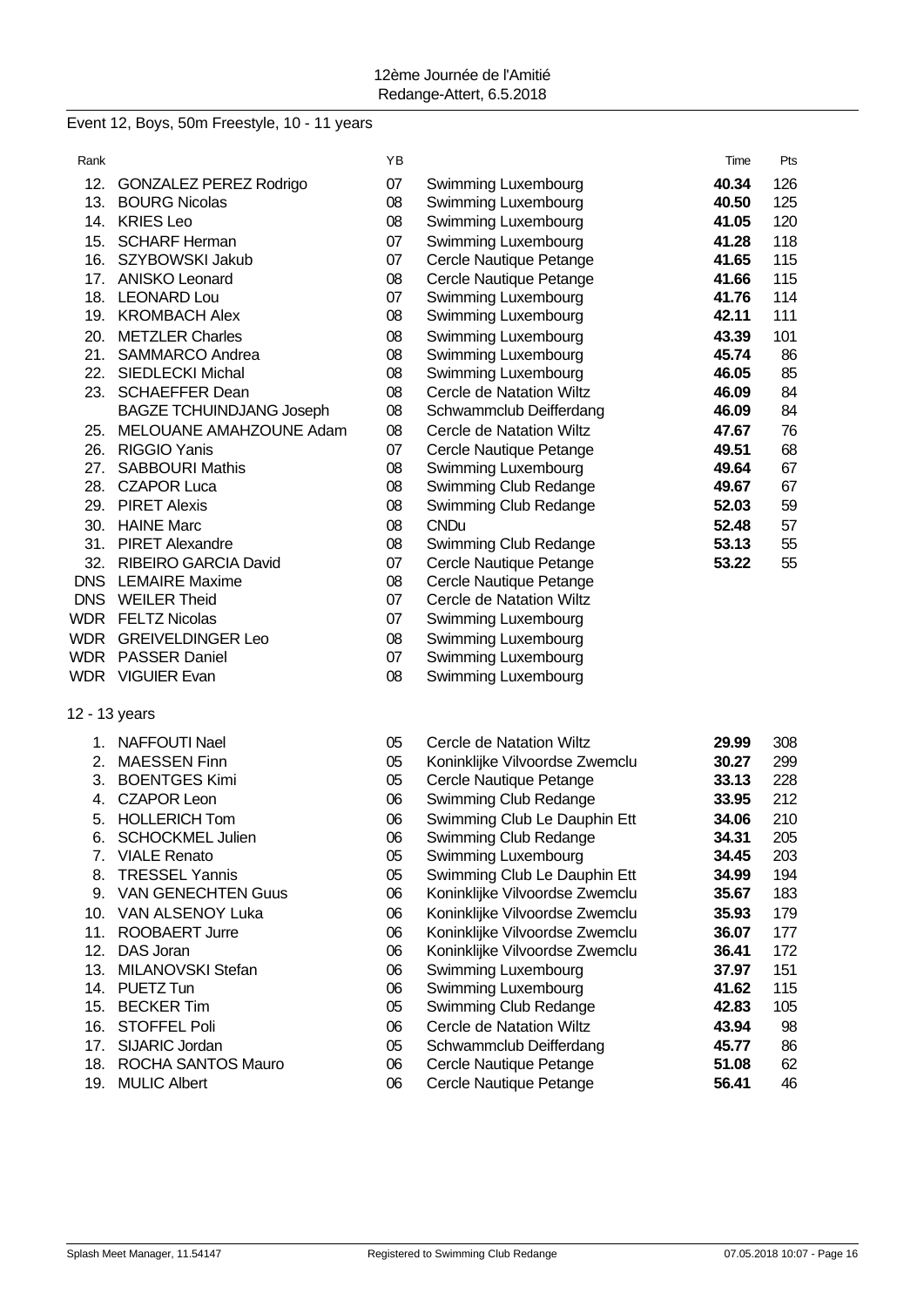#### Event 12, Men, 50m Freestyle

| 14 - 15 years |                            |        |                                |       |     |
|---------------|----------------------------|--------|--------------------------------|-------|-----|
| 1.            | <b>BOURCKEL Mike</b>       | 03     | Cercle de Natation Wiltz       | 26.52 | 445 |
| 2.            | WEIDERT Jo                 | 03     | Cercle Nautique Echternach     | 27.49 | 400 |
| 3.            | <b>THILL Victor</b>        | 03     | Cercle Nautique Echternach     | 27.73 | 390 |
| 4.            | <b>PIROTTE Sebastian</b>   | 03     | Koninklijke Vilvoordse Zwemclu | 27.86 | 384 |
| 5.            | <b>DENTER Arthur</b>       | 04     | Cercle Nautique Echternach     | 27.89 | 383 |
| 6.            | <b>BOENTGES Kevin</b>      | 03     | Cercle Nautique Petange        | 28.43 | 361 |
|               | 7. KOHL Charel             | 04     | Swimming Club Le Dauphin Ett   | 29.72 | 316 |
| 8.            | <b>CAMERLYNCK Mathias</b>  | 04     | Koninklijke Vilvoordse Zwemclu | 29.97 | 308 |
| 9.            | <b>VAN GENECHTEN Klaas</b> | 03     | Koninklijke Vilvoordse Zwemclu | 31.17 | 274 |
| 10.           | FETZ Tom                   | 04     | Cercle Nautique Echternach     | 32.61 | 239 |
| 11.           | <b>MOHR Sam</b>            | 04     | Cercle Nautique Echternach     | 33.06 | 230 |
| <b>WDR</b>    | <b>RECKINGER Michel</b>    | 04     | Swimming Club Redange          |       |     |
|               | 16 years and older         |        |                                |       |     |
| 1.            | <b>SAUBER Bob</b>          | 01     | Swimming Club Redange          | 25.14 | 523 |
| 2.            | <b>NIGRA Loic</b>          | 94     | Koninklijke Vilvoordse Zwemclu | 25.94 | 476 |
| 3.            | DE BACKER Ruben            | 01     | Koninklijke Vilvoordse Zwemclu | 26.45 | 449 |
| 4.            | <b>DUBOS Julien</b>        | 99     | Cercle de Natation Diekirch    | 26.83 | 430 |
| 5.            | <b>BEAUTHIER Killian</b>   | 02     | Koninklijke Vilvoordse Zwemclu | 26.88 | 428 |
| 6.            | <b>CAILLIAU Nils</b>       | 01     | Swimming Club Redange          | 27.08 | 418 |
| 7.            | <b>BEAUTHIER Ronan</b>     | 99     | Koninklijke Vilvoordse Zwemclu | 27.10 | 417 |
| 8.            | <b>MOREAUX Maxime</b>      | 02     | Swimming Club Redange          | 27.30 | 408 |
| 9.            | <b>WIRTH David</b>         | 02     | Cercle Nautique Petange        | 27.56 | 397 |
| 10.           | <b>STAGGS Ted</b>          | 02     | Cercle Nautique Petange        | 28.73 | 350 |
| 11.           | <b>DUBOS Simon</b>         | $00\,$ | Cercle de Natation Diekirch    | 28.78 | 348 |
| 12.           | <b>JACOBY Dale</b>         | 02     | Cercle de Natation Wiltz       | 29.91 | 310 |
| 13.           | MAAS-KOOB Cedric           | 02     | Swimming Club Le Dauphin Ett   | 30.53 | 292 |
|               | 14. LEPAGE Mathieu         | 02     | Cercle de Natation Wiltz       | 32.19 | 249 |
| 15.           | HASANOVIC Adin             | 02     | Cercle de Natation Wiltz       | 32.73 | 237 |
| <b>DNS</b>    | <b>RUBIOLO Nathan</b>      | 02     | Schwammclub Deifferdang        |       |     |

| Event 13<br>06.05.2018 - 14:30 |                              |    | Women, 200m Medley                     |             |     |                 |         |                  |         |
|--------------------------------|------------------------------|----|----------------------------------------|-------------|-----|-----------------|---------|------------------|---------|
|                                | Points: FINA 2017            |    |                                        |             |     |                 |         |                  | Results |
|                                |                              |    |                                        |             |     |                 |         |                  |         |
| Rank                           |                              | YB |                                        | Time        | Pts | 50 <sub>m</sub> | 100m    | 150 <sub>m</sub> | 200m    |
|                                | 9 years and younger          |    |                                        |             |     |                 |         |                  |         |
|                                | 1. GRUJIC-MARTINS Teodor09   |    | Swimming Luxembourg                    | 3:22.34 218 |     | 46.29           | 51.88   | 58.42            | 45.75   |
|                                | <b>DNS CONSTANTIN Sophia</b> | 09 | Swimming Luxembourg                    |             |     |                 |         |                  |         |
|                                | 10 - 11 years                |    |                                        |             |     |                 |         |                  |         |
|                                | 1. HAN Mengjia               | 07 | Swimming Luxembourg                    | 2:45.79 397 |     | 36.57           | 42.71   | 49.24            | 37.27   |
|                                | 2. KOENIG Aurelie            | 07 | Swimming Club Redange 3:11.89 256      |             |     | 43.60           | 49.42   | 57.53            | 41.34   |
|                                | 3. BLESES Joyce              | 08 | Swimming Club Le Dauphir3:14.57 245    |             |     | 44.43           | 48.18   | 58.02            | 43.94   |
|                                | 4. CONTER Anja               | 07 | Swimming Club Redange 3:18.49 231      |             |     | 46.98           | 50.45   | 54.90            | 46.16   |
|                                | 5. ELCHEROTH Niki            | 07 | Swimming Club Redange 3:20.14 225      |             |     | 48.16           | 48.46   | 57.58            | 45.94   |
|                                | 6. OLIVERO Francesca         | 08 | Swimming Luxembourg                    | 3:30.27 194 |     | 50.75           | 54.20   | 58.72            | 46.60   |
|                                | 7. MOUSEL Sarah              | 07 | Swimming Luxembourg                    | 3:37.35 176 |     | 50.68           | 56.32   | 1:00.86          | 49.49   |
|                                | 8. BOUWMEISTER Yfke          | 08 | Swimming Luxembourg                    | 3:53.26 142 |     | 58.49           | 54.18   | 1:09.23          | 51.36   |
| 9.                             | <b>DONDELINGER Elisa</b>     | 08 | Swimming Luxembourg                    | 3:57.14 135 |     | 59.95           | 58.32   | 1:02.89          | 55.98   |
|                                | 10. BOUWMEISTER Annebell 08  |    | Swimming Luxembourg                    | 3:57.32 135 |     | 59.29           | 1:00.93 | 1:06.65          | 50.45   |
|                                | 11. VAN EYKEN Katrijn        | 07 | Koninklijke Vilvoordse Zwei3:58.10 134 |             |     | 1:00.93         | 54.76   | 1:12.55          | 49.86   |
|                                | <b>DSQ NTAGANDA Sophie</b>   | 07 | Swimming Luxembourg                    |             |     |                 |         |                  |         |

*M2 - section was not finished in accordance with the rule which applies to the stroke concerned (SW 9.3)*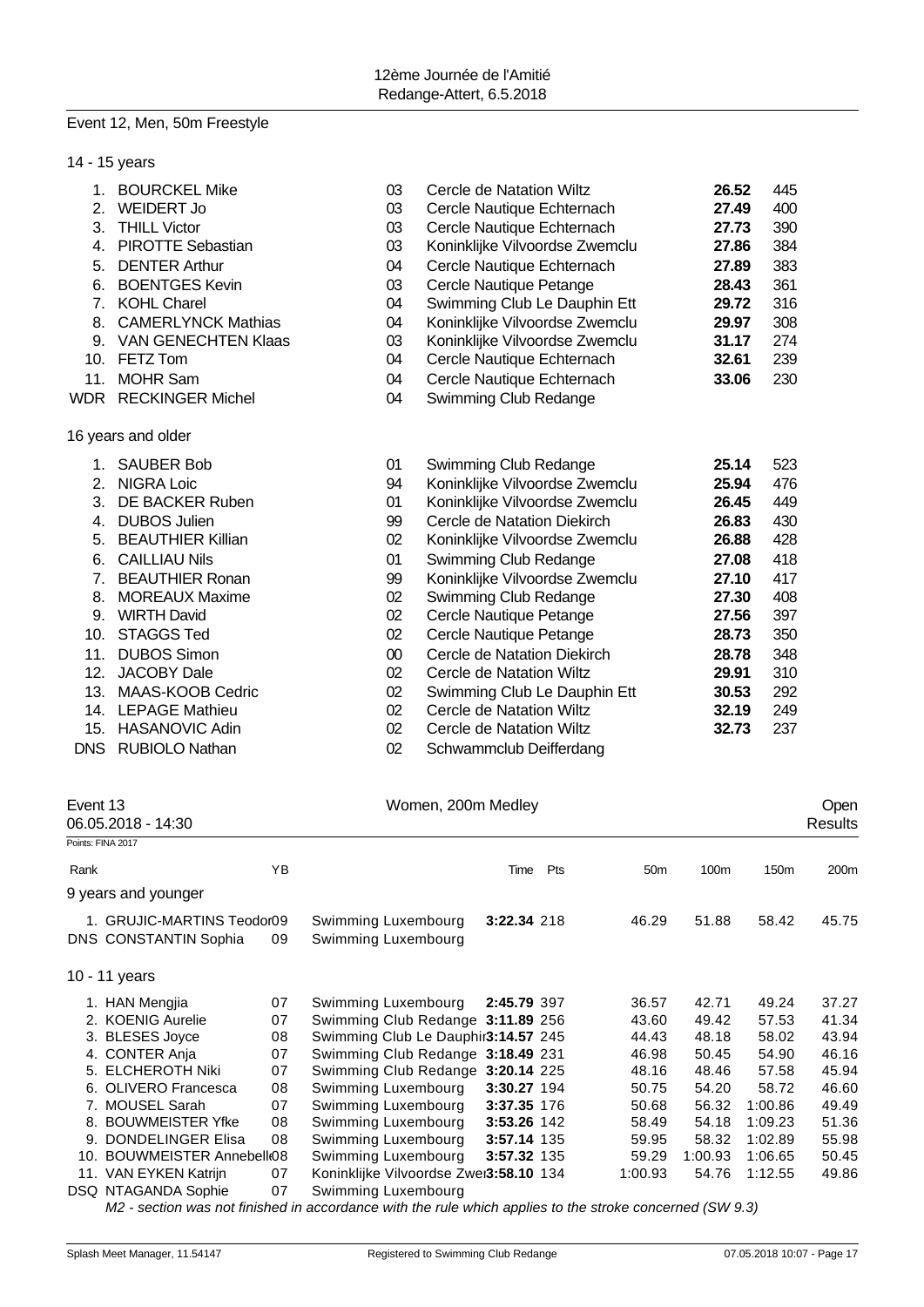|          | Event 13, Girls, 200m Medley, 10 - 11 years |    |                                                                                                                                |             |                 |         |         |         |
|----------|---------------------------------------------|----|--------------------------------------------------------------------------------------------------------------------------------|-------------|-----------------|---------|---------|---------|
| Rank     |                                             | ΥB |                                                                                                                                | Time Pts    | 50 <sub>m</sub> | 100m    | 150m    | 200m    |
|          | DSQ JOMINET Sam                             | 07 | Swimming Luxembourg                                                                                                            |             |                 |         |         |         |
|          |                                             |    | B14 - did not touch the wall with both hands simultaneously and separated at the turn / finish (SW 7.6)                        |             |                 |         |         |         |
|          |                                             |    |                                                                                                                                |             |                 |         |         |         |
|          | 12 - 13 years                               |    |                                                                                                                                |             |                 |         |         |         |
|          | 1. ALBERS Neele                             | 05 | Swimming Club Le Dauphir2:44.54 406                                                                                            |             | 36.66           | 44.48   | 44.90   | 38.50   |
|          | 2. NOTHUM Gwen                              | 06 | Swimming Club Redange 2:58.48 318                                                                                              |             | 40.68           | 43.92   | 53.03   | 40.85   |
|          | 3. VANDENABEELE Lotta                       | 06 | Koninklijke Vilvoordse Zwei3:06.12 280                                                                                         |             | 42.85           | 45.72   | 56.95   | 40.60   |
|          | 4. BERNARD Camille                          | 05 | Cercle Nautique Petange 3:06.41 279                                                                                            |             | 41.63           | 49.76   | 53.96   | 41.06   |
|          | 5. VAN EYKEN Nele                           | 05 | Koninklijke Vilvoordse Zwei3:11.49 257                                                                                         |             | 42.65           | 49.06   | 58.15   | 41.63   |
|          | 6. KIDD Francesca                           | 06 | Swimming Luxembourg                                                                                                            | 3:25.42 208 | 50.99           | 54.41   | 55.62   | 44.40   |
|          | 7. GAMASA Polina                            | 05 | CNDu                                                                                                                           | 3:25.60 208 | 43.95           | 53.03   | 57.94   | 50.68   |
|          | 8. DE BAETS Roos                            | 06 | Koninklijke Vilvoordse Zwei3:29.24 197                                                                                         |             | 50.20           | 53.20   | 1:01.93 | 43.91   |
|          | 9. HATVANI Boglarka                         | 06 | Swimming Luxembourg                                                                                                            | 3:59.93 131 | 1:00.03         | 58.25   | 1:09.28 | 52.37   |
|          | 14 - 15 years                               |    |                                                                                                                                |             |                 |         |         |         |
|          |                                             |    |                                                                                                                                |             |                 |         |         |         |
|          | 1. PIGEON Kelly                             | 03 | Koninklijke Vilvoordse Zwei2:40.97 433                                                                                         |             | 38.64           | 42.63   | 43.73   | 35.97   |
|          | 2. DA SILVA PAIVA Ana                       | 04 | Sc Era                                                                                                                         | 3:17.09 236 | 43.27           | 50.51   | 57.56   | 45.75   |
|          | 3. GONCALVES Daniela                        | 04 | Sc Era                                                                                                                         | 3:52.21 144 | 55.35           | 57.91   | 1:08.16 | 50.79   |
|          | 4. FOETZ Valerie                            | 04 | Sc Era                                                                                                                         | 4:01.77 128 | 56.33           | 1:03.36 | 1:04.85 | 57.23   |
|          | 16 years and older                          |    |                                                                                                                                |             |                 |         |         |         |
|          | 1. FABER Maiti                              | 01 | Swimming Club Le Dauphir2:30.26 533                                                                                            |             | 32.20           | 37.66   | 45.04   | 35.36   |
|          | 2. DE BACKER Nele                           | 00 | Koninklijke Vilvoordse Zwei2:35.70 479                                                                                         |             | 32.69           | 38.78   | 48.72   | 35.51   |
|          | 3. GLODT Kelly                              | 02 | Swimming Club Redange 2:37.37 464                                                                                              |             | 34.96           | 40.36   | 45.27   | 36.78   |
|          | 4. WIRTH Mandy                              | 00 | Cercle Nautique Petange 2:47.27 386                                                                                            |             | 34.92           | 40.16   | 53.59   | 38.60   |
|          | 5. VAN GENECHTEN Fien                       | 01 | Koninklijke Vilvoordse Zwei2:47.77 383                                                                                         |             | 38.36           | 41.93   | 50.75   | 36.73   |
|          | 6. FETZ Melanie                             | 01 | Cercle Nautique Echternacl2:52.20 354                                                                                          |             | 40.08           | 40.93   | 52.07   | 39.12   |
|          | 7. TER HEEGDE Lisa                          | 02 | Cercle Nautique Echternacl2:56.66 328                                                                                          |             | 40.66           | 44.12   | 53.21   | 38.67   |
|          | 8. HANSEN Cindy                             | 94 | Sc Era                                                                                                                         | 3:20.85 223 | 47.52           | 51.57   | 56.01   | 45.75   |
|          |                                             |    |                                                                                                                                |             |                 |         |         |         |
| Event 14 |                                             |    | Men, 200m Medley                                                                                                               |             |                 |         |         | Open    |
|          | 06.05.2018 - 14:55                          |    |                                                                                                                                |             |                 |         |         | Results |
|          |                                             |    |                                                                                                                                |             |                 |         |         |         |
|          | Points: FINA 2017                           |    |                                                                                                                                |             |                 |         |         |         |
| Rank     |                                             | ΥB |                                                                                                                                | Time Pts    | 50 <sub>m</sub> | 100m    | 150m    | 200m    |
|          | 10 - 11 years                               |    |                                                                                                                                |             |                 |         |         |         |
|          |                                             |    |                                                                                                                                |             |                 |         |         |         |
|          | 1. THILL Louis                              | 07 | Swimming Luxembourg                                                                                                            | 3:06.92 201 | 43.04           | 45.48   | 58.44   | 39.96   |
|          | 2. FEDOSSEEV Anton                          | 07 | Swimming Luxembourg                                                                                                            | 3:08.29 197 | 43.68           | 48.02   | 55.51   | 41.08   |
|          | 3. LEY Jamie                                | 07 | Swimming Club Le Dauphir3:14.71 178                                                                                            |             | 46.78           | 51.74   | 54.73   | 41.46   |
|          | 4. DUSEMON Paul                             | 07 | Swimming Luxembourg                                                                                                            | 3:23.73 155 | 1:44.05         | 56.43   | 43.45   |         |
|          | 5. WEYLAND Philippe                         | 07 | Swimming Luxembourg                                                                                                            | 3:33.98 134 | 51.68           | 55.08   | 1:05.32 | 41.90   |
|          | 6. MOOG Jules                               | 08 | Swimming Luxembourg                                                                                                            | 3:34.71 133 | 50.45           | 52.00   | 1:06.09 | 46.17   |
|          | 7. KRIES Leo                                | 08 | Swimming Luxembourg                                                                                                            | 3:34.74 133 | 47.08           | 56.76   | 1:02.85 | 48.05   |
|          | 8. BOURG Nicolas                            | 08 | Swimming Luxembourg                                                                                                            | 3:40.76 122 | 53.01           | 56.21   | 1:03.18 | 48.36   |
|          | 9. GONZALEZ PEREZ Rodri@7                   |    | Swimming Luxembourg                                                                                                            | 3:44.84 115 | 56.92           | 55.05   | 1:05.38 | 47.49   |
|          | DSQ NELL Noah                               | 08 | Koninklijke Vilvoordse Zwemclu                                                                                                 |             |                 |         |         |         |
|          |                                             |    | D6 - turn not executed in accordance with the rules (SW 6.5)                                                                   |             |                 |         |         |         |
|          | <b>DSQ KROMBACH Alex</b>                    | 08 | Swimming Luxembourg                                                                                                            |             |                 |         |         |         |
|          |                                             |    | B11 - movements of the legs not simultaneous, not on the same horizontal plane or alternating (SW 7.4)                         |             |                 |         |         |         |
|          | DSQ SAMMARCO Andrea                         | 08 | Swimming Luxembourg                                                                                                            |             |                 |         |         |         |
|          |                                             |    | P2 - did not bring both arms forward simultaneously over water or did not bring both arms backward                             |             |                 |         |         |         |
|          |                                             |    | simultaneously under water through-out the race, according to SW 8.5 (SW 8.2)                                                  |             |                 |         |         |         |
|          | <b>DSQ SCHARF Herman</b>                    | 07 | Swimming Luxembourg<br>B14 - did not touch the wall with both hands simultaneously and separated at the turn / finish (SW 7.6) |             |                 |         |         |         |
|          |                                             |    |                                                                                                                                |             |                 |         |         |         |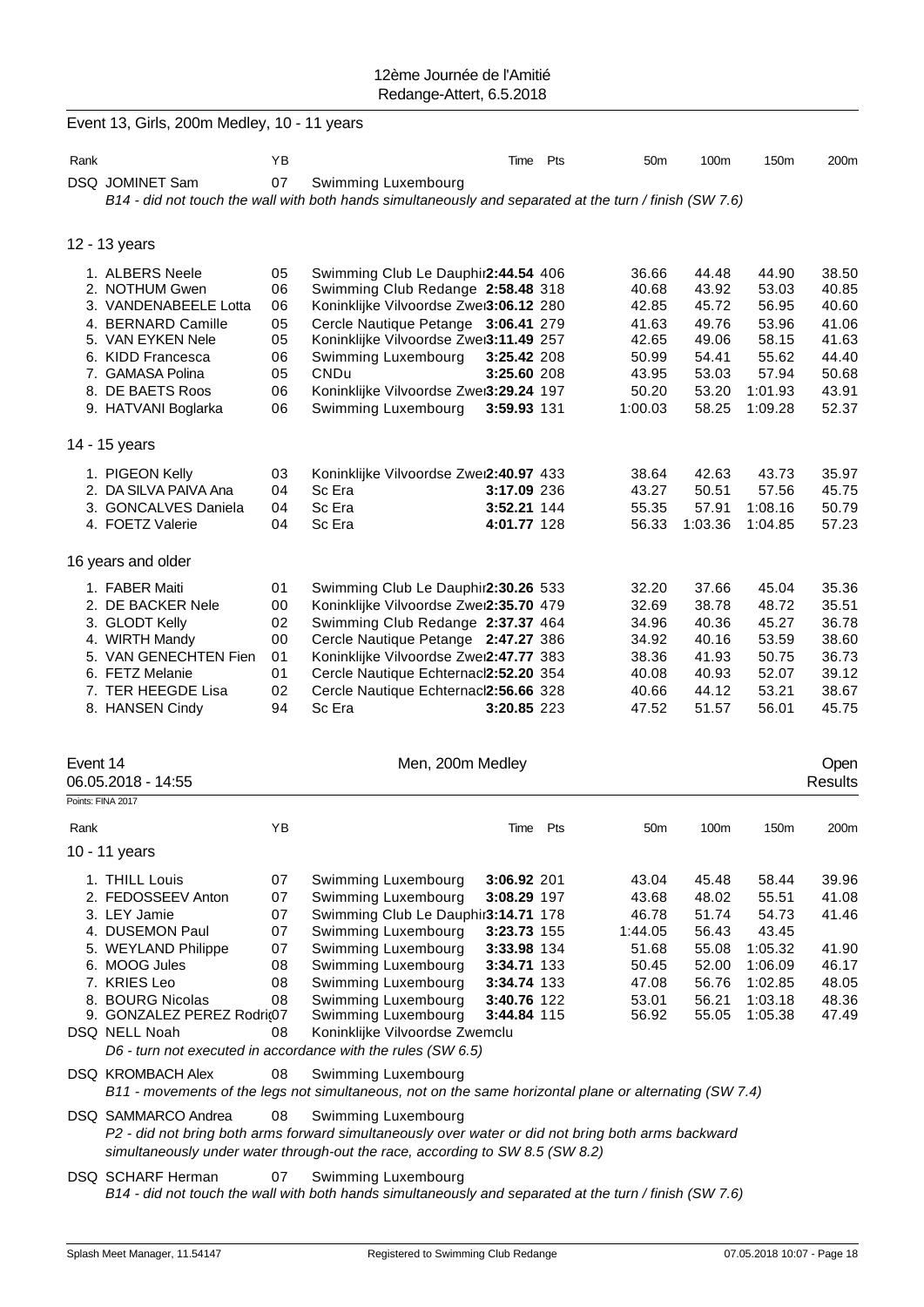|      | Event 14, Boys, 200m Medley, 10 - 11 years |    |                                                                                                         |             |     |                 |       |         |       |
|------|--------------------------------------------|----|---------------------------------------------------------------------------------------------------------|-------------|-----|-----------------|-------|---------|-------|
| Rank |                                            | ΥB |                                                                                                         | Time        | Pts | 50 <sub>m</sub> | 100m  | 150m    | 200m  |
|      | <b>WDR PASSER Daniel</b>                   | 07 | Swimming Luxembourg                                                                                     |             |     |                 |       |         |       |
|      | <b>WDR VIGUIER Evan</b>                    | 08 | Swimming Luxembourg                                                                                     |             |     |                 |       |         |       |
|      | 12 - 13 years                              |    |                                                                                                         |             |     |                 |       |         |       |
|      | 1. MAESSEN Finn                            | 05 | Koninklijke Vilvoordse Zwei2:56.09 241                                                                  |             |     | 39.74           | 42.74 | 57.08   | 36.53 |
|      | 2. BOENTGES Kimi                           | 05 | Cercle Nautique Petange 3:03.70 212                                                                     |             |     | 41.25           | 50.20 | 53.09   | 39.16 |
|      | 3. SCHOCKMEL Julien                        | 06 | Swimming Club Redange 3:04.32 210                                                                       |             |     | 42.99           | 46.51 | 54.55   | 40.27 |
|      | 4. VAN GENECHTEN Guus                      | 06 | Koninklijke Vilvoordse Zwei3:08.57 196                                                                  |             |     | 45.05           | 46.86 | 57.13   | 39.53 |
|      | 5. ROOBAERT Jurre                          | 06 | Koninklijke Vilvoordse Zwei3:11.16 188                                                                  |             |     | 47.68           | 47.78 | 56.37   | 39.33 |
|      | 6. DAS Joran                               | 06 | Koninklijke Vilvoordse Zwei3:13.91 180                                                                  |             |     | 47.03           | 45.62 | 1:00.17 | 41.09 |
|      | 7. ORDENER Esteban                         | 05 | CNDu                                                                                                    | 3:26.38 149 |     | 45.81           | 55.81 | 57.06   | 47.70 |
|      | 8. MILANOVSKI Stefan                       | 06 | Swimming Luxembourg                                                                                     | 3:31.73 138 |     | 49.18           | 55.05 | 1:02.09 | 45.41 |
|      | 9. VAN ALSENOY Luka                        | 06 | Koninklijke Vilvoordse Zwei3:40.99 122                                                                  |             |     | 54.28           | 52.60 | 1:05.92 | 48.19 |
|      | DSQ BOURGUIGNON Benjami05                  |    | Swimming Club Le Dauphin Ett                                                                            |             |     |                 |       |         |       |
|      |                                            |    | P2 - did not bring both arms forward simultaneously over water or did not bring both arms backward      |             |     |                 |       |         |       |
|      |                                            |    | simultaneously under water through-out the race, according to SW 8.5 (SW 8.2)                           |             |     |                 |       |         |       |
|      | DSQ JAAS Joe                               | 06 | Swimming Club Le Dauphin Ett                                                                            |             |     |                 |       |         |       |
|      |                                            |    | B14 - did not touch the wall with both hands simultaneously and separated at the turn / finish (SW 7.6) |             |     |                 |       |         |       |
|      |                                            |    |                                                                                                         |             |     |                 |       |         |       |
|      |                                            |    |                                                                                                         |             |     |                 |       |         |       |
|      | 14 - 15 years                              |    |                                                                                                         |             |     |                 |       |         |       |
|      | 1. JAAS Jeff                               | 04 | Swimming Club Le Dauphir2:30.04 390                                                                     |             |     | 31.56           | 40.44 | 44.08   | 33.96 |
|      | 2. FABER Pol                               | 03 | Swimming Club Le Dauphir2:30.47 386                                                                     |             |     | 32.75           | 37.71 | 45.52   | 34.49 |
|      | 3. CAMERLYNCK Mathias                      | 04 | Koninklijke Vilvoordse Zwei2:36.57 343                                                                  |             |     | 37.05           | 41.41 | 42.69   | 35.42 |
|      | 4. THILL Victor                            | 03 | Cercle Nautique Echternacl2:38.27 332                                                                   |             |     | 35.96           | 41.19 | 45.86   | 35.26 |
|      | 5. PIROTTE Sebastian                       | 03 | Koninklijke Vilvoordse Zwei2:38.93 328                                                                  |             |     | 35.44           | 38.15 | 50.66   | 34.68 |
|      | 6. WEIDERT Jo                              | 03 | Cercle Nautique Echternacl2:41.55 312                                                                   |             |     | 35.22           | 44.20 | 45.30   | 36.83 |
|      | 7. DENTER Arthur                           | 04 | Cercle Nautique Echternacl2:44.52 295                                                                   |             |     | 35.95           | 43.84 | 49.84   | 34.89 |
|      | 8. VAN GENECHTEN Klaas 03                  |    | Koninklijke Vilvoordse Zwei2:48.90 273                                                                  |             |     | 39.43           | 42.35 | 49.81   | 37.31 |
|      | 9. FETZ Tom                                | 04 | Cercle Nautique Echternacl3:01.27 221                                                                   |             |     | 42.99           | 44.92 | 53.92   | 39.44 |
|      | 10. KRIER Dylan                            | 03 | Sc Era                                                                                                  | 3:02.36 217 |     | 34.93           | 47.76 | 1:00.25 | 39.42 |
|      | 11. MOHR Sam                               | 04 | Cercle Nautique Echternacl3:10.85 189                                                                   |             |     | 43.85           | 47.65 | 57.62   | 41.73 |
|      | 12. THIEL Vincent                          | 04 | CNDu                                                                                                    | 3:24.16 154 |     | 49.41           | 52.91 | 58.54   | 43.30 |
|      | 13. REGE Shaunak                           | 04 | Sc Era                                                                                                  | 3:39.79 124 |     | 44.58           | 56.25 | 1:03.78 | 55.18 |
|      | DSQ BOENTGES Kevin                         | 03 | Cercle Nautique Petange                                                                                 |             |     |                 |       |         |       |
|      |                                            |    | B14 - did not touch the wall with both hands simultaneously and separated at the turn / finish (SW 7.6) |             |     |                 |       |         |       |
|      |                                            |    |                                                                                                         |             |     |                 |       |         |       |
|      | 16 years and older                         |    |                                                                                                         |             |     |                 |       |         |       |
|      |                                            |    |                                                                                                         |             |     |                 |       |         |       |
|      | 1. GRAF Alex                               | 99 | Schwammclub Deifferdang2:22.32 457                                                                      |             |     | 31.81           | 37.01 | 41.34   | 32.16 |
|      | 2. DE BACKER Ruben                         | 01 | Koninklijke Vilvoordse Zwei2:23.20 448                                                                  |             |     | 31.20           | 34.90 | 44.71   | 32.39 |
|      | 3. BEAUTHIER Killian                       | 02 | Koninklijke Vilvoordse Zwei2:23.96 441                                                                  |             |     | 31.91           | 38.36 | 41.14   | 32.55 |
|      | 4. BEAUTHIER Ronan                         | 99 | Koninklijke Vilvoordse Zwei2:27.31 412                                                                  |             |     | 33.29           | 40.33 | 40.56   | 33.13 |
|      | 5. STAGGS Ted                              | 02 | Cercle Nautique Petange 2:38.50 330                                                                     |             |     | 35.07           | 43.06 | 46.40   | 33.97 |
|      | 6. CELEBIC Haris                           | 00 | Sc Era                                                                                                  | 3:13.47 181 |     | 44.38           | 46.35 | 54.44   | 48.30 |
|      | 7. CERBINI Sven                            | 02 | Sc Era                                                                                                  | 3:25.11 152 |     | 41.41           | 54.20 | 58.15   | 51.35 |
|      | <b>WDR BECKERS Felix</b>                   | 01 | Swimming Club Le Dauphin Ett                                                                            |             |     |                 |       |         |       |
|      |                                            |    |                                                                                                         |             |     |                 |       |         |       |
|      |                                            |    |                                                                                                         |             |     |                 |       |         |       |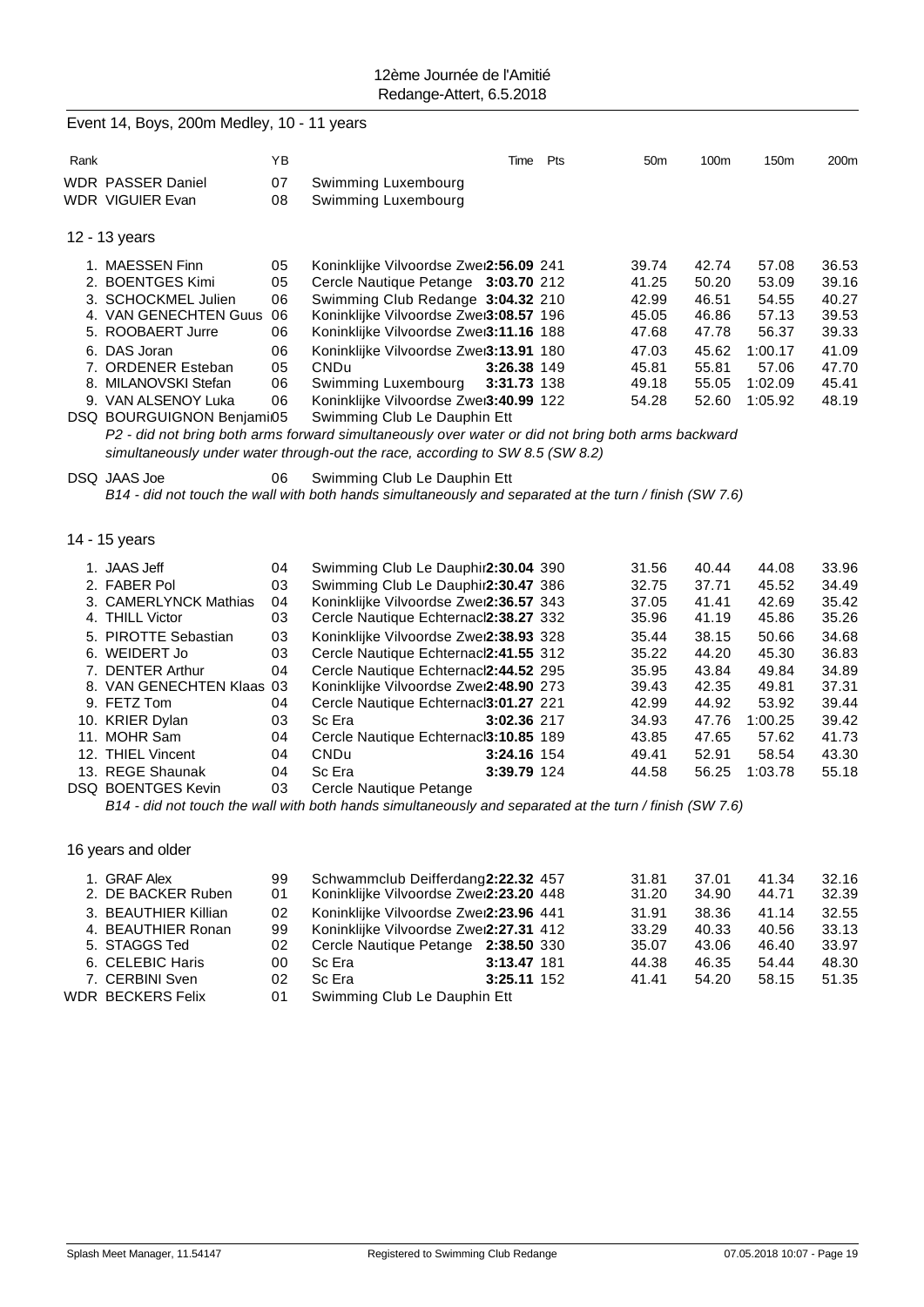| Event 15<br>06.05.2018 - 15:25           |                                                                                                                                                                                                                                                                                                                                                                                                          |                                                                                  | Women, 50m Backstroke                                                                                                                                                                                                                                                                                                                                              |                                                                                                            |                                                                               |  |  |  |
|------------------------------------------|----------------------------------------------------------------------------------------------------------------------------------------------------------------------------------------------------------------------------------------------------------------------------------------------------------------------------------------------------------------------------------------------------------|----------------------------------------------------------------------------------|--------------------------------------------------------------------------------------------------------------------------------------------------------------------------------------------------------------------------------------------------------------------------------------------------------------------------------------------------------------------|------------------------------------------------------------------------------------------------------------|-------------------------------------------------------------------------------|--|--|--|
| Points: FINA 2017                        |                                                                                                                                                                                                                                                                                                                                                                                                          |                                                                                  |                                                                                                                                                                                                                                                                                                                                                                    |                                                                                                            |                                                                               |  |  |  |
| Rank                                     |                                                                                                                                                                                                                                                                                                                                                                                                          | YB                                                                               |                                                                                                                                                                                                                                                                                                                                                                    | Time                                                                                                       | Pts                                                                           |  |  |  |
|                                          | 9 years and younger                                                                                                                                                                                                                                                                                                                                                                                      |                                                                                  |                                                                                                                                                                                                                                                                                                                                                                    |                                                                                                            |                                                                               |  |  |  |
| 1.<br>2.<br>3.<br>5.<br>6.               | <b>GRUJIC-MARTINS Teodora</b><br><b>FEINEN Zohra</b><br><b>THILL Shana</b><br>4. NOTHUM June<br><b>TEXEIRA GRAVELOS Luana</b><br><b>SMITH Josephine</b><br>WDR SLAVAZZA Lola                                                                                                                                                                                                                             | 09<br>09<br>10<br>09<br>10<br>09<br>09                                           | Swimming Luxembourg<br>Swimming Club Le Dauphin Ett<br>Cercle Nautique Petange<br>Swimming Club Redange<br>Swimming Club Redange<br>Swimming Club Redange<br>Swimming Club Redange                                                                                                                                                                                 | 45.82<br>58.88<br>1:00.97<br>1:01.64<br>1:10.71<br>1:11.13                                                 | 175<br>82<br>74<br>72<br>47<br>47                                             |  |  |  |
| 10 - 11 years                            |                                                                                                                                                                                                                                                                                                                                                                                                          |                                                                                  |                                                                                                                                                                                                                                                                                                                                                                    |                                                                                                            |                                                                               |  |  |  |
| 2.<br>3.<br>4.<br>7.<br>8.<br><b>DNS</b> | 1. HAN Mengjia<br><b>HRIC Nina</b><br><b>KOENIG Aurelie</b><br><b>JOMINET Sam</b><br>5. AVEZ Paule Audrey<br>6. ALBERS Emely<br><b>PAUWELS Maelle</b><br><b>THOMAS Emmy</b><br>9. VAN ALSENOY Romy<br>10. TROMBINI Sara<br>11. SHEHU Alishia<br>12. FERREIRA ANAU Margerida<br>DSQ BIRCA Bianca<br>D8 - upon the finish the swimmer did not touch the wall on the back (SW 6.6)<br><b>NEMETI Borbala</b> | 07<br>08<br>07<br>07<br>08<br>08<br>08<br>07<br>08<br>07<br>07<br>08<br>08<br>08 | Swimming Luxembourg<br>Swimming Luxembourg<br>Swimming Club Redange<br>Swimming Luxembourg<br>Cercle Nautique Petange<br>Swimming Club Le Dauphin Ett<br>Koninklijke Vilvoordse Zwemclu<br>Swimming Club Le Dauphin Ett<br>Koninklijke Vilvoordse Zwemclu<br>Sc Era<br>Sc Era<br><b>Cercle de Natation Wiltz</b><br>Cercle Nautique Petange<br>Swimming Luxembourg | 36.56<br>41.98<br>43.76<br>45.28<br>47.54<br>49.81<br>49.93<br>51.64<br>52.13<br>57.69<br>58.92<br>1:02.55 | 346<br>228<br>201<br>182<br>157<br>136<br>135<br>122<br>119<br>88<br>82<br>69 |  |  |  |
|                                          | WDR GHIRELLI Lynn                                                                                                                                                                                                                                                                                                                                                                                        | 08                                                                               | Swimming Club Le Dauphin Ett                                                                                                                                                                                                                                                                                                                                       |                                                                                                            |                                                                               |  |  |  |
| 12 - 13 years                            |                                                                                                                                                                                                                                                                                                                                                                                                          |                                                                                  |                                                                                                                                                                                                                                                                                                                                                                    |                                                                                                            |                                                                               |  |  |  |
| 2.<br>5.                                 | 1. GAMASA Polina<br><b>CORREIA Eva</b><br>3. THILL Angie<br>4. HATVANI Boglarka<br><b>TEIXEIRA FERREIRA Soraia</b><br>DNS ANSELM Ines                                                                                                                                                                                                                                                                    | 05<br>05<br>06<br>06<br>06<br>05                                                 | <b>CNDu</b><br>Cercle de Natation Diekirch<br>Cercle Nautique Petange<br>Swimming Luxembourg<br>Cercle Nautique Petange<br>Sc Era                                                                                                                                                                                                                                  | 39.50<br>40.41<br>44.43<br>47.93<br>51.83                                                                  | 274<br>256<br>192<br>153<br>121                                               |  |  |  |
| 14 - 15 years                            |                                                                                                                                                                                                                                                                                                                                                                                                          |                                                                                  |                                                                                                                                                                                                                                                                                                                                                                    |                                                                                                            |                                                                               |  |  |  |
| 1.<br>2.<br>3.                           | <b>BROICH Louisa Marie</b><br><b>HAAG Nora</b><br><b>GLODT Chiara</b><br>4. ELCHEROTH Milly<br>5. PEDROSA ANTONIO Monica<br>6. DE BACKER Annelore<br>7. DA SILVA PAIVA Ana<br>8. GONCALVES Daniela<br>9. FOETZ Valerie                                                                                                                                                                                   | 03<br>04<br>04<br>03<br>03<br>04<br>04<br>04<br>04                               | <b>Tri Post Trier</b><br>Swimming Club Redange<br>Swimming Club Redange<br>Swimming Club Redange<br>Cercle de Natation Diekirch<br>Koninklijke Vilvoordse Zwemclu<br>Sc Era<br>Sc Era<br>Sc Era                                                                                                                                                                    | 34.89<br>36.66<br>36.93<br>38.78<br>39.86<br>40.07<br>44.51<br>49.75<br>52.28                              | 398<br>343<br>335<br>290<br>267<br>262<br>191<br>137<br>118                   |  |  |  |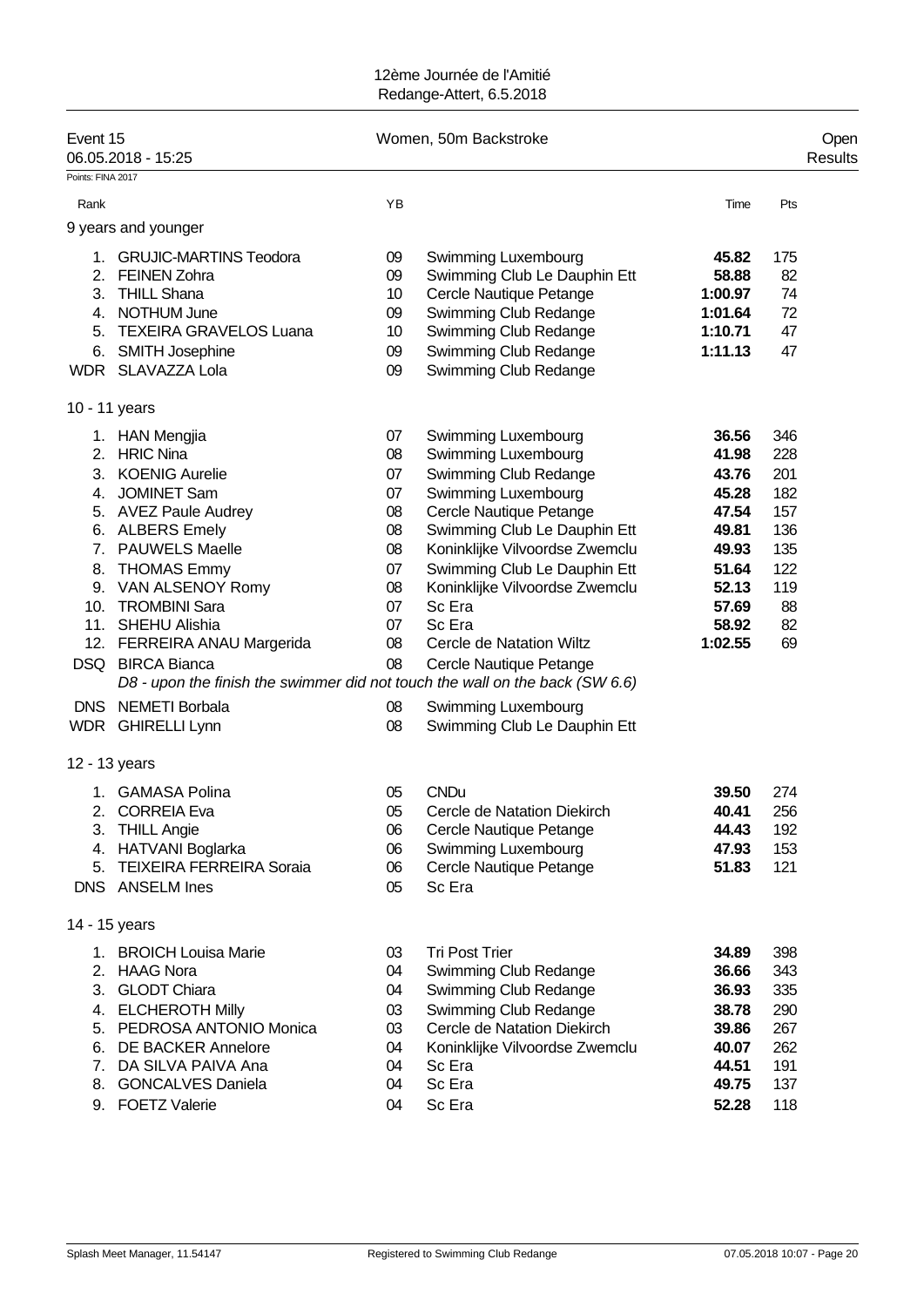#### Event 15, Women, 50m Backstroke

|                                                                          | 16 years and older                                                                                                                                                                                                                                                                                                                                                                                                                                                                                                                                          |                                                                                                                                        |                                                                                                                                                                                                                                                                                                                                                                                                                                                                                                                                                                                                        |                                                                                                                                                                                        |                                                                                                                            |                 |
|--------------------------------------------------------------------------|-------------------------------------------------------------------------------------------------------------------------------------------------------------------------------------------------------------------------------------------------------------------------------------------------------------------------------------------------------------------------------------------------------------------------------------------------------------------------------------------------------------------------------------------------------------|----------------------------------------------------------------------------------------------------------------------------------------|--------------------------------------------------------------------------------------------------------------------------------------------------------------------------------------------------------------------------------------------------------------------------------------------------------------------------------------------------------------------------------------------------------------------------------------------------------------------------------------------------------------------------------------------------------------------------------------------------------|----------------------------------------------------------------------------------------------------------------------------------------------------------------------------------------|----------------------------------------------------------------------------------------------------------------------------|-----------------|
| 2.<br>3.<br>4.<br>5.<br>6.<br>8.<br>12.                                  | 1. HAMEN SAIEG Yael<br><b>WIRTH Mandy</b><br><b>FETZ Melanie</b><br><b>HASANOVIC Mubera</b><br><b>BROICH Lea-Sophie</b><br><b>TER HEEGDE Chantal</b><br>7. TER HEEGDE Lisa<br><b>AMORIM GONCALVES Silvia</b><br>9. FERREIRA ANAU Filipa<br>10. SUFFYS Astrid<br>11. HANSEN Cindy<br><b>TEIXEIRA PEREIRA Lara</b>                                                                                                                                                                                                                                            | 01<br>$00\,$<br>01<br>02<br>$00\,$<br>99<br>02<br>98<br>02<br>01<br>94<br>02                                                           | Cercle de Natation Diekirch<br>Cercle Nautique Petange<br>Cercle Nautique Echternach<br>Cercle de Natation Wiltz<br><b>Tri Post Trier</b><br>Cercle Nautique Echternach<br>Cercle Nautique Echternach<br>Cercle de Natation Wiltz<br>Cercle de Natation Wiltz<br>Koninklijke Vilvoordse Zwemclu<br>Sc Era<br>Cercle Nautique Petange                                                                                                                                                                                                                                                                   | 33.08<br>33.58<br>35.03<br>35.32<br>35.39<br>35.86<br>38.37<br>39.49<br>39.66<br>43.69<br>44.44<br>45.92                                                                               | 467<br>446<br>393<br>383<br>381<br>366<br>299<br>274<br>271<br>202<br>192<br>174                                           |                 |
| Event 16<br>Points: FINA 2017                                            | 06.05.2018 - 15:40                                                                                                                                                                                                                                                                                                                                                                                                                                                                                                                                          |                                                                                                                                        | Men, 50m Backstroke                                                                                                                                                                                                                                                                                                                                                                                                                                                                                                                                                                                    |                                                                                                                                                                                        |                                                                                                                            | Open<br>Results |
| Rank                                                                     |                                                                                                                                                                                                                                                                                                                                                                                                                                                                                                                                                             | YB                                                                                                                                     |                                                                                                                                                                                                                                                                                                                                                                                                                                                                                                                                                                                                        | Time                                                                                                                                                                                   | Pts                                                                                                                        |                 |
|                                                                          | 9 years and younger                                                                                                                                                                                                                                                                                                                                                                                                                                                                                                                                         |                                                                                                                                        |                                                                                                                                                                                                                                                                                                                                                                                                                                                                                                                                                                                                        |                                                                                                                                                                                        |                                                                                                                            |                 |
| 2.<br>4.<br>6.<br>7.                                                     | 1. KIDD Alexander<br><b>CARNEIRO Vasco</b><br>3. FERBER Nick<br><b>SCHAEFFER Jack</b><br>5. TROIA REVERTE Giacomo<br>MELCHIOR OTRADINO Leonardo<br>SAOUDAOUI Akram<br>DSQ FALTZ Aleksandar<br>D8 - upon the finish the swimmer did not touch the wall on the back (SW 6.6)                                                                                                                                                                                                                                                                                  | 09<br>10<br>09<br>10<br>09<br>09<br>09<br>09                                                                                           | Swimming Luxembourg<br>Swimming Luxembourg<br>Swimming Club Redange<br>Cercle de Natation Wiltz<br>Swimming Club Le Dauphin Ett<br>Swimming Club Redange<br>Cercle Nautique Petange<br>Swimming Club Le Dauphin Ett                                                                                                                                                                                                                                                                                                                                                                                    | 51.64<br>54.40<br>57.75<br>58.84<br>59.67<br>59.68<br>1:02.47                                                                                                                          | 79<br>68<br>56<br>53<br>51<br>51<br>45                                                                                     |                 |
|                                                                          | 10 - 11 years                                                                                                                                                                                                                                                                                                                                                                                                                                                                                                                                               |                                                                                                                                        |                                                                                                                                                                                                                                                                                                                                                                                                                                                                                                                                                                                                        |                                                                                                                                                                                        |                                                                                                                            |                 |
| 2.<br>3.<br>4.<br>5.<br>6.<br>7.<br>8.<br>9.<br>15.<br>16.<br><b>DNS</b> | 1. HAAG Yanic<br><b>MOOG Jules</b><br><b>KROMBACH Alex</b><br>RIES JITCOV Evghenii<br><b>SCHARF Herman</b><br><b>WEYLAND Philippe</b><br><b>ANISKO Leonard</b><br><b>SCHAEFFER Dean</b><br>SZYBOWSKI Jakub<br>10. KERSCHEN Noah<br>11. SOUSA DA COSTA Bryan<br>12. MELOUANE AMAHZOUNE Adam<br>13. FERREIRA Noah<br>14. REIFF Mathieu<br><b>GONCALVES Patrick</b><br><b>CZAPOR Luca</b><br>17. RIBEIRO GARCIA David<br>18. RIGGIO Yanis<br>19. PIRET Alexandre<br>20. PIRET Alexis<br><b>DNS</b> LEMAIRE Maxime<br><b>STEVENS Finn</b><br>WDR LUDOVICY Steve | 07<br>08<br>08<br>07<br>07<br>07<br>08<br>08<br>07<br>07<br>07<br>08<br>08<br>07<br>08<br>08<br>07<br>07<br>08<br>08<br>08<br>08<br>07 | Swimming Club Redange<br>Swimming Luxembourg<br>Swimming Luxembourg<br>Cercle Nautique Petange<br>Swimming Luxembourg<br>Swimming Luxembourg<br>Cercle Nautique Petange<br>Cercle de Natation Wiltz<br>Cercle Nautique Petange<br>Swimming Club Le Dauphin Ett<br>Sc Era<br>Cercle de Natation Wiltz<br>Cercle Nautique Echternach<br>Swimming Club Le Dauphin Ett<br>Sc Era<br>Swimming Club Redange<br>Cercle Nautique Petange<br>Cercle Nautique Petange<br>Swimming Club Redange<br>Swimming Club Redange<br>Cercle Nautique Petange<br>Cercle Nautique Echternach<br>Swimming Club Le Dauphin Ett | 41.22<br>42.71<br>46.22<br>46.59<br>46.89<br>47.69<br>48.11<br>48.49<br>48.65<br>50.65<br>52.51<br>52.89<br>53.48<br>53.74<br>54.61<br>55.34<br>59.35<br>1:00.08<br>1:07.37<br>1:11.96 | 156<br>140<br>111<br>108<br>106<br>101<br>98<br>96<br>95<br>84<br>75<br>74<br>71<br>70<br>67<br>64<br>52<br>50<br>35<br>29 |                 |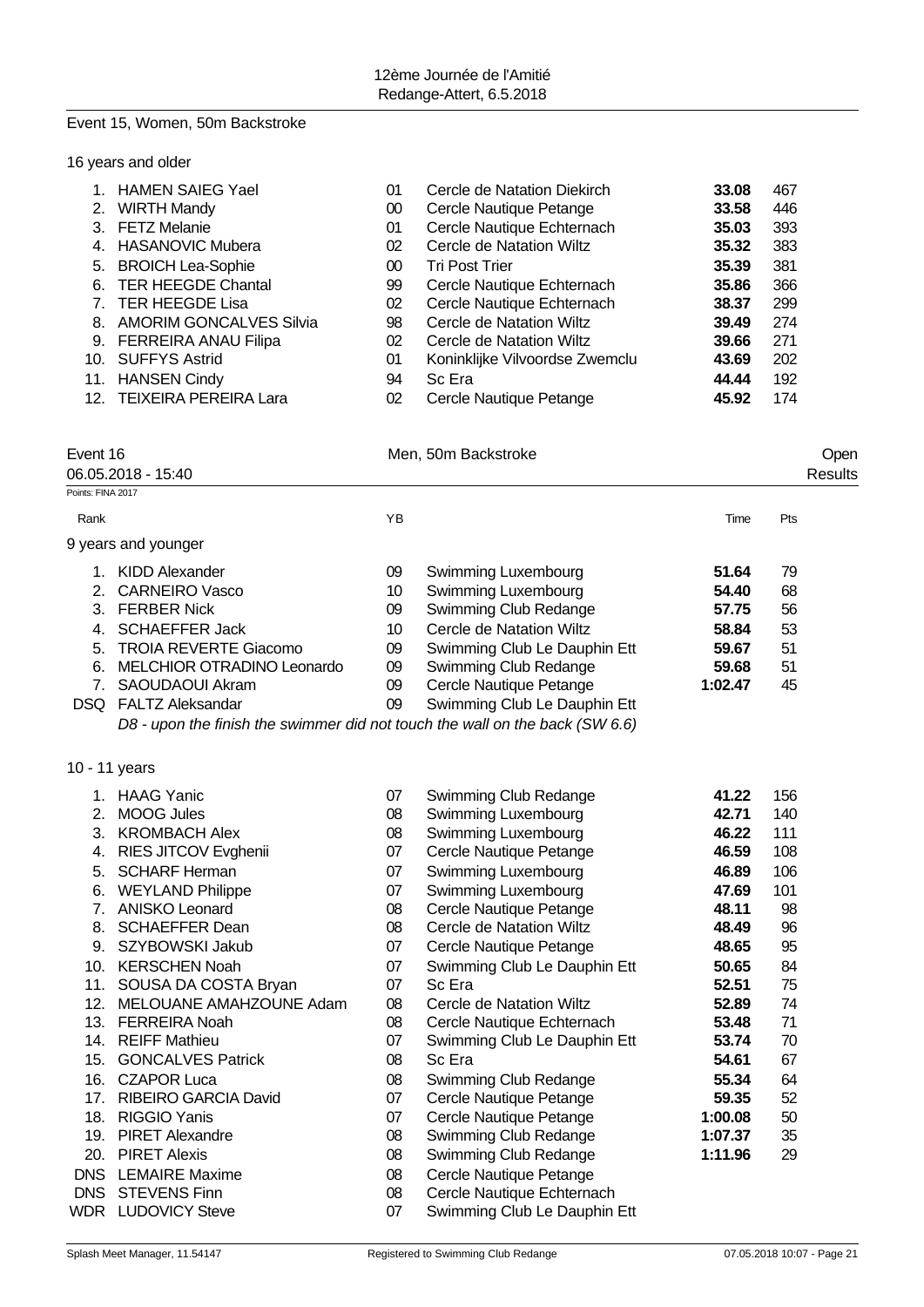|                   | Event 16, Boys, 50m Backstroke, 10 - 11 years                                |    |        |                              |         |     |         |                 |                  |
|-------------------|------------------------------------------------------------------------------|----|--------|------------------------------|---------|-----|---------|-----------------|------------------|
| Rank              |                                                                              |    | ΥB     |                              |         |     | Time    | Pts             |                  |
|                   | <b>WDR FELTZ Nicolas</b>                                                     |    | 07     | Swimming Luxembourg          |         |     |         |                 |                  |
|                   | <b>WDR</b> VIGUIER Evan                                                      |    | 08     | Swimming Luxembourg          |         |     |         |                 |                  |
|                   | 12 - 13 years                                                                |    |        |                              |         |     |         |                 |                  |
|                   | 1. ALLIN Rafael                                                              |    | 06     | Swimming Club Le Dauphin Ett |         |     | 43.97   | 129             |                  |
| 2.                | <b>ORDENER Esteban</b>                                                       |    | 05     | <b>CNDu</b>                  |         |     | 46.23   | 111             |                  |
|                   | 3. PUETZ Tun                                                                 |    | 06     | Swimming Luxembourg          |         |     | 48.46   | 96              |                  |
|                   | 4. BECKER Tim                                                                |    | 05     | Swimming Club Redange        |         |     | 49.50   | 90              |                  |
|                   | 5. MILANOVSKI Stefan                                                         |    | 06     | Swimming Luxembourg          |         |     | 49.77   | 88              |                  |
|                   | 6. GAMEIRO DIAS Dylan                                                        |    | 06     | Sc Era                       |         |     | 55.71   | 63              |                  |
|                   | 7. TEXEIRA GRAVELOS Diogo                                                    |    | 06     | Swimming Club Redange        |         |     | 56.48   | 60              |                  |
|                   | 8. MULIC Albert                                                              |    | 06     | Cercle Nautique Petange      |         |     | 59.91   | 51              |                  |
|                   | 9. ROCHA SANTOS Mauro                                                        |    | 06     | Cercle Nautique Petange      |         |     | 1:01.25 | 47              |                  |
|                   | 14 - 15 years                                                                |    |        |                              |         |     |         |                 |                  |
|                   | 1. WEIDERT Jo                                                                |    | 03     | Cercle Nautique Echternach   |         |     | 32.65   | 315             |                  |
| 2.                | <b>THILL Victor</b>                                                          |    | 03     | Cercle Nautique Echternach   |         |     | 33.99   | 279             |                  |
|                   | 3. FETZ Tom                                                                  |    | 04     | Cercle Nautique Echternach   |         |     | 34.82   | 259             |                  |
|                   | 4. DENTER Arthur                                                             |    | 04     | Cercle Nautique Echternach   |         |     | 34.98   | 256             |                  |
|                   | 5. MOHR Sam                                                                  |    | 04     | Cercle Nautique Echternach   |         |     | 39.09   | 183             |                  |
|                   | 6. KRIER Dylan                                                               |    | 03     | Sc Era                       |         |     | 40.55   | 164             |                  |
|                   | 7. REGE Shaunak                                                              |    | 04     | Sc Era                       |         |     | 46.39   | 109             |                  |
|                   | 8. THIEL Vincent                                                             |    | 04     | <b>CNDu</b>                  |         |     | 47.36   | 103             |                  |
|                   | 16 years and older                                                           |    |        |                              |         |     |         |                 |                  |
|                   | 1. ADAMI Mike                                                                |    | 99     | Swimming Club Le Dauphin Ett |         |     | 31.14   | 363             |                  |
| 2.                | <b>CAILLIAU Nils</b>                                                         |    | 01     | Swimming Club Redange        |         |     | 31.19   | 361             |                  |
| 3.                | <b>WIRTH David</b>                                                           |    | 02     | Cercle Nautique Petange      |         |     | 31.27   | 358             |                  |
| 4.                | <b>JACOBY Dale</b>                                                           |    | 02     | Cercle de Natation Wiltz     |         |     | 34.97   | 256             |                  |
|                   | 5. CELEBIC Haris                                                             |    | $00\,$ | Sc Era                       |         |     | 36.49   | 225             |                  |
|                   | 6. PEREIRA Dylan                                                             |    | 01     | Sc Era                       |         |     | 48.99   | 93              |                  |
|                   | <b>DSQ</b> CERBINI Sven                                                      |    | 02     | Sc Era                       |         |     |         |                 |                  |
|                   | D6 - turn not executed in accordance with the rules (SW 6.5)                 |    |        |                              |         |     |         |                 |                  |
|                   | DSQ ANSELM Matisse                                                           |    | 01     | Sc Era                       |         |     |         |                 |                  |
|                   | D8 - upon the finish the swimmer did not touch the wall on the back (SW 6.6) |    |        |                              |         |     |         |                 |                  |
|                   | DNS HASANOVIC Adin                                                           |    | 02     | Cercle de Natation Wiltz     |         |     |         |                 |                  |
|                   | DNS RUBIOLO Nathan                                                           |    | 02     | Schwammclub Deifferdang      |         |     |         |                 |                  |
|                   |                                                                              |    |        |                              |         |     |         |                 |                  |
| Event 17          |                                                                              |    |        | Women, 100m Butterfly        |         |     |         |                 | Open             |
| Points: FINA 2017 | 06.05.2018 - 15:55                                                           |    |        |                              |         |     |         |                 | Results          |
| Rank              |                                                                              | ΥB |        |                              | Time    | Pts |         | 50 <sub>m</sub> | 100 <sub>m</sub> |
|                   | 10 - 11 years                                                                |    |        |                              |         |     |         |                 |                  |
|                   | 1. NTAGANDA Sophie                                                           | 07 |        | Swimming Luxembourg          | 1:34.16 | 195 |         | 43.43           | 50.73            |
|                   | 2. BLESES Joyce                                                              | 08 |        | Swimming Club Le Dauphin Ett | 1:39.97 | 163 |         | 46.42           | 53.55            |
|                   | DSQ ELCHEROTH Niki                                                           | 07 |        | Swimming Club Redange        |         |     |         |                 |                  |

*P5 - did not touch the wall with both hands simultaneously and separated at the turn / finish (SW 8.4)*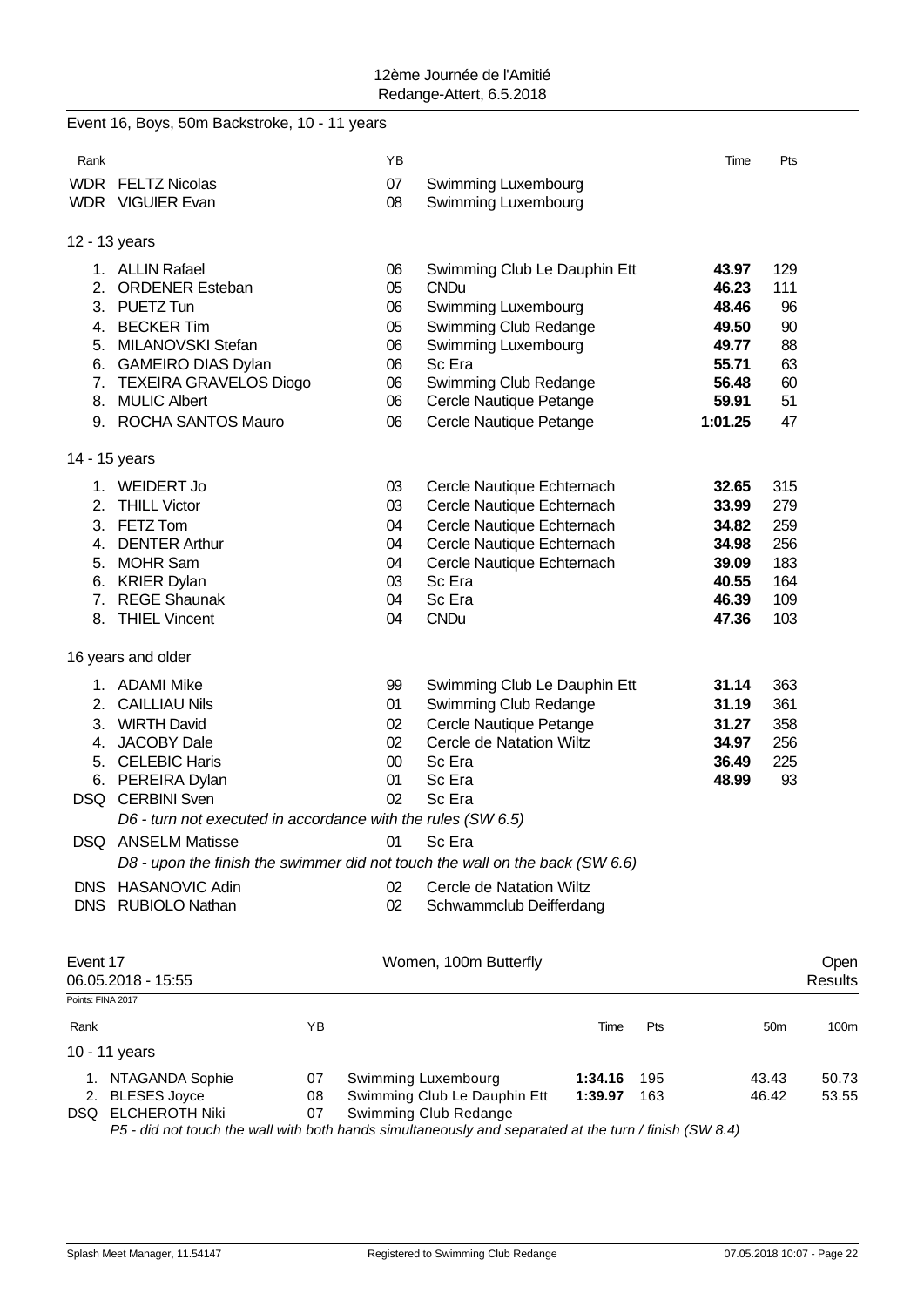# Event 17, Women, 100m Butterfly

|                   | 12 - 13 years                                               |                |                                                                                  |                               |                   |                         |                         |
|-------------------|-------------------------------------------------------------|----------------|----------------------------------------------------------------------------------|-------------------------------|-------------------|-------------------------|-------------------------|
| 2.<br>3.          | 1. ALBERS Neele<br><b>NOTHUM Gwen</b><br><b>THILL Angie</b> | 05<br>06<br>06 | Swimming Club Le Dauphin Ett<br>Swimming Club Redange<br>Cercle Nautique Petange | 1:24.68<br>1:27.86<br>1:44.92 | 268<br>240<br>141 | 36.84<br>40.66<br>46.46 | 47.84<br>47.20<br>58.46 |
|                   | 14 - 15 years                                               |                |                                                                                  |                               |                   |                         |                         |
| 1.<br>DNS         | <b>HANNEN Jil</b><br>PINTO TEIXEIRA Martha                  | 03<br>04       | Cercle de Natation Wiltz<br>Cercle de Natation Wiltz                             | 1:32.57                       | 205               | 41.72                   | 50.85                   |
|                   | 16 years and older                                          |                |                                                                                  |                               |                   |                         |                         |
| $1_{-}$<br>2.     | <b>FABER Maiti</b><br><b>WIRTH Mandy</b>                    | 01<br>00       | Swimming Club Le Dauphin Ett<br>Cercle Nautique Petange                          | 1:10.02<br>1:16.64            | 474<br>361        | 32.87<br>35.07          | 37.15<br>41.57          |
| Event 18          | 06.05.2018 - 16:00                                          |                | Men, 100m Butterfly                                                              |                               |                   |                         | <b>Open</b><br>Results  |
| Points: FINA 2017 |                                                             |                |                                                                                  |                               |                   |                         |                         |
| Rank              |                                                             | ΥB             |                                                                                  | Time                          | Pts               | 50 <sub>m</sub>         | 100m                    |
|                   | 10 - 11 years                                               |                |                                                                                  |                               |                   |                         |                         |

|                            | 10 - 11 years                                                                                                            |                                  |                                                                                                                                                                          |                                                              |                                        |                                                    |                                                    |
|----------------------------|--------------------------------------------------------------------------------------------------------------------------|----------------------------------|--------------------------------------------------------------------------------------------------------------------------------------------------------------------------|--------------------------------------------------------------|----------------------------------------|----------------------------------------------------|----------------------------------------------------|
| 2.<br>3.                   | <b>THILL Louis</b><br>FEDOSSEEV Anton<br><b>ESCHETTE Louis</b><br>4. RIES JITCOV Evghenii                                | 07<br>07<br>07<br>07             | Swimming Luxembourg<br>Swimming Luxembourg<br>Cercle de Natation Wiltz<br>Cercle Nautique Petange                                                                        | 1:24.59<br>1:38.96<br>1:48.53<br>1:54.13                     | 183<br>114<br>86<br>74                 | 39.64<br>45.64<br>47.64<br>51.73                   | 44.95<br>53.32<br>1:00.89<br>1:02.40               |
|                            | 12 - 13 years                                                                                                            |                                  |                                                                                                                                                                          |                                                              |                                        |                                                    |                                                    |
| 2.<br>3.                   | 1. JAAS Tom<br>NAFFOUTI Nael<br>JAAS Joe                                                                                 | 06<br>05<br>06                   | Swimming Club Le Dauphin Ett<br>Cercle de Natation Wiltz<br>Swimming Club Le Dauphin Ett                                                                                 | 1:32.23<br>1:33.65<br>1:36.60                                | 141<br>135<br>123                      | 40.11<br>38.30<br>43.29                            | 52.12<br>55.35<br>53.31                            |
|                            | 14 - 15 years                                                                                                            |                                  |                                                                                                                                                                          |                                                              |                                        |                                                    |                                                    |
| 1.<br>2.<br>3.<br>4.       | <b>BOURCKEL Mike</b><br><b>JAAS Jeff</b><br><b>FABER Pol</b><br><b>BOENTGES Kevin</b>                                    | 03<br>04<br>03<br>03             | Cercle de Natation Wiltz<br>Swimming Club Le Dauphin Ett<br>Swimming Club Le Dauphin Ett<br>Cercle Nautique Petange                                                      | 1:10.08<br>1:10.21<br>1:12.52<br>1:17.68                     | 322<br>321<br>291<br>237               | 32.62<br>32.29<br>33.43<br>34.46                   | 37.46<br>37.92<br>39.09<br>43.22                   |
|                            | 16 years and older                                                                                                       |                                  |                                                                                                                                                                          |                                                              |                                        |                                                    |                                                    |
| 2.<br>3.<br>4.<br>5.<br>6. | 1. SCHMITZ Jules<br><b>DUBOS Julien</b><br><b>SAUBER Bob</b><br><b>MOREAUX Maxime</b><br>NIGRA Loic<br><b>ADAMI Mike</b> | 99<br>99<br>01<br>02<br>94<br>99 | Swimming Club Redange<br>Cercle de Natation Diekirch<br>Swimming Club Redange<br>Swimming Club Redange<br>Koninklijke Vilvoordse Zwemclu<br>Swimming Club Le Dauphin Ett | 59.26<br>1:00.93<br>1:04.48<br>1:05.46<br>1:06.48<br>1:09.04 | 534<br>491<br>414<br>396<br>378<br>337 | 28.01<br>28.70<br>30.03<br>30.50<br>30.75<br>31.69 | 31.25<br>32.23<br>34.45<br>34.96<br>35.73<br>37.35 |
| 7.                         | <b>WIRTH David</b>                                                                                                       | 02                               | Cercle Nautique Petange                                                                                                                                                  | 1:11.31                                                      | 306                                    | 32.95                                              | 38.36                                              |

WDR BECKERS Felix 01 Swimming Club Le Dauphin Ett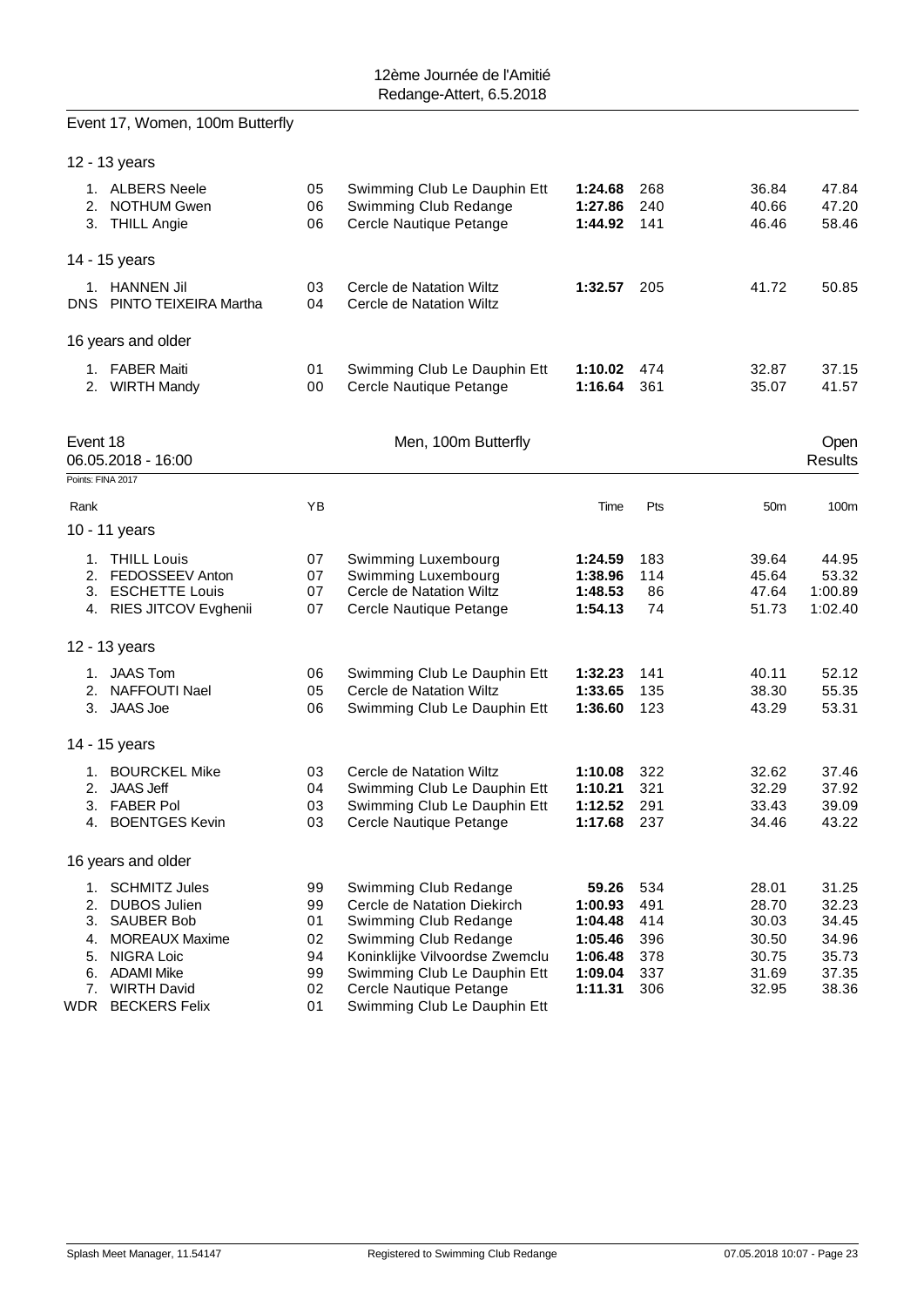| Event 19          | 06.05.2018 - 16:20              |    | Women, 50m Breaststroke                                                                       |         |     | Open<br>Results |
|-------------------|---------------------------------|----|-----------------------------------------------------------------------------------------------|---------|-----|-----------------|
| Points: FINA 2017 |                                 |    |                                                                                               |         |     |                 |
| Rank              |                                 | YB |                                                                                               | Time    | Pts |                 |
|                   | 9 years and younger             |    |                                                                                               |         |     |                 |
| 1.                | <b>GRUJIC-MARTINS Teodora</b>   | 09 | Swimming Luxembourg                                                                           | 50.20   | 185 |                 |
|                   | 2. THILL Shana                  | 10 | Cercle Nautique Petange                                                                       | 1:16.97 | 51  |                 |
|                   | DNS CONSTANTIN Sophia           | 09 | Swimming Luxembourg                                                                           |         |     |                 |
|                   | 10 - 11 years                   |    |                                                                                               |         |     |                 |
|                   | 1. HAN Mengjia                  | 07 | Swimming Luxembourg                                                                           | 42.94   | 296 |                 |
|                   | 2. CONTER Anja                  | 07 | Swimming Club Redange                                                                         | 47.86   | 214 |                 |
| 3.                | <b>JOMINET Sam</b>              | 07 | Swimming Luxembourg                                                                           | 49.70   | 191 |                 |
|                   | 4. NTAGANDA Sophie              | 07 | Swimming Luxembourg                                                                           | 50.16   | 186 |                 |
|                   | 5. MOUSEL Sarah                 | 07 | Swimming Luxembourg                                                                           | 50.32   | 184 |                 |
| 6.                | <b>DONDELINGER Elisa</b>        | 08 | Swimming Luxembourg                                                                           | 50.68   | 180 |                 |
| 7.                | <b>OLIVERO Francesca</b>        | 08 | Swimming Luxembourg                                                                           | 53.51   | 153 |                 |
|                   | 8. AVEZ Paule Audrey            | 08 | Cercle Nautique Petange                                                                       | 56.13   | 132 |                 |
|                   | 9. ALBERS Emely                 | 08 | Swimming Club Le Dauphin Ett                                                                  | 57.54   | 123 |                 |
|                   | 10. SHEHU Alishia               | 07 | Sc Era                                                                                        | 58.27   | 118 |                 |
|                   | 11. BOUWMEISTER Yfke            | 08 | Swimming Luxembourg                                                                           | 58.60   | 116 |                 |
|                   | 12. THOMAS Emmy                 | 07 | Swimming Club Le Dauphin Ett                                                                  | 58.76   | 115 |                 |
| 13.               | <b>TROMBINI Sara</b>            | 07 | Sc Era                                                                                        | 58.89   | 115 |                 |
|                   | DSQ BOUWMEISTER Annebelle       | 08 | Swimming Luxembourg                                                                           |         |     |                 |
|                   |                                 |    | B4 - arm movements not simultaneous, not in the same horizontal plane or alternating (SW 7.2) |         |     |                 |
|                   | DNS NEMETI Borbala              | 08 | Swimming Luxembourg                                                                           |         |     |                 |
|                   | WDR GHIRELLI Lynn               | 08 | Swimming Club Le Dauphin Ett                                                                  |         |     |                 |
|                   | 12 - 13 years                   |    |                                                                                               |         |     |                 |
|                   | 1. ALBERS Neele                 | 05 | Swimming Club Le Dauphin Ett                                                                  | 36.85   | 469 |                 |
|                   | 2. BERNARD Camille              | 05 | Cercle Nautique Petange                                                                       | 44.40   | 268 |                 |
|                   | 3. KIDD Francesca               | 06 | Swimming Luxembourg                                                                           | 46.02   | 241 |                 |
|                   | 4. HATVANI Boglarka             | 06 | Swimming Luxembourg                                                                           | 52.32   | 164 |                 |
| 5.                | <b>TEIXEIRA FERREIRA Soraia</b> | 06 | Cercle Nautique Petange                                                                       | 56.95   | 127 |                 |
|                   | DSQ GAMASA Polina               | 05 | <b>CNDu</b>                                                                                   |         |     |                 |
|                   |                                 |    | B1 - more than one single butterfly kick before the first breaststroke kick (SW 7.1)          |         |     |                 |
|                   | DNS ANSELM Ines                 | 05 | Sc Era                                                                                        |         |     |                 |
|                   | 14 - 15 years                   |    |                                                                                               |         |     |                 |
|                   | 1. HAAG Nora                    | 04 | Swimming Club Redange                                                                         | 37.62   | 441 |                 |
| 2.                | PEDROSA ANTONIO Monica          | 03 | Cercle de Natation Diekirch                                                                   | 38.12   | 424 |                 |
| 3.                | <b>MOREAUX Anae</b>             | 04 | Swimming Club Redange                                                                         | 44.07   | 274 |                 |
|                   | 4. GLODT Chiara                 | 04 | Swimming Club Redange                                                                         | 44.13   | 273 |                 |
| 5.                | DA SILVA PAIVA Ana              | 04 | Sc Era                                                                                        | 49.21   | 197 |                 |
| 6.                | <b>DELOYE Elodie</b>            | 04 | Swimming Club Redange                                                                         | 49.68   | 191 |                 |
| 7.                | <b>FOETZ Valerie</b>            | 04 | Sc Era                                                                                        | 49.93   | 188 |                 |
| 8.                | <b>GONCALVES Daniela</b>        | 04 | Sc Era                                                                                        | 52.09   | 166 |                 |
|                   | 9. DUBOS Flavie                 | 03 | Cercle de Natation Diekirch                                                                   | 55.52   | 137 |                 |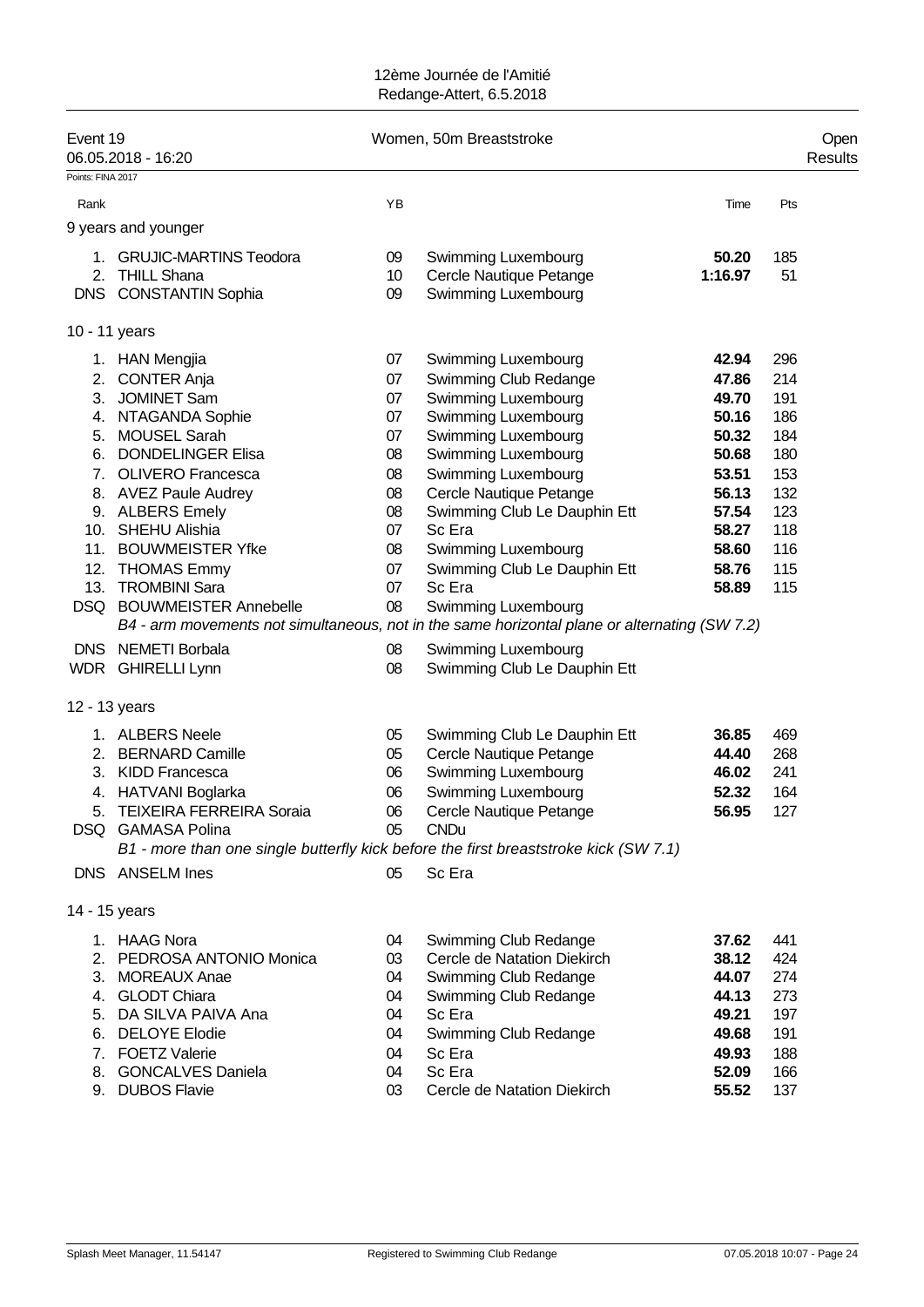#### Event 19, Women, 50m Breaststroke

| 99<br>01<br>02<br>02 | Cercle Nautique Echternach<br>Cercle Nautique Echternach<br>Cercle de Natation Wiltz<br>Cercle Nautique Echternach | 42.43<br>42.79<br>45.68<br>46.03 | 307<br>299<br>246<br>240 |
|----------------------|--------------------------------------------------------------------------------------------------------------------|----------------------------------|--------------------------|
| 94<br>02<br>01       | Sc Era<br>Cercle Nautique Petange<br>Cercle de Natation Wiltz                                                      | 47.71<br>48.33                   | 216<br>208               |
|                      |                                                                                                                    |                                  | Open<br>Results          |
|                      |                                                                                                                    | Men. 50m Breaststroke            |                          |

| Rank          |                                                                                                                | YB       |                                                                                                                                               | Time               | Pts        |
|---------------|----------------------------------------------------------------------------------------------------------------|----------|-----------------------------------------------------------------------------------------------------------------------------------------------|--------------------|------------|
|               | 9 years and younger                                                                                            |          |                                                                                                                                               |                    |            |
| 2.            | 1. TROIA REVERTE Giacomo<br><b>SCHAEFFER Jack</b>                                                              | 09<br>10 | Swimming Club Le Dauphin Ett<br>Cercle de Natation Wiltz                                                                                      | 1:00.16<br>1:00.74 | 73<br>71   |
|               | 3. CARNEIRO Vasco<br><b>DSQ SCHEECK Lennox</b>                                                                 | 10<br>10 | Swimming Luxembourg<br>Swimming Club Redange<br>B4 - arm movements not simultaneous, not in the same horizontal plane or alternating (SW 7.2) | 1:07.31            | 52         |
|               | DNS KIDD Alexander                                                                                             | 09       | Swimming Luxembourg                                                                                                                           |                    |            |
| 10 - 11 years |                                                                                                                |          |                                                                                                                                               |                    |            |
|               | 1. FEDOSSEEV Anton                                                                                             | 07       | Swimming Luxembourg                                                                                                                           | 47.10              | 154        |
| 2.            | PUETZ Jonah<br>3. HAAG Yanic                                                                                   | 07       | Swimming Club Le Dauphin Ett                                                                                                                  | 47.33              | 151        |
|               | 4. BOURG Nicolas                                                                                               | 07<br>08 | Swimming Club Redange<br>Swimming Luxembourg                                                                                                  | 48.36<br>50.09     | 142<br>128 |
|               | 5. BECIROVIC Benjamin                                                                                          | 07       | Swimming Club Redange                                                                                                                         | 50.88              | 122        |
|               | 6. SAMMARCO Andrea<br>7. SZYBOWSKI Jakub                                                                       | 08<br>07 | Swimming Luxembourg<br>Cercle Nautique Petange                                                                                                | 50.92<br>52.24     | 121<br>112 |
|               | 8. KRIES Leo                                                                                                   | 08       | Swimming Luxembourg                                                                                                                           | 52.88              | 108        |
|               | 9. ANISKO Leonard                                                                                              | 08       | Cercle Nautique Petange                                                                                                                       | 53.99              | 102        |
|               | 10. REIFF Mathieu<br>11. LEONARD Lou                                                                           | 07<br>07 | Swimming Club Le Dauphin Ett<br>Swimming Luxembourg                                                                                           | 55.31<br>55.77     | 95<br>92   |
|               | 12. GONZALEZ PEREZ Rodrigo                                                                                     | 07       | Swimming Luxembourg                                                                                                                           | 58.85              | 78         |
|               | DSQ DUSEMON Paul                                                                                               | 07       | Swimming Luxembourg<br>B13 - alternating movements of the feet or downward butterfly kicks (except as allowed by SW 7.1) (SW 7.5)             |                    |            |
|               | DSQ FERREIRA Noah                                                                                              | 08       | Cercle Nautique Echternach<br>B11 - movements of the legs not simultaneous, not on the same horizontal plane or alternating (SW 7.4)          |                    |            |
|               | DSQ WEILER Theid<br>B2 - head did not break the surface at the 2nd arm pull after start / turn (SW 7.4)        | 07       | Cercle de Natation Wiltz                                                                                                                      |                    |            |
|               | <b>DSQ GONCALVES Patrick</b>                                                                                   | 08       | Sc Era<br>B11 - movements of the legs not simultaneous, not on the same horizontal plane or alternating (SW 7.4)                              |                    |            |
|               | DSQ SOUSA DA COSTA Bryan                                                                                       | 07       | Sc Era<br>B11 - movements of the legs not simultaneous, not on the same horizontal plane or alternating (SW 7.4)                              |                    |            |
|               | $DMO$ $OPTV$ $TND$ $T_{\text{max}}$ $QQ$ $Q_{\text{rank}}$ $N_{\text{rank}}$ $N_{\text{max}}$ $T_{\text{ell}}$ |          |                                                                                                                                               |                    |            |

DNS STEVENS Finn 08 Cercle Nautique Echternach WDR LUDOVICY Steve 07 Swimming Club Le Dauphin Ett<br>
WDR VISSER Mats 08 Swimming Club Le Dauphin Ett Swimming Club Le Dauphin Ett WDR FELTZ Nicolas 67 07 Swimming Luxembourg WDR PASSER Daniel 07 Swimming Luxembourg 08 Swimming Luxembourg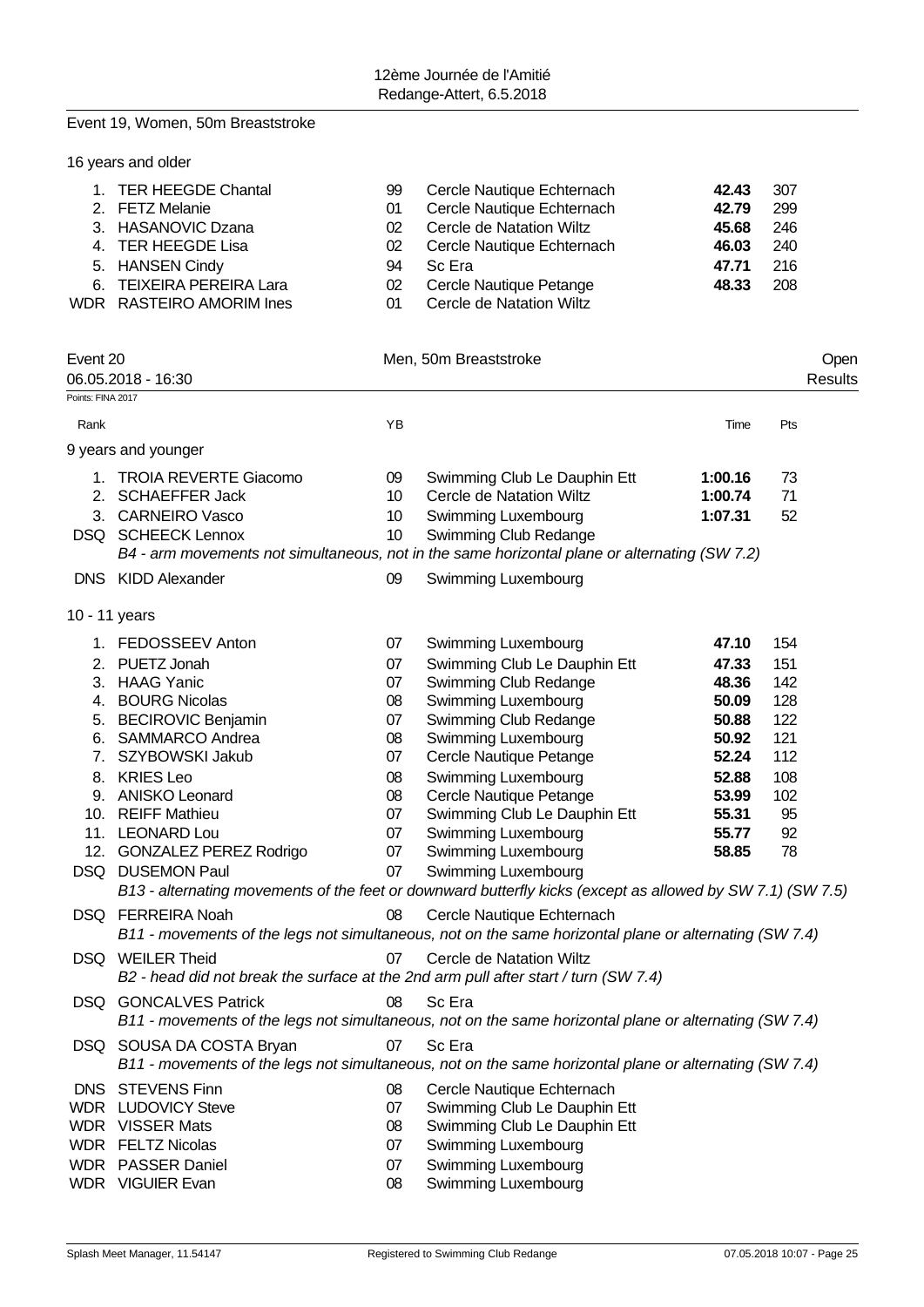#### Event 20, Men, 50m Breaststroke

|                   | 9 years and younger                     |              |                                 |                              |                |                 |                  |
|-------------------|-----------------------------------------|--------------|---------------------------------|------------------------------|----------------|-----------------|------------------|
| Rank              |                                         | YB           |                                 | Time                         | Pts            | 50 <sub>m</sub> | 100 <sub>m</sub> |
| Points: FINA 2017 | 06.05.2018 - 16:45                      |              |                                 |                              |                |                 | Results          |
| Event 21          |                                         |              | Women, 100m Freestyle           |                              |                |                 | Open             |
|                   |                                         |              |                                 |                              |                |                 |                  |
|                   | 9. ANSELM Matisse                       | 01           | Sc Era                          |                              | 58.12          | 81              |                  |
|                   | 8. PEREIRA Dylan                        | 01           | Sc Era                          |                              | 48.54          | 140             |                  |
|                   | 7. CERBINI Sven                         | 02           | Sc Era                          |                              | 47.78          | 147             |                  |
| 6.                | <b>LEPAGE Mathieu</b>                   | 02           | Cercle de Natation Wiltz        |                              | 42.79          | 205             |                  |
| 5.                | <b>STAGGS Ted</b>                       | 02           | Cercle Nautique Petange         |                              | 39.04          | 270             |                  |
| 3.                | 4. CELEBIC Haris                        | $00\,$       | Sc Era                          |                              | 38.47          | 282             |                  |
| 2.                | <b>JACOBY Dale</b>                      | $00\,$<br>02 | <b>Cercle de Natation Wiltz</b> |                              | 36.48<br>38.04 | 331<br>292      |                  |
| 1.                | <b>SAUBER Bob</b><br><b>DUBOS Simon</b> | 01           | Swimming Club Redange           | Cercle de Natation Diekirch  | 35.23          | 368             |                  |
|                   |                                         |              |                                 |                              |                |                 |                  |
|                   | 16 years and older                      |              |                                 |                              |                |                 |                  |
|                   | WDR RECKINGER Michel                    | 04           |                                 | Swimming Club Redange        |                |                 |                  |
| <b>DNS</b>        | <b>DENTER Arthur</b>                    | 04           |                                 | Cercle Nautique Echternach   |                |                 |                  |
| 7.                | FETZ Tom                                | 04           |                                 | Cercle Nautique Echternach   | 47.67          | 148             |                  |
| 6.                | <b>REGE Shaunak</b>                     | 04           | Sc Era                          |                              | 46.99          | 155             |                  |
| 5.                | <b>MOHR Sam</b>                         | 04           |                                 | Cercle Nautique Echternach   | 45.49          | 171             |                  |
|                   | 4. THIEL Vincent                        | 04           | <b>CNDu</b>                     |                              | 44.85          | 178             |                  |
|                   | 3. KRIER Dylan                          | 03           | Sc Era                          |                              | 43.66          | 193             |                  |
|                   | 2. WEIDERT Jo                           | 03           |                                 | Cercle Nautique Echternach   | 38.87          | 274             |                  |
|                   | 1. THILL Victor                         | 03           |                                 | Cercle Nautique Echternach   | 34.78          | 382             |                  |
|                   | 14 - 15 years                           |              |                                 |                              |                |                 |                  |
|                   | 11. IAMMARINO Alessio                   | 06           |                                 | Swimming Club Redange        | 1:05.16        | 58              |                  |
|                   | 10. GAMEIRO DIAS Dylan                  | 06           | Sc Era                          |                              | 59.18          | 77              |                  |
|                   | 9. PUETZ Tun                            | 06           | Swimming Luxembourg             |                              | 55.96          | 91              |                  |
| 8.                | <b>STOFFEL Poli</b>                     | 06           | Cercle de Natation Wiltz        |                              | 55.30          | 95              |                  |
| 7.                | MILANOVSKI Stefan                       | 06           | Swimming Luxembourg             |                              | 50.75          | 123             |                  |
| 6.                | <b>VIALE Renato</b>                     | 05           | Swimming Luxembourg             |                              | 50.35          | 126             |                  |
| 5.                | <b>SCHOCKMEL Julien</b>                 | 06           |                                 | Swimming Club Redange        | 46.56          | 159             |                  |
|                   | 4. ORDENER Esteban                      | 05           | <b>CNDu</b>                     |                              | 44.71          | 180             |                  |
| 3.                | <b>BOENTGES Kimi</b>                    | 05           |                                 | Cercle Nautique Petange      | 44.10          | 187             |                  |
| 2.                | <b>CZAPOR Leon</b>                      | 06           |                                 | Swimming Club Redange        | 42.77          | 205             |                  |
|                   | 1. BOURGUIGNON Benjamin                 | 05           |                                 | Swimming Club Le Dauphin Ett | 38.64          | 279             |                  |

| <u>o</u> youro and youngor    |    |                              |         |     |         |         |
|-------------------------------|----|------------------------------|---------|-----|---------|---------|
| <b>GRUJIC-MARTINS Teodora</b> | 09 | Swimming Luxembourg          | 1:28.15 | 192 | 42.42   | 45.73   |
| 2. FEINEN Zohra               | 09 | Swimming Club Le Dauphin Ett | 1:57.95 | 80  | 54.60   | 1:03.35 |
| 3. NOTHUM June                | 09 | Swimming Club Redange        | 2:00.90 | 74  | 57.51   | 1:03.39 |
| 4. SMITH Josephine            | 09 | Swimming Club Redange        | 2:13.94 | 54  | 1:06.06 | 1:07.88 |
| DNS CONSTANTIN Sophia         | 09 | Swimming Luxembourg          |         |     |         |         |
| WDR SLAVAZZA Lola             | 09 | Swimming Club Redange        |         |     |         |         |
|                               |    |                              |         |     |         |         |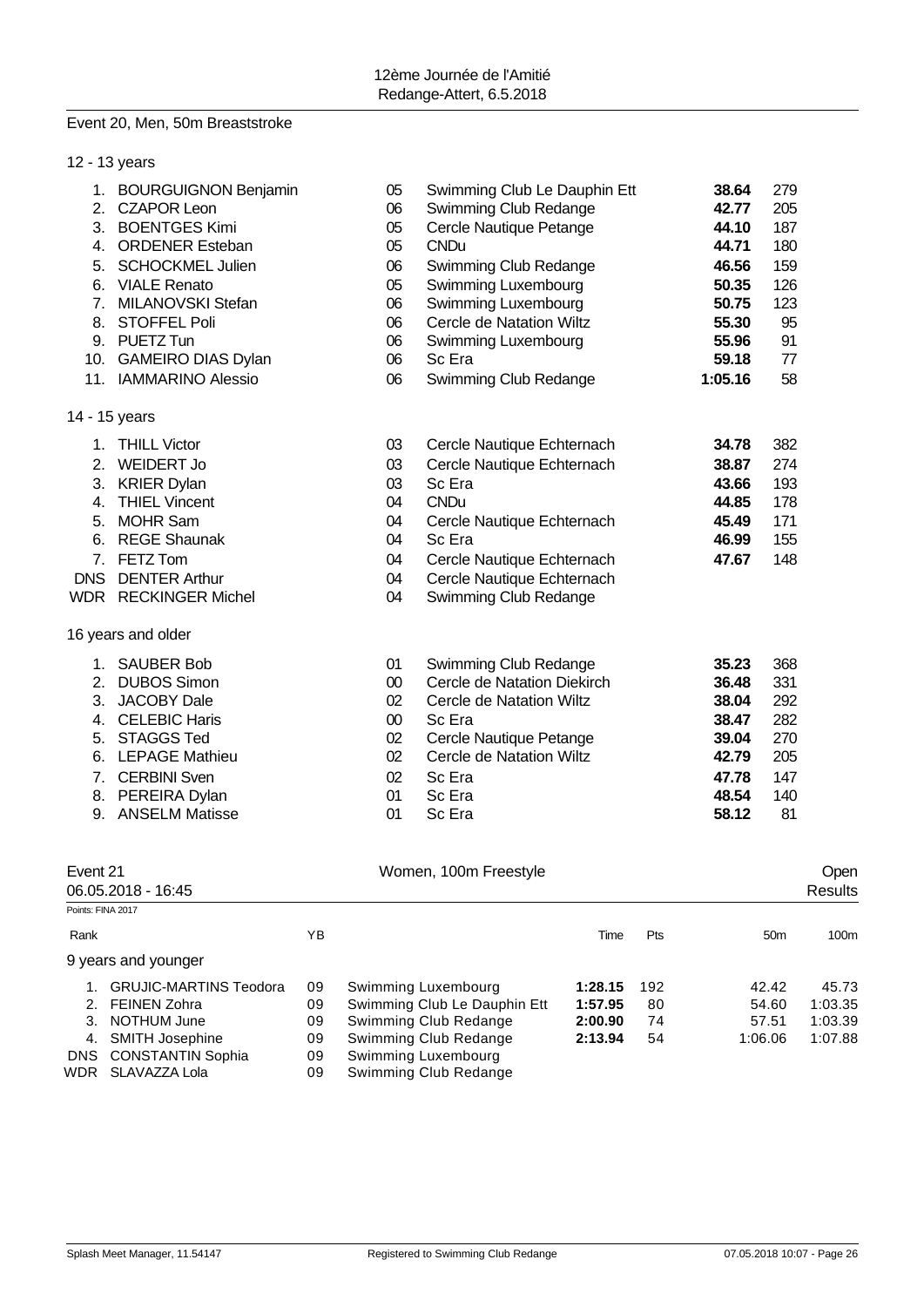# Event 21, Women, 100m Freestyle

10 - 11 years

|            | 1. HRIC Nina                                      | 08       | Swimming Luxembourg                                 | 1:12.60            | 344        | 35.18          | 37.42          |
|------------|---------------------------------------------------|----------|-----------------------------------------------------|--------------------|------------|----------------|----------------|
| 2.         | <b>BLESES Joyce</b>                               | 08       | Swimming Club Le Dauphin Ett                        | 1:20.29            | 254        | 38.77          | 41.52          |
| 3.         | <b>KOENIG Aurelie</b>                             | 07       | Swimming Club Redange                               | 1:20.39            | 253        | 38.36          | 42.03          |
|            | 4. NTAGANDA Sophie                                | 07       | Swimming Luxembourg                                 | 1:22.81            | 232        | 40.18          | 42.63          |
| 5.         | JOMINET Sam                                       | 07       | Swimming Luxembourg                                 | 1:25.21            | 213        | 41.71          | 43.50          |
|            | 6. OLIVERO Francesca                              | 08       | Swimming Luxembourg                                 | 1:28.24            | 192        | 41.47          | 46.77          |
| 7.         | <b>MOUSEL Sarah</b>                               | 07       | Swimming Luxembourg                                 | 1:31.38            | 172        | 40.62          | 50.76          |
| 8.         | VAN EYKEN Katrijn                                 | 07       | Koninklijke Vilvoordse Zwemclu                      | 1:33.45            | 161        | 44.08          | 49.37          |
|            | 9. PAUWELS Maelle<br><b>BOUWMEISTER Annebelle</b> | 08       | Koninklijke Vilvoordse Zwemclu                      | 1:37.65            | 141        | 45.23          | 52.42          |
| 10.        | 11. ALBERS Emely                                  | 08<br>08 | Swimming Luxembourg<br>Swimming Club Le Dauphin Ett | 1:40.15<br>1:40.80 | 131<br>128 | 47.78<br>47.30 | 52.37<br>53.50 |
|            |                                                   | 08       | Koninklijke Vilvoordse Zwemclu                      | 1:41.13            | 127        | 50.05          | 51.08          |
| 13.        | 12. VAN ALSENOY Romy<br><b>BOUWMEISTER Yfke</b>   | 08       | Swimming Luxembourg                                 | 1:41.81            | 125        | 49.98          | 51.83          |
|            | 14. AVEZ Paule Audrey                             | 08       | Cercle Nautique Petange                             | 1:44.32            | 116        | 46.69          | 57.63          |
| 15.        | DONDELINGER Elisa                                 | 08       | Swimming Luxembourg                                 | 1:47.79            | 105        | 51.73          | 56.06          |
|            | 16. SHEHU Alishia                                 | 07       | Sc Era                                              | 1:51.23            | 95         | 52.00          | 59.23          |
| 17.        | <b>FERREIRA ANAU Margerida</b>                    | 08       | Cercle de Natation Wiltz                            | 2:02.23            | 72         | 56.99          | 1:05.24        |
| 18.        | <b>TROMBINI Sara</b>                              | 07       | Sc Era                                              | 2:02.88            | 71         | 54.55          | 1:08.33        |
| 19.        | <b>THOMAS Emmy</b>                                | 07       | Swimming Club Le Dauphin Ett                        | 2:08.48            | 62         | 1:01.19        | 1:07.29        |
| 20.        | <b>BIRCA Bianca</b>                               | 08       | Cercle Nautique Petange                             | 2:19.27            | 48         | 1:06.21        | 1:13.06        |
| <b>DNS</b> | <b>NEMETI Borbala</b>                             | 08       | Swimming Luxembourg                                 |                    |            |                |                |
|            | WDR GHIRELLI Lynn                                 | 08       | Swimming Club Le Dauphin Ett                        |                    |            |                |                |
|            |                                                   |          |                                                     |                    |            |                |                |
|            | 12 - 13 years                                     |          |                                                     |                    |            |                |                |
|            | 1. ALBERS Neele                                   | 05       | Swimming Club Le Dauphin Ett                        | 1:09.34            | 395        | 33.44          | 35.90          |
| 2.         | VAN EYKEN Nele                                    | 05       | Koninklijke Vilvoordse Zwemclu                      | 1:14.04            | 325        | 35.70          | 38.34          |
| 3.         | <b>CORREIA Eva</b>                                | 05       | Cercle de Natation Diekirch                         | 1:14.47            | 319        | 36.00          | 38.47          |
| 4.         | <b>NOTHUM Gwen</b>                                | 06       | Swimming Club Redange                               | 1:15.21            | 310        | 36.24          | 38.97          |
| 5.         | <b>VANDENABEELE Lotta</b>                         | 06       | Koninklijke Vilvoordse Zwemclu                      | 1:16.07            | 299        | 36.18          | 39.89          |
| 6.         | <b>GAMASA Polina</b>                              | 05       | CNDu                                                | 1:21.85            | 240        | 38.22          | 43.63          |
| 7.         | <b>KIDD Francesca</b>                             | 06       | Swimming Luxembourg                                 | 1:22.28            | 236        | 38.84          | 43.44          |
| 8.         | <b>THILL Angie</b>                                | 06       | Cercle Nautique Petange                             | 1:22.92            | 231        | 38.89          | 44.03          |
| 9.         | DE BAETS Roos                                     | 06       | Koninklijke Vilvoordse Zwemclu                      | 1:23.66            | 225        | 39.57          | 44.09          |
| 10.        | <b>TEIXEIRA FERREIRA Soraia</b>                   | 06       | Cercle Nautique Petange                             | 1:38.26            | 139        | 48.14          | 50.12          |
| 11.        | <b>HATVANI Boglarka</b>                           | 06       | Swimming Luxembourg                                 | 1:39.38            | 134        | 44.86          | 54.52          |
|            | DNS ANSELM Ines                                   | 05       | Sc Era                                              |                    |            |                |                |
|            | 14 - 15 years                                     |          |                                                     |                    |            |                |                |
|            | 1. PIGEON Kelly                                   | 03       | Koninklijke Vilvoordse Zwemclu                      | 1:06.93            | 440        | 32.34          | 34.59          |
| 2.         | <b>HAAG Nora</b>                                  | 04       | Swimming Club Redange                               | 1:08.98            | 402        | 33.66          | 35.32          |
| 3.         | PEDROSA ANTONIO Monica                            | 03       | Cercle de Natation Diekirch                         | 1:09.79            | 388        | 33.64          | 36.15          |
| 4.         | <b>ELCHEROTH Milly</b>                            | 03       | Swimming Club Redange                               | 1:10.57            | 375        | 34.53          | 36.04          |
| 5.         | <b>GLODT Chiara</b>                               | 04       | Swimming Club Redange                               | 1:12.00            | 353        | 34.92          | 37.08          |
| 6.         | DE BACKER Annelore                                | 04       | Koninklijke Vilvoordse Zwemclu                      | 1:13.90            | 326        | 36.23          | 37.67          |
| 7.         | <b>MOREAUX Anae</b>                               | 04       | Swimming Club Redange                               | 1:15.88            | 302        | 36.32          | 39.56          |
| 8.         | PINTO TEIXEIRA Martha                             | 04       | Cercle de Natation Wiltz                            | 1:18.45            | 273        | 37.01          | 41.44          |
| 9.         | <b>HANNEN Jil</b>                                 | 03       | Cercle de Natation Wiltz                            | 1:19.54            | 262        | 38.23          | 41.31          |
| 10.        | DA SILVA PAIVA Ana                                | 04       | Sc Era                                              | 1:20.65            | 251        | 39.25          | 41.40          |
| 11.        | <b>DELOYE Elodie</b>                              | 04       | Swimming Club Redange                               | 1:22.35            | 236        | 39.64          | 42.71          |
| 12.        | <b>DUBOS Flavie</b>                               | 03       | Cercle de Natation Diekirch                         | 1:26.08            | 206        | 40.80          | 45.28          |
|            | 13. FOETZ Valerie                                 | 04       | Sc Era                                              | 1:33.95            | 159        | 45.32          | 48.63          |
| 14.        | <b>GONCALVES Daniela</b>                          | 04       | Sc Era                                              | 1:37.98            | 140        | 46.95          | 51.03          |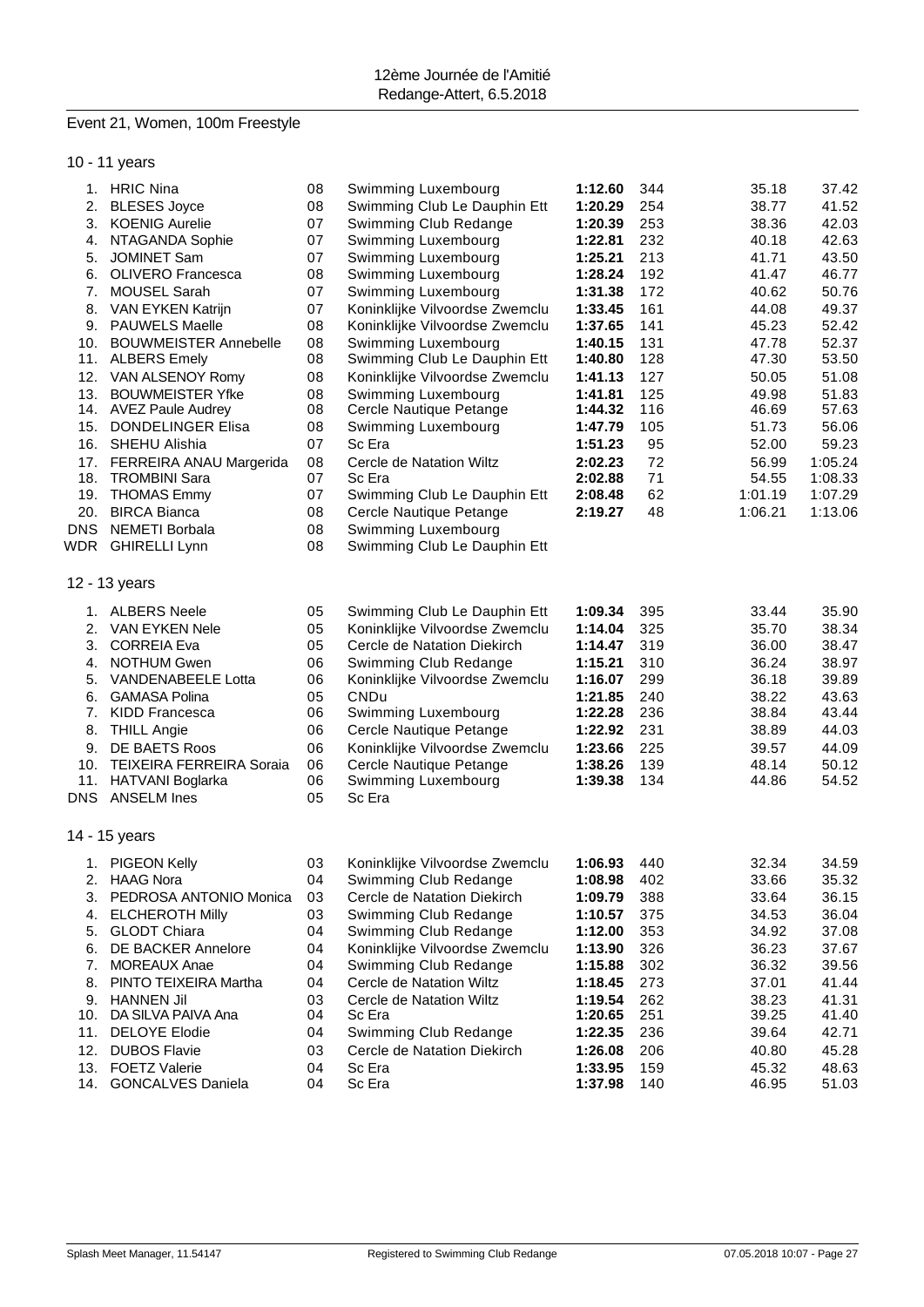# Event 21, Women, 100m Freestyle

16 years and older

|                 | <b>HAMEN SAIEG Yael</b>        | 01 | Cercle de Natation Diekirch    | 1:00.96 | 582 | 29.65 | 31.31 |
|-----------------|--------------------------------|----|--------------------------------|---------|-----|-------|-------|
| 2.              | DE BACKER Nele                 | 00 | Koninklijke Vilvoordse Zwemclu | 1:01.41 | 569 | 29.85 | 31.56 |
| 3.              | <b>FABER Maiti</b>             | 01 | Swimming Club Le Dauphin Ett   | 1:02.48 | 540 | 20.63 | 41.85 |
| 4.              | <b>GLODT Kelly</b>             | 02 | Swimming Club Redange          | 1:06.29 | 452 | 32.05 | 34.24 |
| 5.              | VAN GENECHTEN Fien             | 01 | Koninklijke Vilvoordse Zwemclu | 1:08.77 | 405 | 33.28 | 35.49 |
| 6.              | <b>WIRTH Mandy</b>             | 00 | Cercle Nautique Petange        | 1:09.04 | 400 | 33.55 | 35.49 |
|                 | <b>HASANOVIC Mubera</b>        | 02 | Cercle de Natation Wiltz       | 1:13.43 | 333 | 35.84 | 37.59 |
| 8.              | <b>SUFFYS Astrid</b>           | 01 | Koninklijke Vilvoordse Zwemclu | 1:14.02 | 325 | 35.62 | 38.40 |
| 9               | <b>AMORIM GONCALVES Silvia</b> | 98 | Cercle de Natation Wiltz       | 1:15.17 | 310 | 36.04 | 39.13 |
| 10.             | FERREIRA ANAU Filipa           | 02 | Cercle de Natation Wiltz       | 1:18.82 | 269 | 36.98 | 41.84 |
| 11 <sub>1</sub> | TEIXEIRA PEREIRA Lara          | 02 | Cercle Nautique Petange        | 1:23.08 | 230 | 38.47 | 44.61 |
| 12.             | <b>HANSEN Cindy</b>            | 94 | Sc Era                         | 1:23.12 | 229 | 41.06 | 42.06 |
| 13.             | <b>HASANOVIC Dzana</b>         | 02 | Cercle de Natation Wiltz       | 1:26.40 | 204 | 41.16 | 45.24 |
| WDR             | <b>RASTEIRO AMORIM Ines</b>    | 01 | Cercle de Natation Wiltz       |         |     |       |       |

| Event 22          | 06.05.2018 - 17:15            |    | Men, 100m Freestyle            |         | Open<br><b>Results</b> |                 |         |
|-------------------|-------------------------------|----|--------------------------------|---------|------------------------|-----------------|---------|
| Points: FINA 2017 |                               |    |                                |         |                        |                 |         |
|                   |                               |    |                                |         |                        |                 |         |
| Rank              |                               | YB |                                | Time    | Pts                    | 50 <sub>m</sub> | 100m    |
|                   | 9 years and younger           |    |                                |         |                        |                 |         |
| 1.                | <b>SCHEECK Lennox</b>         | 10 | Swimming Club Redange          | 1:59.51 | 53                     | 55.84           | 1:03.67 |
| 2.                | MELCHIOR OTRADINO Leonar09    |    | Swimming Club Redange          | 2:02.01 | 49                     | 54.27           | 1:07.74 |
| 3.                | <b>FALTZ Aleksandar</b>       | 09 | Swimming Club Le Dauphin Ett   | 2:13.70 | 37                     | 1:00.68         | 1:13.02 |
| 4.                | <b>TROIA REVERTE Giacomo</b>  | 09 | Swimming Club Le Dauphin Ett   | 2:14.59 | 37                     | 58.19           | 1:16.40 |
| 5.                | SAOUDAOUI Akram               | 09 | Cercle Nautique Petange        | 2:18.25 | 34                     | 57.46           | 1:20.79 |
| 6.                | <b>FERBER Nick</b>            | 09 | Swimming Club Redange          | 2:31.98 | 25                     | 1:04.39         | 1:27.59 |
|                   | 10 - 11 years                 |    |                                |         |                        |                 |         |
|                   | 1. LEY Jamie                  | 07 | Swimming Club Le Dauphin Ett   | 1:18.12 | 190                    | 38.55           | 39.57   |
| 2.                | FEDOSSEEV Anton               | 07 | Swimming Luxembourg            | 1:18.14 | 190                    | 36.96           | 41.18   |
| 3.                | <b>THILL Louis</b>            | 07 | Swimming Luxembourg            | 1:18.87 | 184                    | 38.32           | 40.55   |
| 4.                | <b>HAAG Yanic</b>             | 07 | Swimming Club Redange          | 1:19.29 | 182                    | 38.80           | 40.49   |
| 5.                | <b>ESCHETTE Louis</b>         | 07 | Cercle de Natation Wiltz       | 1:22.81 | 159                    | 40.38           | 42.43   |
| 6.                | RIES JITCOV Evghenii          | 07 | Cercle Nautique Petange        | 1:22.90 | 159                    | 40.48           | 42.42   |
| 7.                | <b>WEYLAND Philippe</b>       | 07 | Swimming Luxembourg            | 1:23.46 | 156                    | 39.95           | 43.51   |
| 8.                | <b>NELL Noah</b>              | 08 | Koninklijke Vilvoordse Zwemclu | 1:24.21 | 151                    | 39.65           | 44.56   |
| 9.                | <b>DUSEMON Paul</b>           | 07 | Swimming Luxembourg            | 1:25.03 | 147                    | 40.96           | 44.07   |
| 10.               | <b>MOOG Jules</b>             | 08 | Swimming Luxembourg            | 1:26.45 | 140                    | 41.15           | 45.30   |
|                   | 11. LEONARD Lou               | 07 | Swimming Luxembourg            | 1:27.90 | 133                    | 42.22           | 45.68   |
| 12.               | <b>GONZALEZ PEREZ Rodrigo</b> | 07 | Swimming Luxembourg            | 1:28.23 | 132                    | 42.31           | 45.92   |
| 13.               | <b>BECIROVIC Benjamin</b>     | 07 | Swimming Club Redange          | 1:29.29 | 127                    | 42.88           | 46.41   |
|                   | 14. ANISKO Leonard            | 08 | Cercle Nautique Petange        | 1:32.53 | 114                    | 42.50           | 50.03   |
| 15.               | <b>SCHARF Herman</b>          | 07 | Swimming Luxembourg            | 1:32.60 | 114                    | 43.89           | 48.71   |
| 16.               | <b>BOURG Nicolas</b>          | 08 | Swimming Luxembourg            | 1:32.75 | 113                    | 44.15           | 48.60   |
| 17.               | <b>KRIES Leo</b>              | 08 | Swimming Luxembourg            | 1:32.80 | 113                    | 44.99           | 47.81   |
| 18.               | PUETZ Jonah                   | 07 | Swimming Club Le Dauphin Ett   | 1:33.59 | 110                    | 44.08           | 49.51   |
|                   | 19. WEILER Theid              | 07 | Cercle de Natation Wiltz       | 1:35.49 | 104                    | 44.54           | 50.95   |
| 20.               | SZYBOWSKI Jakub               | 07 | Cercle Nautique Petange        | 1:37.01 | 99                     | 26.83           | 1:10.18 |
| 21.               | <b>KROMBACH Alex</b>          | 08 | Swimming Luxembourg            | 1:38.11 | 96                     | 45.54           | 52.57   |
|                   | 22. MELOUANE AMAHZOUNE Adai08 |    | Cercle de Natation Wiltz       | 1:38.33 | 95                     | 46.81           | 51.52   |
| 23.               | SOUSA DA COSTA Bryan          | 07 | Sc Era                         | 1:39.33 | 92                     | 45.44           | 53.89   |
| 24.               | SAMMARCO Andrea               | 08 | Swimming Luxembourg            | 1:39.47 | 92                     | 48.42           | 51.05   |
|                   | 25. KERSCHEN Noah             | 07 | Swimming Club Le Dauphin Ett   | 1:41.41 | 87                     | 45.72           | 55.69   |
| 26.               | <b>SCHAEFFER Dean</b>         | 08 | Cercle de Natation Wiltz       | 1:43.18 | 82                     | 49.07           | 54.11   |
| 27.               | <b>FERREIRA Noah</b>          | 08 | Cercle Nautique Echternach     | 1:43.59 | 81                     | 49.53           | 54.06   |
| 28.               | <b>CZAPOR Luca</b>            | 08 | Swimming Club Redange          | 1:51.73 | 65                     | 55.20           | 56.53   |
| 29.               | <b>GONCALVES Patrick</b>      | 08 | Sc Era                         | 1:53.98 | 61                     | 52.03           | 1:01.95 |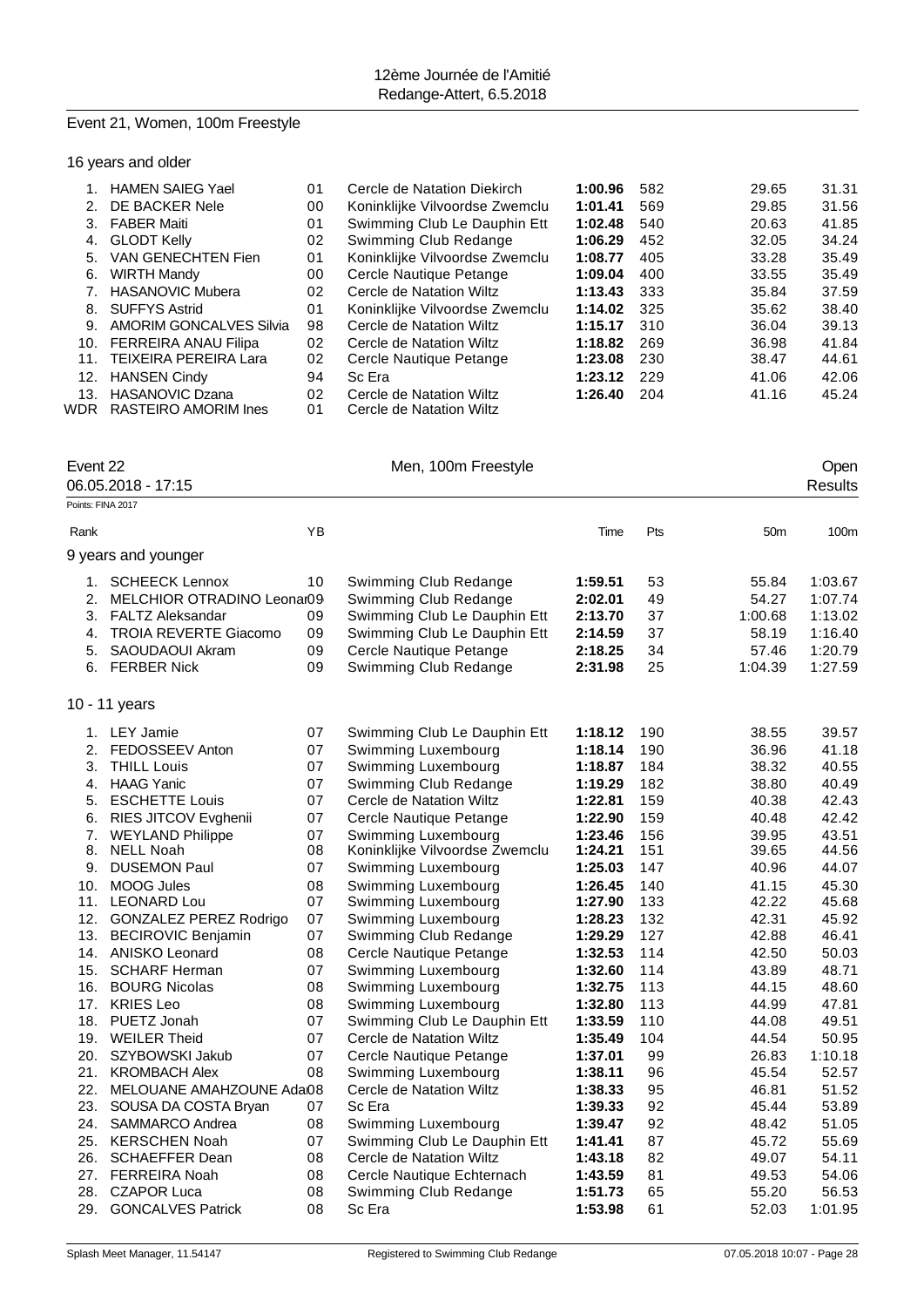# Event 22, Boys, 100m Freestyle, 10 - 11 years

| Rank              |                                                         | YB       |                                                           | Time               | Pts        | 50 <sub>m</sub> | 100m           |
|-------------------|---------------------------------------------------------|----------|-----------------------------------------------------------|--------------------|------------|-----------------|----------------|
| 30.               | <b>RIGGIO Yanis</b>                                     | 07       | Cercle Nautique Petange                                   | 1:56.68            | 57         | 51.49           | 1:05.19        |
| 31.               | <b>REIFF Mathieu</b>                                    | 07       | Swimming Club Le Dauphin Ett                              | 2:00.45            | 51         | 53.35           | 1:07.10        |
| 32.               | RIBEIRO GARCIA David                                    | 07       | Cercle Nautique Petange                                   | 2:01.39            | 50         | 55.43           | 1:05.96        |
| 33.               | <b>PIRET Alexandre</b>                                  | 08       | Swimming Club Redange                                     | 2:10.53            | 40         | 55.62           | 1:14.91        |
| 34.               | <b>PIRET Alexis</b>                                     | 08       | Swimming Club Redange                                     | 2:13.03            | 38         | 58.30           | 1:14.73        |
| <b>DNS</b>        | <b>LEMAIRE Maxime</b>                                   | 08       | Cercle Nautique Petange                                   |                    |            |                 |                |
| WDR.              | <b>LUDOVICY Steve</b>                                   | 07       | Swimming Club Le Dauphin Ett                              |                    |            |                 |                |
| <b>WDR</b>        | <b>VISSER Mats</b>                                      | 08       | Swimming Club Le Dauphin Ett                              |                    |            |                 |                |
| <b>WDR</b><br>WDR | <b>FELTZ Nicolas</b><br><b>PASSER Daniel</b>            | 07<br>07 | Swimming Luxembourg                                       |                    |            |                 |                |
|                   | WDR VIGUIER Evan                                        | 08       | Swimming Luxembourg<br>Swimming Luxembourg                |                    |            |                 |                |
|                   | 12 - 13 years                                           |          |                                                           |                    |            |                 |                |
|                   |                                                         |          |                                                           |                    |            |                 |                |
| 1.                | NAFFOUTI Nael                                           | 05       | Cercle de Natation Wiltz                                  | 1:08.00            | 288        | 31.87           | 36.13          |
| 2.                | <b>MAESSEN Finn</b>                                     | 05       | Koninklijke Vilvoordse Zwemclu                            | 1:09.94            | 265        | 33.27           | 36.67          |
| 3.                | <b>BOURGUIGNON Benjamin</b><br><b>CZAPOR Leon</b>       | 05<br>06 | Swimming Club Le Dauphin Ett<br>Swimming Club Redange     | 1:11.05<br>1:12.95 | 253<br>233 | 33.69<br>35.08  | 37.36<br>37.87 |
| 4.<br>5.          | <b>BOENTGES Kimi</b>                                    | 05       | Cercle Nautique Petange                                   | 1:14.04            | 223        | 34.86           | 39.18          |
| 6.                | <b>SCHOCKMEL Julien</b>                                 | 06       | Swimming Club Redange                                     | 1:14.47            | 219        | 35.89           | 38.58          |
| 7.                | <b>JAAS Tom</b>                                         | 06       | Swimming Club Le Dauphin Ett                              | 1:16.21            | 205        | 36.11           | 40.10          |
| 8.                | <b>VAN GENECHTEN Guus</b>                               | 06       | Koninklijke Vilvoordse Zwemclu                            | 1:18.11            | 190        | 38.24           | 39.87          |
| 9.                | DAS Joran                                               | 06       | Koninklijke Vilvoordse Zwemclu                            | 1:18.80            | 185        | 37.46           | 41.34          |
| 10.               | ROOBAERT Jurre                                          | 06       | Koninklijke Vilvoordse Zwemclu                            | 1:19.02            | 183        | 38.28           | 40.74          |
| 11.               | <b>ORDENER Esteban</b>                                  | 05       | CNDu                                                      | 1:23.03            | 158        | 39.51           | 43.52          |
| 12.               | VAN ALSENOY Luka                                        | 06       | Koninklijke Vilvoordse Zwemclu                            | 1:23.50            | 155        | 38.83           | 44.67          |
| 13.               | MILANOVSKI Stefan                                       | 06       | Swimming Luxembourg                                       | 1:23.98            | 153        | 40.70           | 43.28          |
| 14.               | <b>VIALE Renato</b>                                     | 05       | Swimming Luxembourg                                       | 1:24.44            | 150        | 39.95           | 44.49          |
|                   | 15. ALLIN Rafael                                        | 06       | Swimming Club Le Dauphin Ett                              | 1:27.65            | 134        | 41.47           | 46.18          |
|                   | 16. PUETZ Tun                                           | 06       | Swimming Luxembourg                                       | 1:32.90            | 113        | 45.81           | 47.09          |
| 17.               | <b>GAMEIRO DIAS Dylan</b><br>18. TEXEIRA GRAVELOS Diogo | 06<br>06 | Sc Era                                                    | 1:46.92<br>1:47.71 | 74<br>72   | 51.95<br>47.80  | 54.97<br>59.91 |
| 19.               | STOFFEL Poli                                            | 06       | Swimming Club Redange<br>Cercle de Natation Wiltz         | 1:48.34            | 71         | 50.66           | 57.68          |
|                   | 20. IAMMARINO Alessio                                   | 06       | Swimming Club Redange                                     | 1:51.16            | 66         | 50.92           | 1:00.24        |
| 21.               | <b>MULIC Albert</b>                                     | 06       | Cercle Nautique Petange                                   | 2:05.38            | 46         | 52.41           | 1:12.97        |
|                   | 22. ROCHA SANTOS Mauro                                  | 06       | Cercle Nautique Petange                                   | 2:10.04            | 41         | 56.61           | 1:13.43        |
|                   | 14 - 15 years                                           |          |                                                           |                    |            |                 |                |
|                   | <b>BOURCKEL Mike</b>                                    | 03       | Cercle de Natation Wiltz                                  | 58.70              | 448        | 27.80           | 30.90          |
| 1.<br>2.          | <b>JAAS Jeff</b>                                        | 04       | Swimming Club Le Dauphin Ett                              | 59.14              | 438        | 28.73           | 30.41          |
| 3.                | <b>FABER Pol</b>                                        | 03       | Swimming Club Le Dauphin Ett                              | 1:00.42            | 411        | 29.30           | 31.12          |
| 4.                | <b>PIROTTE Sebastian</b>                                | 03       | Koninklijke Vilvoordse Zwemclu                            | 1:01.35            | 393        | 29.63           | 31.72          |
| 5.                | <b>BOENTGES Kevin</b>                                   | 03       | Cercle Nautique Petange                                   | 1:03.65            | 351        | 30.57           | 33.08          |
| 6.                | <b>CAMERLYNCK Mathias</b>                               | 04       | Koninklijke Vilvoordse Zwemclu                            | 1:05.54            | 322        | 31.97           | 33.57          |
| 7.                | <b>VAN GENECHTEN Klaas</b>                              | 03       | Koninklijke Vilvoordse Zwemclu                            | 1:07.25            | 298        | 32.64           | 34.61          |
| 8.                | <b>KRIER Dylan</b>                                      | 03       | Sc Era                                                    | 1:07.60            | 293        | 32.24           | 35.36          |
| 9.                | <b>THIEL Vincent</b>                                    | 04       | <b>CNDu</b>                                               | 1:20.97            | 170        | 38.95           | 42.02          |
| 10.               | <b>REGE Shaunak</b>                                     | 04       | Sc Era                                                    | 1:33.74            | 110        | 43.77           | 49.97          |
| WDR.              | <b>RECKINGER Michel</b>                                 | 04       | Swimming Club Redange                                     |                    |            |                 |                |
|                   | 16 years and older                                      |          |                                                           |                    |            |                 |                |
| 1.                | <b>SAUBER Bob</b>                                       | 01       | Swimming Club Redange                                     | 54.63              | 556        | 26.26           | 28.37          |
| 2.                | <b>DUBOS Julien</b>                                     | 99       | Cercle de Natation Diekirch                               | 56.50              | 503        | 27.46           | 29.04          |
| 3.                | NIGRA Loic                                              | 94       | Koninklijke Vilvoordse Zwemclu                            | 56.56              | 501        | 27.01           | 29.55          |
| 4.                | <b>ADAMI Mike</b>                                       | 99       | Swimming Club Le Dauphin Ett                              | 56.58              | 501        | 27.31           | 29.27          |
| 5.                | DE BACKER Ruben                                         | 01       | Koninklijke Vilvoordse Zwemclu                            | 57.44              | 478        | 28.25           | 29.19          |
| 6.<br>7.          | <b>BEAUTHIER Killian</b><br><b>WIRTH David</b>          | 02<br>02 | Koninklijke Vilvoordse Zwemclu<br>Cercle Nautique Petange | 58.37<br>59.59     | 456<br>428 | 27.77<br>28.58  | 30.60<br>31.01 |
| 8.                | <b>CAILLIAU Nils</b>                                    | 01       | Swimming Club Redange                                     | 59.71              | 426        | 28.84           | 30.87          |
| 9.                | <b>BEAUTHIER Ronan</b>                                  | 99       | Koninklijke Vilvoordse Zwemclu                            | 59.73              | 425        | 28.71           | 31.02          |
|                   |                                                         |          |                                                           |                    |            |                 |                |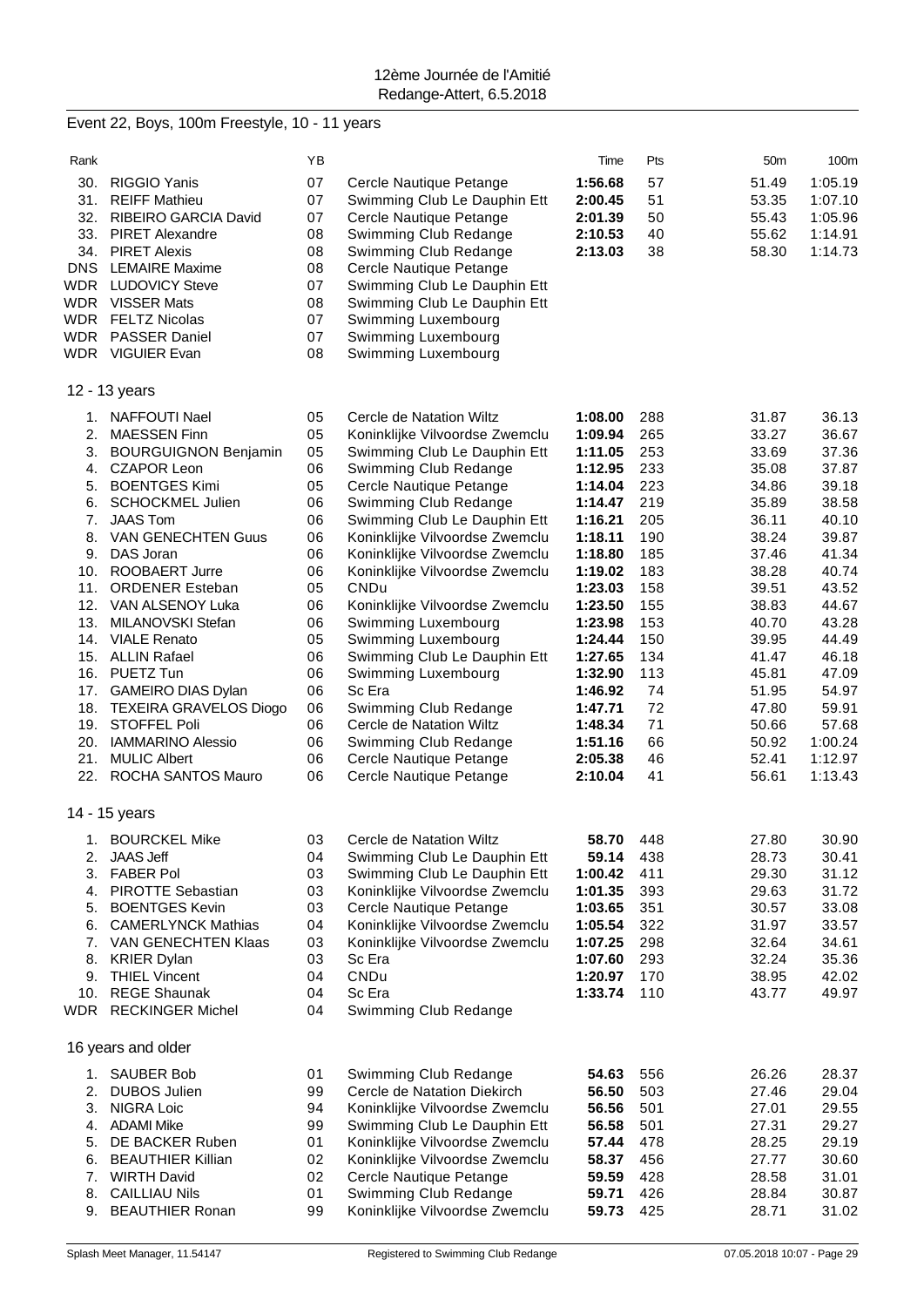### Event 22, Men, 100m Freestyle, 16 years and older

| Rank       |                       | YΒ |                              | Time    | Pts | 50 <sub>m</sub> | 100 <sub>m</sub> |
|------------|-----------------------|----|------------------------------|---------|-----|-----------------|------------------|
| 10.        | <b>MOREAUX Maxime</b> | 02 | Swimming Club Redange        | 59.96   | 421 | 28.90           | 31.06            |
| 11.        | <b>GRAF Alex</b>      | 99 | Schwammclub Deifferdang      | 1:00.74 | 405 | 29.25           | 31.49            |
| 12.        | <b>STAGGS Ted</b>     | 02 | Cercle Nautique Petange      | 1:01.80 | 384 | 29.52           | 32.28            |
| 13.        | <b>DUBOS Simon</b>    | 00 | Cercle de Natation Diekirch  | 1:04.44 | 339 | 30.49           | 33.95            |
| 14.        | JACOBY Dale           | 02 | Cercle de Natation Wiltz     | 1:06.94 | 302 | 33.01           | 33.93            |
| 15.        | <b>LEPAGE Mathieu</b> | 02 | Cercle de Natation Wiltz     | 1:11.21 | 251 | 33.57           | 37.64            |
| 16.        | <b>HASANOVIC Adin</b> | 02 | Cercle de Natation Wiltz     | 1:14.02 | 223 | 34.79           | 39.23            |
| 17.        | <b>CELEBIC Haris</b>  | 00 | Sc Era                       | 1:21.35 | 168 | 39.85           | 41.50            |
| 18.        | PEREIRA Dylan         | 01 | Sc Era                       | 1:21.91 | 165 | 39.38           | 42.53            |
| 19.        | <b>CERBINI Sven</b>   | 02 | Sc Era                       | 1:29.63 | 126 | 40.87           | 48.76            |
| 20.        | <b>ANSELM Matisse</b> | 01 | Sc Era                       | 1:38.75 | 94  | 42.91           | 55.84            |
| <b>DNS</b> | <b>RUBIOLO Nathan</b> | 02 | Schwammclub Deifferdang      |         |     |                 |                  |
| WDR        | <b>BECKERS Felix</b>  | 01 | Swimming Club Le Dauphin Ett |         |     |                 |                  |

| Event 23           | Mixed, 8 x 50m Freestyle | Jper    |  |  |
|--------------------|--------------------------|---------|--|--|
| 06.05.2018 - 18:00 |                          | Results |  |  |
| Points: FINA 2017  |                          |         |  |  |

| Rank |                                  |                              |         |       |                                |         | Time    | Pts   |
|------|----------------------------------|------------------------------|---------|-------|--------------------------------|---------|---------|-------|
| 1.   | Koninklijke Vilvoordse Zwemclu 1 |                              |         |       | Koninklijke Vilvoordse Zwemclu |         | 3:37.41 |       |
|      | DE BACKER Ruben                  | 01                           | $+0.67$ | 26.09 | <b>CAMERLYNCK Mathias</b>      | 04      | $+0.51$ | 29.31 |
|      | <b>BEAUTHIER Ronan</b>           | 99                           | $+0.36$ | 26.40 | DE BACKER Nele                 | 00      | $+0.33$ | 26.83 |
|      | <b>PIROTTE Sebastian</b>         | 03                           | $+0.49$ | 27.50 | <b>BEAUTHIER Killian</b>       | 02      | $+0.56$ | 26.47 |
|      | PIGEON Kelly                     | 03                           | $+0.33$ | 29.48 | NIGRA Loic                     | 94      | $+0.40$ | 25.33 |
| 2.   | Swimming Club Redange 1          |                              |         |       | Swimming Club Redange          |         | 3:49.38 |       |
|      | <b>MOREAUX Maxime</b>            | 02                           | $+0.61$ | 27.46 | <b>ELCHEROTH Milly</b>         | 03      | $+0.65$ | 30.79 |
|      | <b>CAILLIAU Nils</b>             | 01                           | $+0.65$ | 26.65 | <b>HAAG Nora</b>               | 04      | $+0.45$ | 31.99 |
|      | <b>GLODT Kelly</b>               | 02                           | $+0.31$ | 30.54 | <b>SCHMITZ Jules</b>           | 99      | $+0.20$ | 24.05 |
|      | <b>GLODT Chiara</b>              | 04                           | $+0.43$ | 32.43 | <b>SAUBER Bob</b>              | 01      | $+0.18$ | 25.47 |
| 3.   | Swimming Club Le Dauphin Ett 1   | Swimming Club Le Dauphin Ett |         |       |                                |         | 4:03.95 |       |
|      | <b>JAAS Jeff</b>                 | 04                           | $+0.67$ | 27.32 | <b>LEY Jamie</b>               | 07      | $+0.68$ | 36.15 |
|      | <b>BOURGUIGNON Benjamin</b>      | 05                           | $+0.36$ | 32.48 | <b>JAAS Tom</b>                | 06      |         | 34.09 |
|      | <b>ALBERS Neele</b>              | 05                           | $+0.53$ | 31.86 | <b>FABER Pol</b>               | 03      | $+0.46$ | 27.39 |
|      | <b>FABER Maiti</b>               | 01                           | $+0.37$ | 28.60 | <b>ADAMI Mike</b>              | 99      | $+0.51$ | 26.06 |
|      | 4. Cercle Nautique Echternach 1  |                              |         |       | Cercle Nautique Echternach     |         | 4:04.17 |       |
|      | <b>WEIDERT Jo</b>                | 03                           | $+0.73$ | 27.53 | <b>TER HEEGDE Chantal</b>      | 99      | $+0.52$ | 31.38 |
|      | <b>TER HEEGDE Lisa</b>           | 02                           | $+0.35$ | 33.33 | <b>FETZ Melanie</b>            | 01      | $+0.63$ | 30.97 |
|      | FETZ Tom                         | 04                           | $+0.63$ | 32.51 | <b>THILL Victor</b>            | 03      | $+0.76$ | 27.80 |
|      | <b>MOHR Sam</b>                  | 04                           | $+0.45$ | 32.62 | <b>DENTER Arthur</b>           | 04      | $+0.56$ | 28.03 |
| 5.   | Cercle de Natation Wiltz 1       | Cercle de Natation Wiltz     |         |       |                                |         | 4:14.14 |       |
|      | <b>BOURCKEL Mike</b>             | 03                           | $+0.71$ | 26.55 | <b>NAFFOUTI Nael</b>           | 05      | $+0.58$ | 30.05 |
|      | <b>HASANOVIC Mubera</b>          | 02                           | $+0.34$ | 31.69 | AMORIM GONCALVES Silvia        | 98      | $+0.41$ | 35.74 |
|      | JACOBY Dale                      | 02                           | $+0.33$ | 29.36 | <b>LEPAGE Mathieu</b>          | 02      | $+0.34$ | 31.50 |
|      | FERREIRA ANAU Filipa             | 02                           | $+0.49$ | 35.37 | <b>HANNEN Jil</b>              | 03      | $+0.53$ | 33.88 |
| 6.   | Cercle Nautique Pétange 1        |                              |         |       | Cercle Nautique Petange        | 4:22.37 |         |       |
|      | <b>WIRTH David</b>               | 02                           | $+0.67$ | 26.93 | <b>WIRTH Mandy</b>             | 00      | $+0.52$ | 31.66 |
|      | RIES JITCOV Evghenii             | 07                           | $+0.65$ | 38.50 | <b>THILL Angie</b>             | 06      | $+0.63$ | 36.86 |
|      | <b>STAGGS Ted</b>                | 02                           | $+0.66$ | 30.16 | <b>BOENTGES Kimi</b>           | 05      | $+0.53$ | 33.34 |
|      | <b>TEIXEIRA PEREIRA Lara</b>     | 02                           | $+0.55$ | 36.58 | <b>BOENTGES Kevin</b>          | 03      | $+0.46$ | 28.34 |
| 7.   | Koninklijke Vilvoordse Zwemclu 2 |                              |         |       | Koninklijke Vilvoordse Zwemclu |         |         |       |
|      | <b>VAN GENECHTEN Klaas</b>       | 03                           | $+0.71$ | 30.52 | <b>VANDENABEELE Lotta</b>      | 06      | $+0.48$ | 33.33 |
|      | DAS Joran                        | 06                           | $+0.46$ | 35.83 | <b>ROOBAERT Jurre</b>          | 06      | $+0.42$ | 34.99 |
|      | <b>MAESSEN Finn</b>              | 05                           | $+0.89$ | 30.71 | <b>VAN GENECHTEN Guus</b>      | 06      | $+0.25$ | 35.91 |
|      | VAN EYKEN Nele                   | 05                           | $+0.47$ | 33.29 | VAN GENECHTEN Fien             | 01      | $+0.25$ | 31.44 |
| 8.   | Swimming Club Redange 2          |                              |         |       | Swimming Club Redange          |         | 4:49.30 |       |
|      | <b>NOTHUM Gwen</b>               | 06                           | $+0.68$ | 35.29 | SCHOCKMEL Julien               | 06      |         | 47.22 |
|      | <b>CONTER Anja</b>               | 07                           | $+0.66$ | 39.17 | <b>MOREAUX Anae</b>            | 04      | $+0.29$ | 34.92 |
|      | <b>ELCHEROTH Niki</b>            | 07                           | $+0.43$ | 40.40 | <b>HAAG Yanic</b>              | 07      | $+0.62$ | 34.72 |
|      | <b>KOENIG Aurelie</b>            | 07                           | $+0.59$ | 23.97 | <b>CZAPOR Leon</b>             | 06      | $+0.43$ | 33.61 |
|      |                                  |                              |         |       |                                |         |         |       |